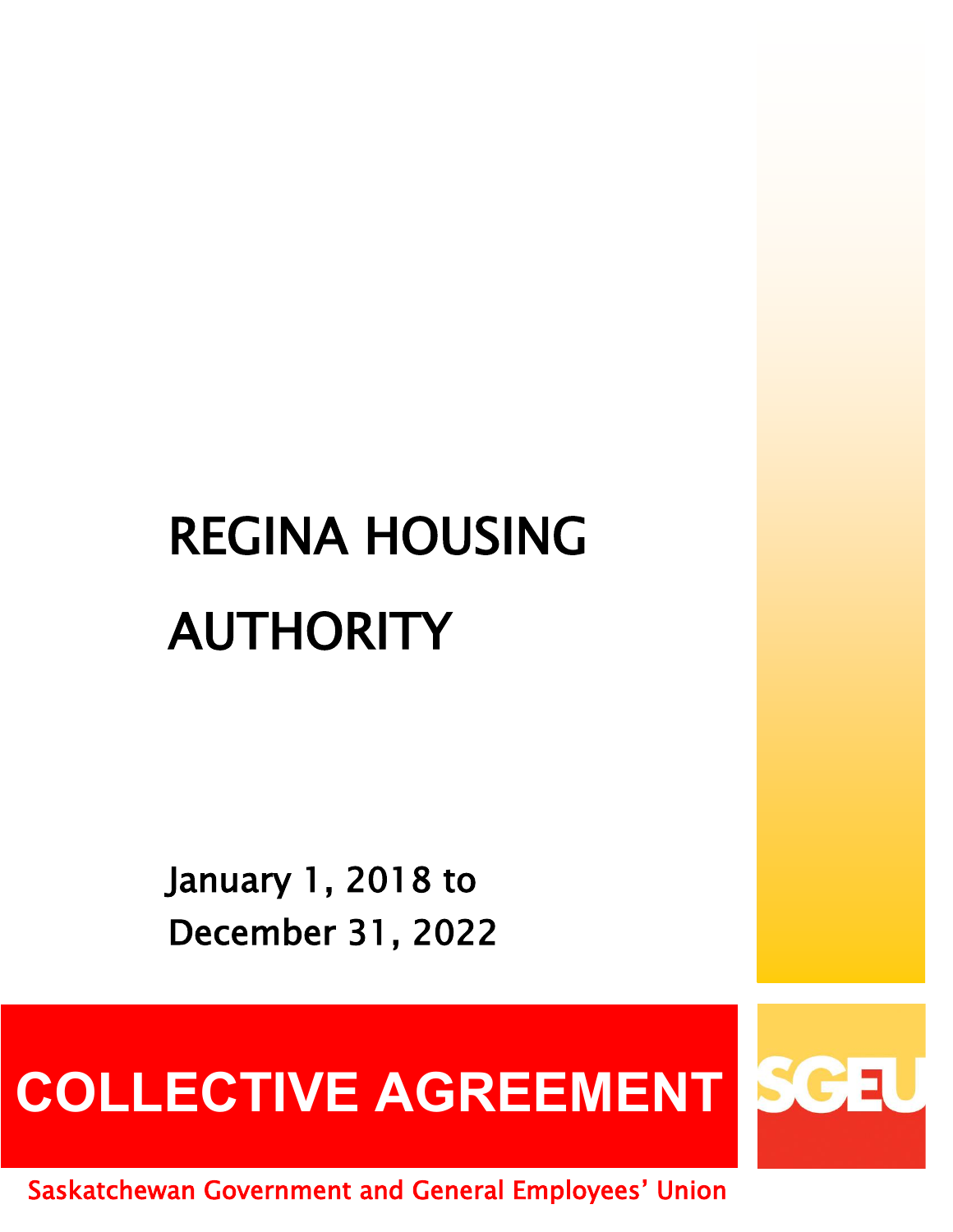# **ARTICLES OF A**

# **COLLECTIVE BARGAINING AGREEMENT**

# **BETWEEN**

# **REGINA HOUSING AUTHORITY**

# **AND**

# **SASKATCHEWAN GOVERNMENT AND GENERAL EMPLOYEES' UNION LOCAL 2487**

# **JANUARY 1, 2018 TO DECEMBER 31, 2022**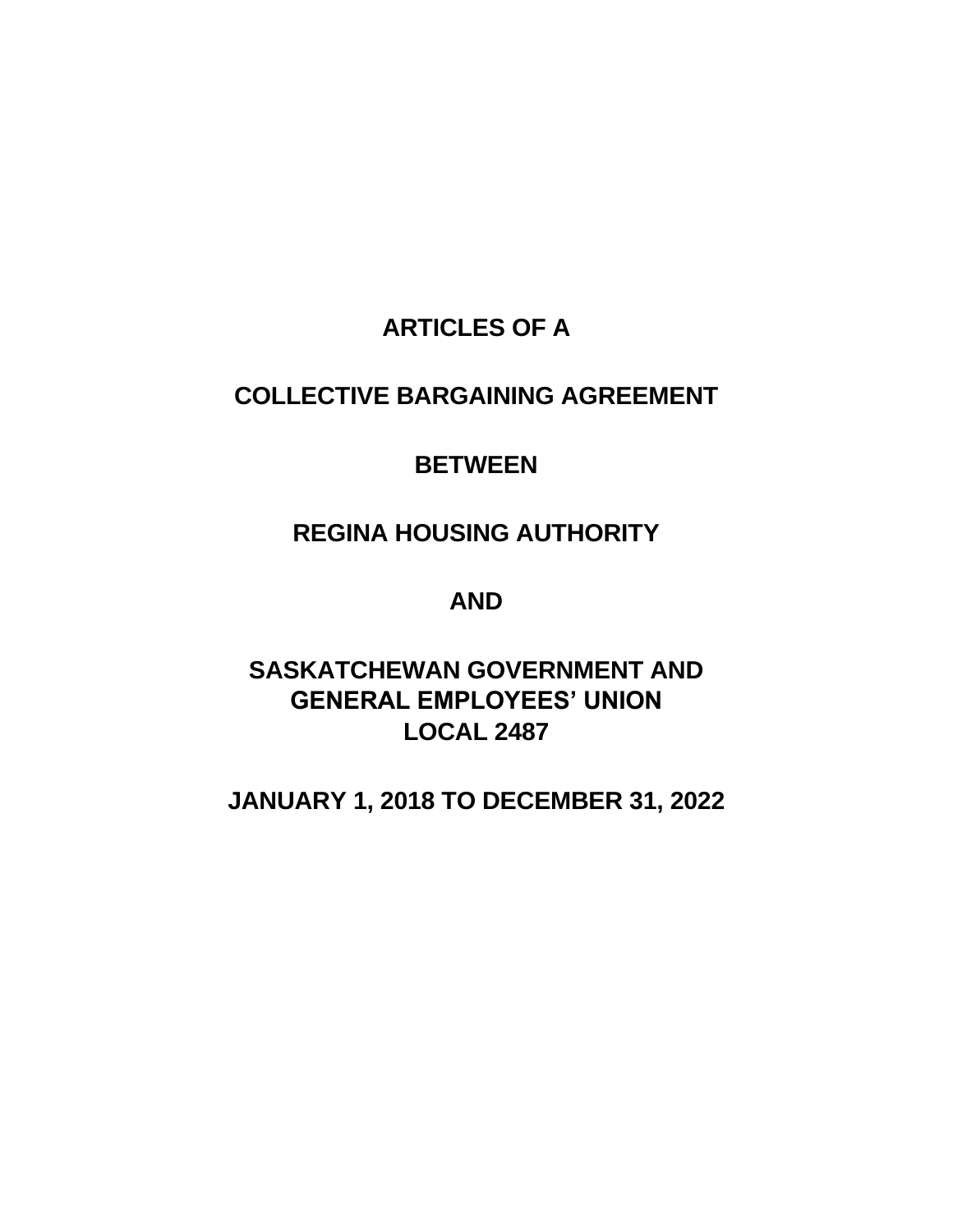| <b>ARTICLE 1</b>                                                                                                |          |  |
|-----------------------------------------------------------------------------------------------------------------|----------|--|
| <b>ARTICLE 2</b>                                                                                                |          |  |
| <b>ARTICLE 3</b>                                                                                                |          |  |
| <b>ARTICLE 4</b><br>4.1<br>4.2<br>4.3<br>4.4<br>4.5<br>4.6<br>4.7<br>4.8<br>4.9<br>4.10<br>4.11<br>4.12         |          |  |
| <b>ARTICLE 5</b><br>5.1<br>5.2<br>5.3<br>5.4<br>5.5<br>5.6                                                      | Preamble |  |
| <b>ARTICLE 6</b><br>6.1<br>6.2<br>6.3<br>6.4<br>6.5<br>6.6<br>6.7<br>6.8<br>6.9<br>6.10<br>6.11<br>6.12<br>6.13 |          |  |
| <b>ARTICLE 7</b><br>7.1<br>7.2<br>7.3<br>7.4<br>7.5<br>7.6                                                      |          |  |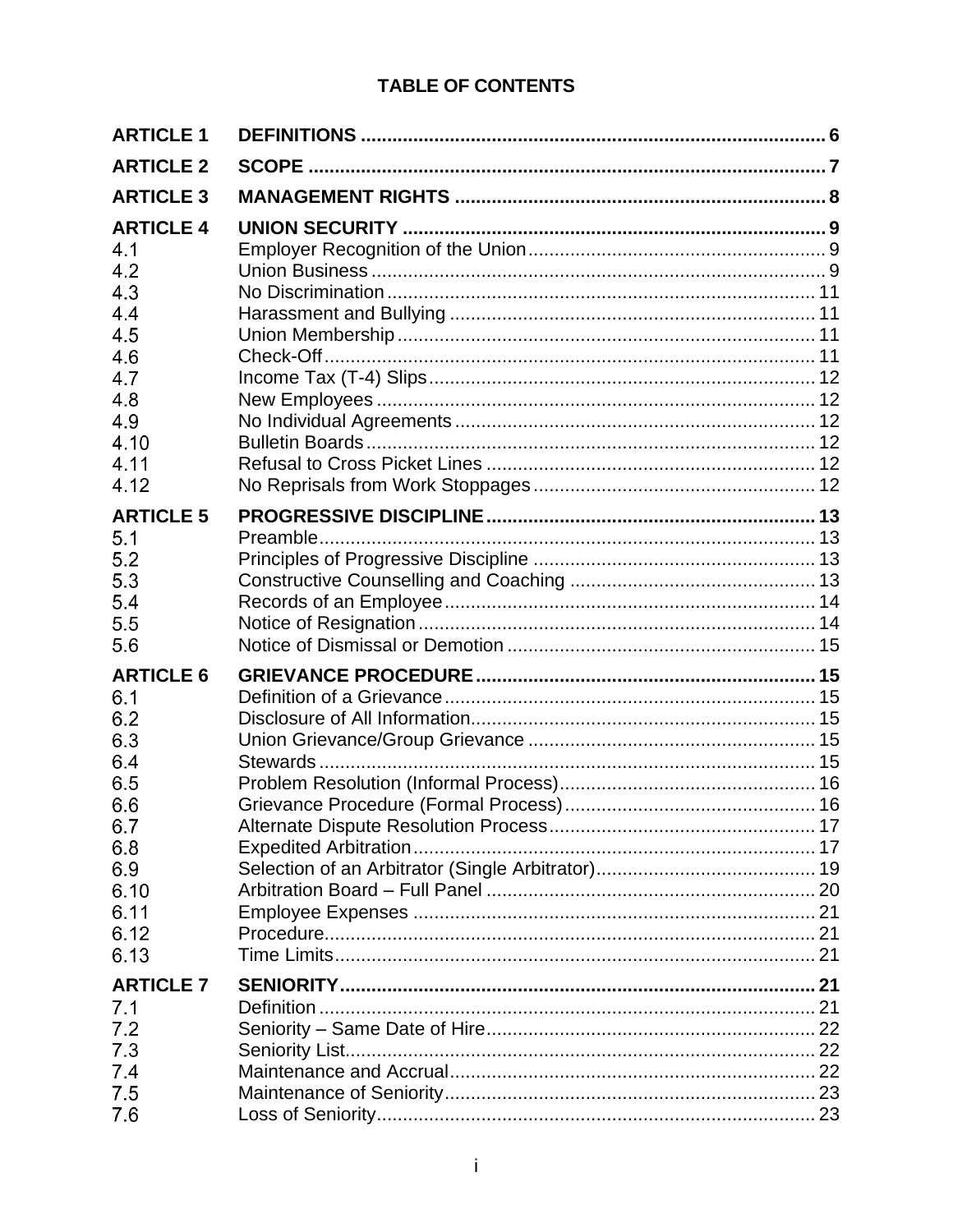| 7.7                                                                           |                                                                                                                                                                                                |  |
|-------------------------------------------------------------------------------|------------------------------------------------------------------------------------------------------------------------------------------------------------------------------------------------|--|
| <b>ARTICLE 8</b><br>8.1<br>8.2<br>8.3<br>8.4<br>8.5<br>8.6<br>8.7             |                                                                                                                                                                                                |  |
| <b>ARTICLE 9</b><br>9.1<br>9.2<br>9.3<br>9.4<br>9.5                           |                                                                                                                                                                                                |  |
| <b>ARTICLE 10</b><br>10.1<br>10.2<br>10.3<br>10.4<br>10.5                     | LAY-OFF AND RE-EMPLOYMENT (PERMANENT FULL-TIME AND 27<br>Temporary Employees Laid-off First if in Same Classification  28<br>Options for Permanent Full-time and Permanent Part-time Employees |  |
| 10.6<br>10.7<br>10.8<br>10.9<br>10.10<br>10.11<br>10.12<br>10.13              |                                                                                                                                                                                                |  |
| 10.14<br>10.15<br><b>ARTICLE 11</b>                                           | ARTICLE 11 - HOURS OF WORK - UNREGULATED 30                                                                                                                                                    |  |
| 11.1<br>11.2<br>11.3<br>11.4<br>11.5<br>11.6<br>11.7<br>11.8<br>11.9<br>11.10 |                                                                                                                                                                                                |  |
| 11.11<br>11.12<br>11.13                                                       |                                                                                                                                                                                                |  |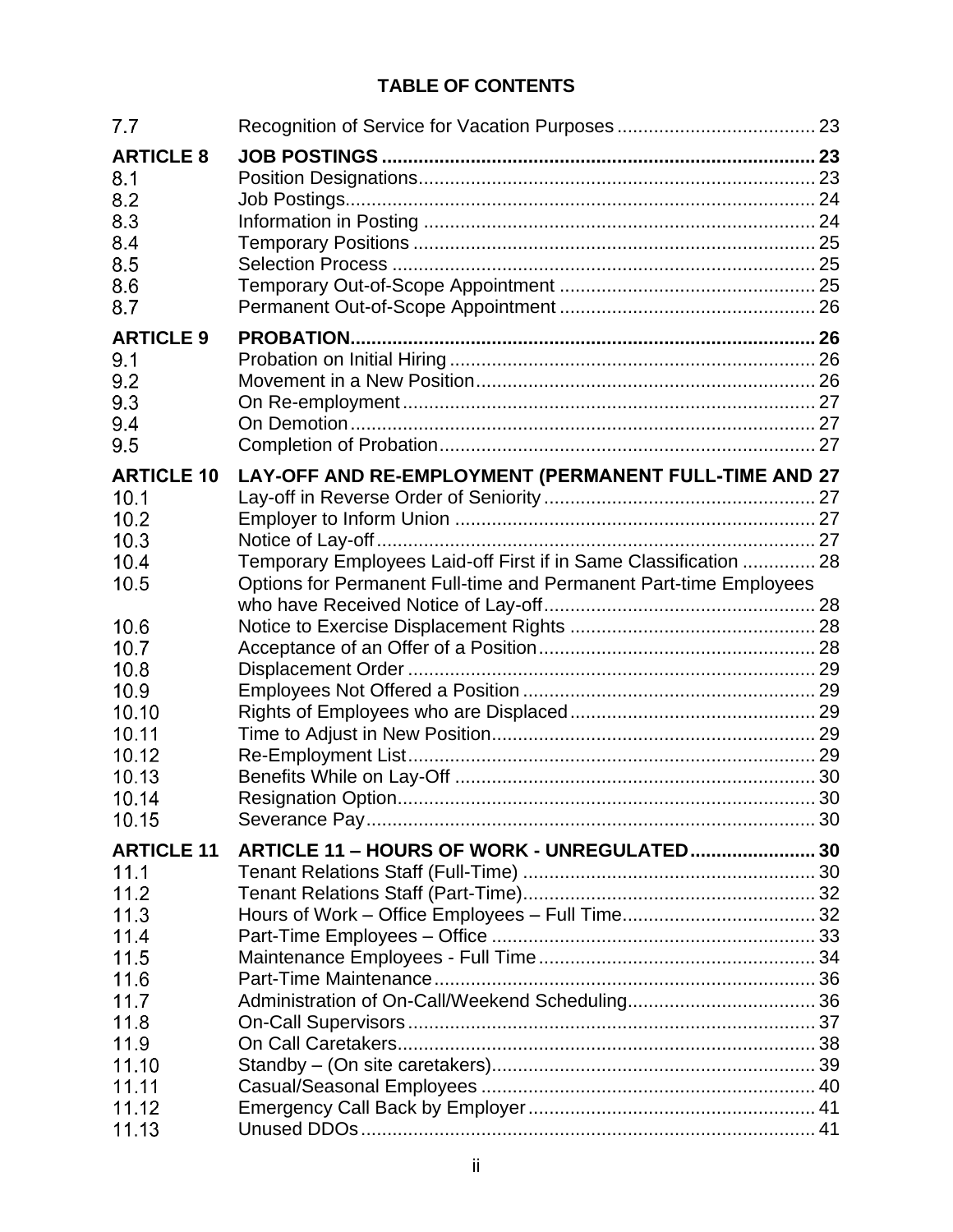| 11.14                                                                                                                |                                                                                                         |  |
|----------------------------------------------------------------------------------------------------------------------|---------------------------------------------------------------------------------------------------------|--|
| <b>ARTICLE 12</b><br>12.1<br>12.2<br>12.3<br>12.4<br>12.5<br>12.6<br>12.7<br>12.8                                    |                                                                                                         |  |
| <b>ARTICLE 13</b><br>13.1                                                                                            |                                                                                                         |  |
| 13.2                                                                                                                 |                                                                                                         |  |
| 13.3<br>13.4                                                                                                         |                                                                                                         |  |
| 13.5<br>13.6                                                                                                         |                                                                                                         |  |
| <b>ARTICLE 14</b>                                                                                                    |                                                                                                         |  |
| <b>ARTICLE 15</b><br>15.1<br>15.2<br>15.3<br>15.4<br>15.5<br>15.6<br>15.7<br>15.8<br>15.9<br>15.10<br>15.11<br>15.12 | VACATION LEAVE AND DESIGNATED HOLIDAYS 49<br>Temporary, Seasonal and Casual Employees' Vacation Pay  52 |  |
| <b>ARTICLE 16</b><br>16.1<br>16.2<br>16.3<br>16.4<br>16.5<br>16.6<br>16.7                                            |                                                                                                         |  |
| <b>ARTICLE 17</b><br>17.1                                                                                            |                                                                                                         |  |
| <b>ARTICLE 18</b><br>18.1<br>18.2                                                                                    |                                                                                                         |  |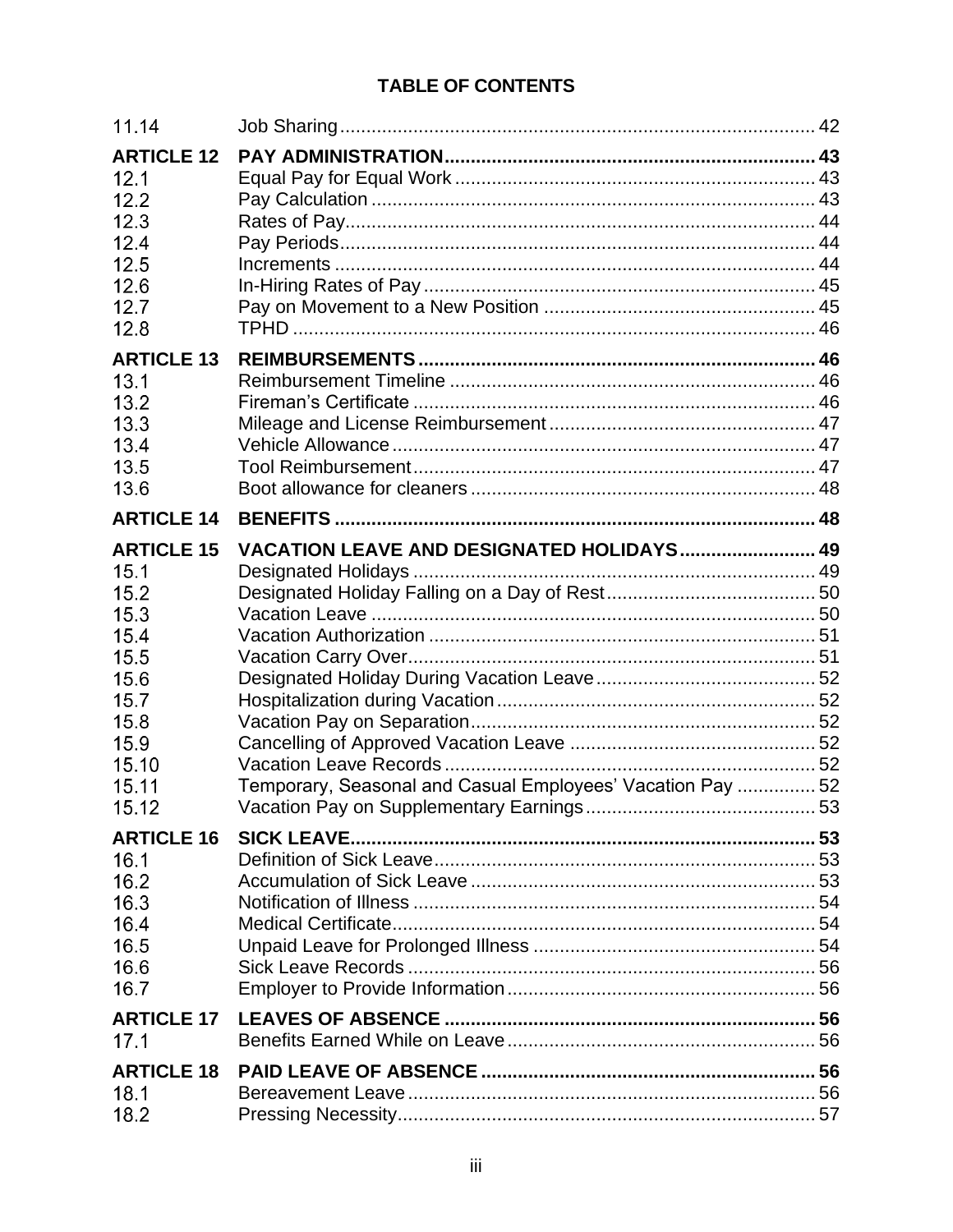| 18.3<br>18.4<br>18.5<br>18.6<br>18.7 |  |  |  |
|--------------------------------------|--|--|--|
| <b>ARTICLE 19</b>                    |  |  |  |
| 19.1                                 |  |  |  |
| 19.2<br>19.3                         |  |  |  |
| 19.4                                 |  |  |  |
| 19.5                                 |  |  |  |
| 19.6                                 |  |  |  |
| <b>ARTICLE 20</b>                    |  |  |  |
| <b>ARTICLE 21</b>                    |  |  |  |
| <b>ARTICLE 22</b>                    |  |  |  |
| 22.1                                 |  |  |  |
| 22.2<br>22.3                         |  |  |  |
| 22.4                                 |  |  |  |
| 22.5                                 |  |  |  |
| 22.6                                 |  |  |  |
| <b>ARTICLE 23</b>                    |  |  |  |
| <b>ARTICLE 24</b>                    |  |  |  |
| 24.1                                 |  |  |  |
| 24.2<br>24.3                         |  |  |  |
| 24.4                                 |  |  |  |
|                                      |  |  |  |
|                                      |  |  |  |
|                                      |  |  |  |
|                                      |  |  |  |
|                                      |  |  |  |
|                                      |  |  |  |
|                                      |  |  |  |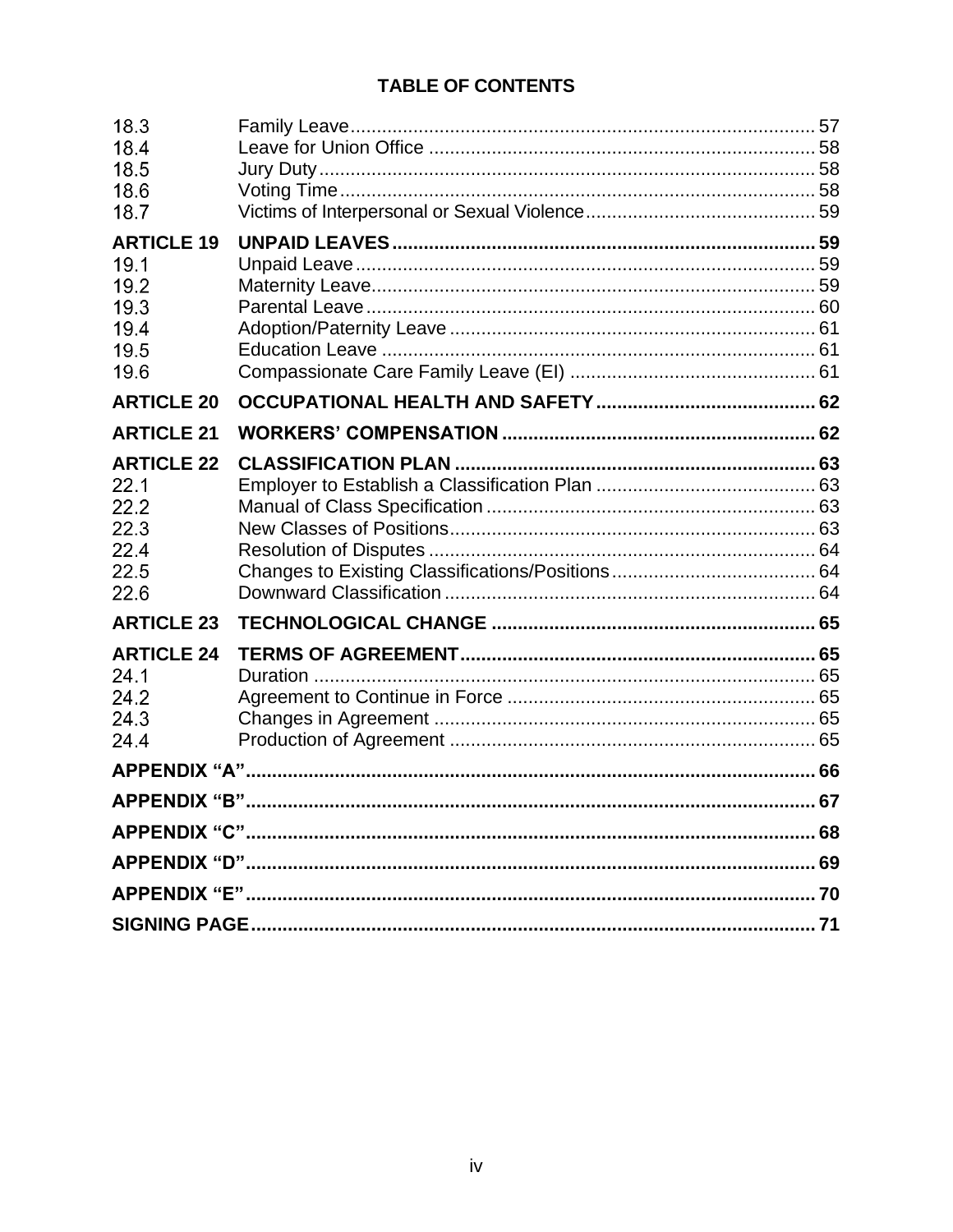### **ARTICLES OF A COLLECTIVE BARGAINING AGREEMENT made in duplicate this 1 st day of April, 2021.**

### **between**

### **REGINA HOUSING AUTHORITY hereinafter referred to as "the Employer"**

### **PARTY OF THE FIRST PART**

### **and**

### **SASKATCHEWAN GOVERNMENT AND GENERAL EMPLOYEES' UNION hereinafter referred to as "the Union"**

# **PARTY OF THE SECOND PART**

### **PURPOSE**

Whereas it is the desire of both parties of this Agreement to:

- a) provide excellence in the level of services and support to tenants to ensure the provision of safe, secure and affordable housing,
- b) promote cooperation and understanding between the Employer and the employees to ensure the delivery of quality services that benefit low income seniors, families, people with disabilities, and any other individuals in our community,
- c) provide services that are efficient, respectful and safe,
- d) jointly operate in a manner that is economical, eliminates waste and promotes the morale, well-being and security of all employees in the bargaining unit,
- e) maintain the viability of the Authority,
- f) maintain and improve harmonious relations between the Employer and the employees,
- g) recognize the mutual value of joint discussions and negotiations in matters pertaining to the working conditions, the working environment and the continuous improvement of service to the tenants.

It is on these principles that the parties to this Agreement do hereby enter into, establish and agree to the following terms: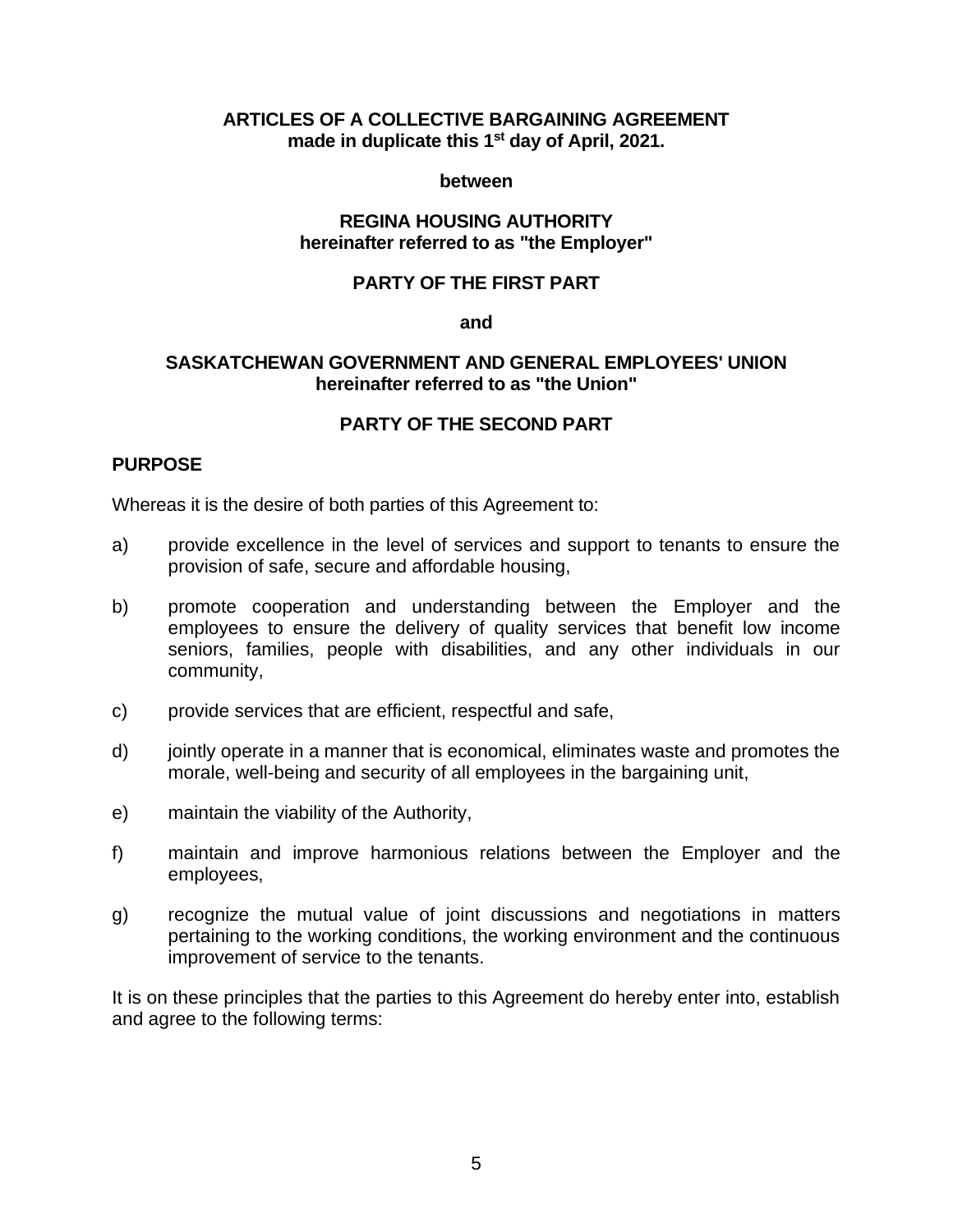# <span id="page-7-0"></span>**ARTICLE 1 DEFINITIONS**

In this Agreement, unless the context requires otherwise, the expression:

- $1.1$ Bargaining Unit means the unionized employees of the Saskatchewan Government and General Employees' Union who are employed by the Employer.
- $1.2$ The Board means the Board of Directors of the Regina Housing Authority.
- $1.3$ Casual employee means a person who is not regularly scheduled on an ongoing basis, and may be called in for work on short notice.
- $1.4$ Classification means a group of positions involving duties and responsibilities so alike that the same qualifications may be reasonably required for, and the same schedule of pay can be equitably applied to, all positions in the group.
- $1.5$ Demotion means the movement of an employee from a position bearing a lower hourly rate of pay.
- $1.6$ Employee or Employees means a person to which the terms of this Agreement apply as described in Article 2 of this Agreement.
- $1.7$ Employer means the Regina Housing Authority.
- $1.8$ **Gender** –**In order to be inclusive of all gender presentations, the pronouns They/Their shall be used throughout this agreement where the context is appropriate**.
- $1.9$ General Manager means the General Manager of the Regina Housing Authority or the person designated to act in **their** place.
- $1.10$ The Parties means the parties to this Agreement, i.e., the Employer and the Union.
- $1.11$ Pay Plan means the scale of wages as contained in the attached Appendix "A" and the rules governing its application, as per Article 12.
- $1.12$ Permanent Full-time employee means an employee who has successfully completed initial probation, and works full-time in a position, continuing in nature, on a regularly scheduled basis.
- $1.13$ Permanent Part-time employee means an employee who has successfully completed initial probation, and consistently works less than full-time hours either daily, weekly or monthly, but works on a regularly scheduled continuous basis.
- $1.14$ Promotion means the movement of an employee from a position to a position bearing a higher hourly rate of pay.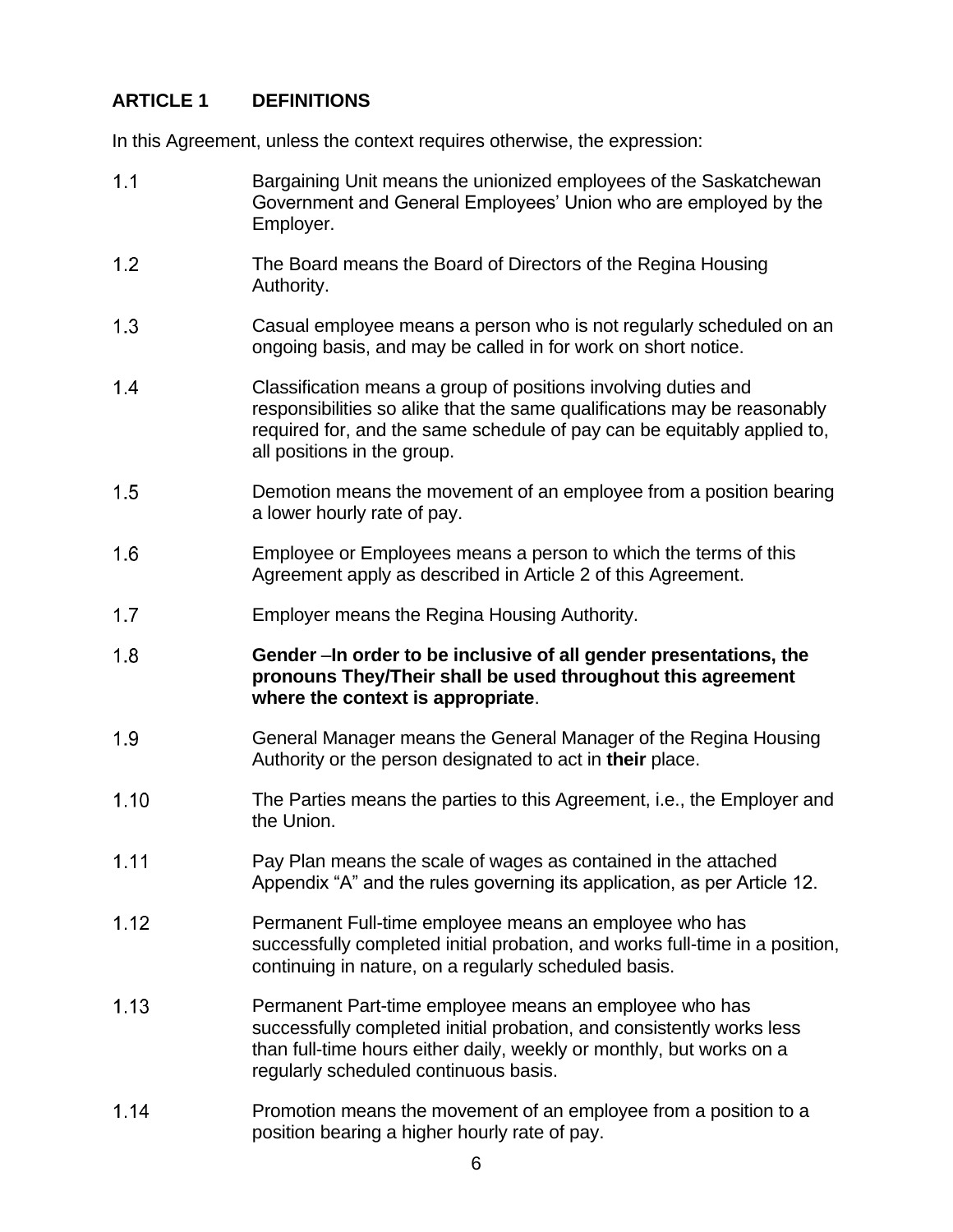- $1.15$ A Scheduled Day Off is a day which **the employee does not work when they would otherwise have been scheduled, as determined by the Employer.**
- $1.16$ Temporary/Term employee means an employee who may work full-time or part-time, for a specific period of time.
- $1.17$ Union means the Saskatchewan Government and General Employees' Union representing the employees of the Regina Housing Authority.
- $1.18$ A Designated Day Off **is a day on which an employee (who has passed initial probation) does not work when they would otherwise have been scheduled, as determined by the employee**.
- $1.19$ **Probation means a period of time of 6 calendar months from the date of hire to serve as an evaluation period for an employee, to determine suitability for their position.**
- $1.20$ **Harassment means any inappropriate conduct, comment, display, action or gesture by a person: (i) that either: (A) is based on race, creed, religion, colour, sex, sexual orientation, marital status, family status, disability, physical size or weight, age, nationality, ancestry or place of origin; or (B) adversely affects the worker's psychological or physical well-being and that the person knows or ought reasonably to know would cause a worker to be humiliated or intimidated; and (ii) that constitutes a threat to the health or safety of the worker**

# <span id="page-8-0"></span>**ARTICLE 2 SCOPE**

The terms of this Agreement shall apply to all employees of the Employer, excluding the following:

- a. General Manager
- b. **Finance Manager**
- c. **Senior Manager of Housing Programs and Community Relations**
- d. **Senior Maintenance Manager**
- e. **Assistant Maintenance Manager**
- f. Contract Administrators
- g. **Human Resources Manager**
- h. **Administration Manager**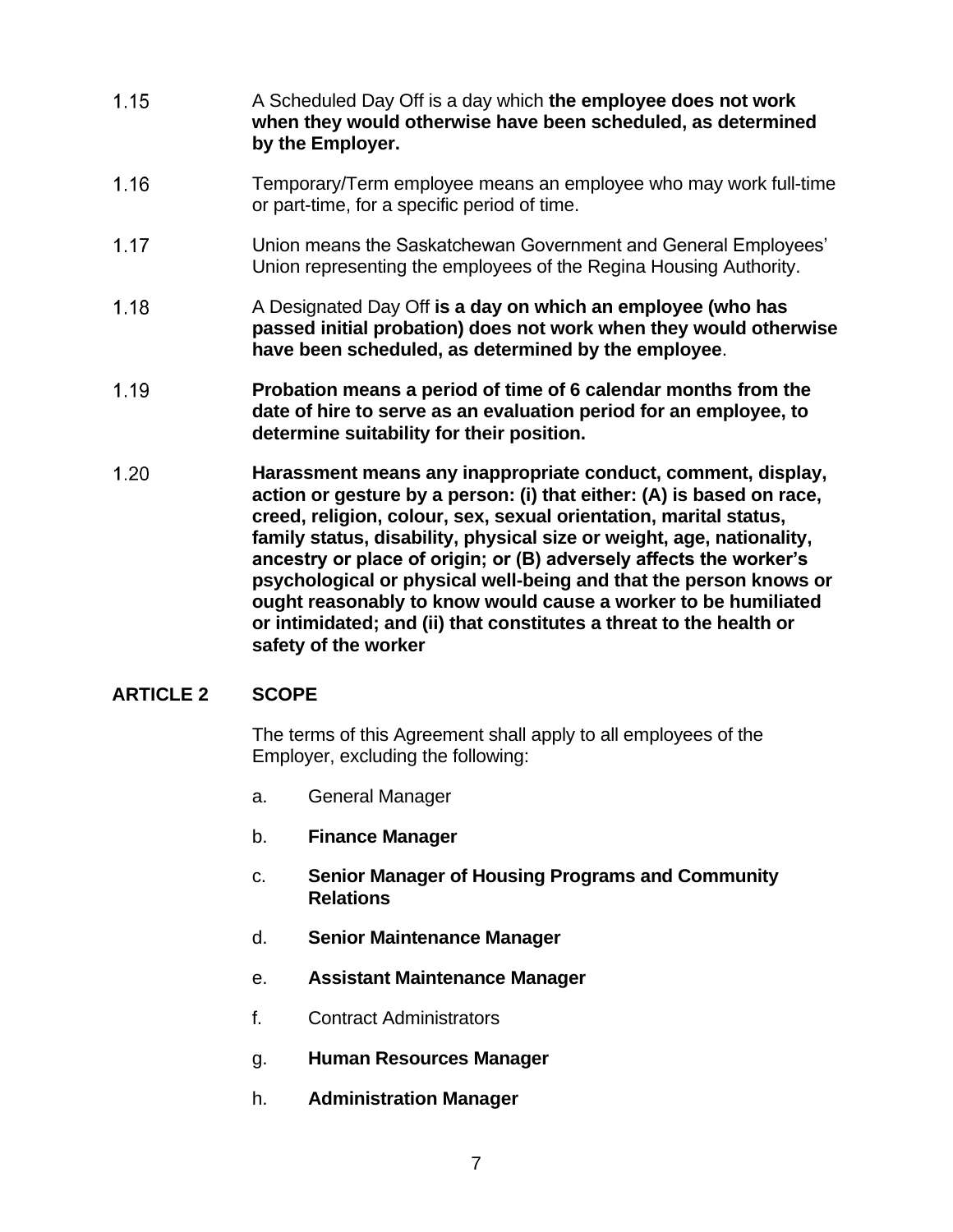# i. **Capital Asset Manager**

and any other positions that may be agreed upon during the term of this Agreement.

# <span id="page-9-0"></span>**ARTICLE 3 MANAGEMENT RIGHTS**

a. The Union acknowledges that it is the right of the Employer to manage the operation and workforce in all respects unless specifically limited by the terms of this Agreement, in a manner that is fair, reasonable, and consistent with the terms of this Agreement.

# b. **Labour Management Committee**

**The parties acknowledge the mutual benefits to be derived from joint consultation and are prepared to enter into discussions for the purpose of reaching agreement on matters of common interest.**

- **i) The purpose of the Labour/Management Committee meetings shall be for the exchange of information, the seeking and considering of the advice and views of each party with appropriate opportunity provided for discussion and comment in a genuine manner, and recommendations made wherever possible. This does not imply unanimous or majority agreement, nor does it interfere with the Employer's or the Union's rights arising out of the CollectiveAgreement.**
- **ii) A Labour Management Relations Committee shall be appointed consisting of two representatives of union and management (unless otherwise agreed to by the parties). The Union and Management will provide each other with Committee member names at least on an annual basis or when changes to the membership of the Committee occur.**
- **iii) The committee will have union and management co-chairs.**
- **iv) Upon request of either chair, the committee will meet within 14 calendar days. An agenda will be established five (5) days prior to the meeting. Where there is an issue of an emergent nature either chair may request a meeting to be held within three (3) working days.**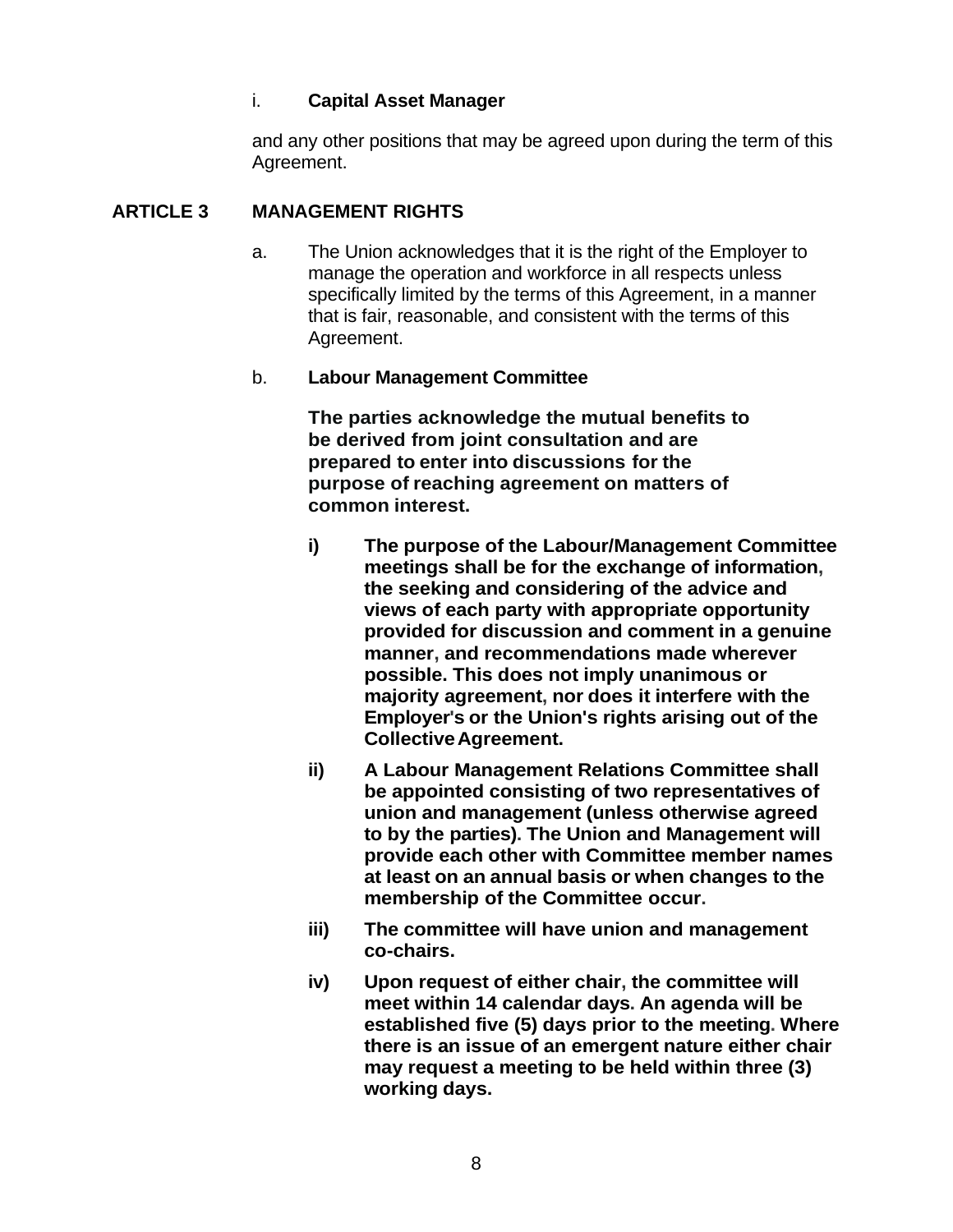- **v) Non-committee members may attend meetings by mutual agreement of the co- chairs. The committee may appoint working committees to review specific issues and provide information/recommendations.**
- **vi) Employees who are members of the Labour/ Management Committee, when attending meetings with management during normal office hours, shall be deemed to be carrying out their normal work under this Agreement and shall receive their usual remuneration from the Employer while in attendance.**

# <span id="page-10-0"></span>**ARTICLE 4 UNION SECURITY**

#### <span id="page-10-1"></span> $4<sub>1</sub>$ **Employer Recognition of the Union**

- a. The Employer recognizes the Union as the sole and exclusive collective bargaining agent for employees except as excluded in Article 2. The Employer agrees to negotiate with the Union or its designated bargaining representatives concerning all matters affecting the relationship between the employees and the Employer for the purpose of resolving differences that may arise between them, and to strive for amicable settlements.
- b. No employee or group of employees shall undertake to represent the Union at meetings with the Employer's representative without the proper authorization of the Union. The Union will supply the Employer's representative with the names of its officers. The Employer's representative shall supply the Union with a list of personnel with whom the Union may be required to transact business.

#### <span id="page-10-2"></span> $4.2$ **Union Business**

- a. The Employer agrees to grant a leave of absence with pay to employees to attend Union conventions, meetings, conferences and learning opportunities provided that such leave does not unreasonably interfere with operation of the Employer and that it shall not be unreasonably withheld.
- b. The Union agrees to provide the Employer with a written request for Union leave at least 7 days in advance, except in unusual circumstances. Where the union does not know of the need for union leave 7 days in advance, verbal or written request may be made, however, the ability to grant such leave may be more difficult. Prior to the employee taking union leave, a formal, written union leave request form will be submitted. When the Employer denies a request, under this article, reasons in writing, for the denial will be provided to the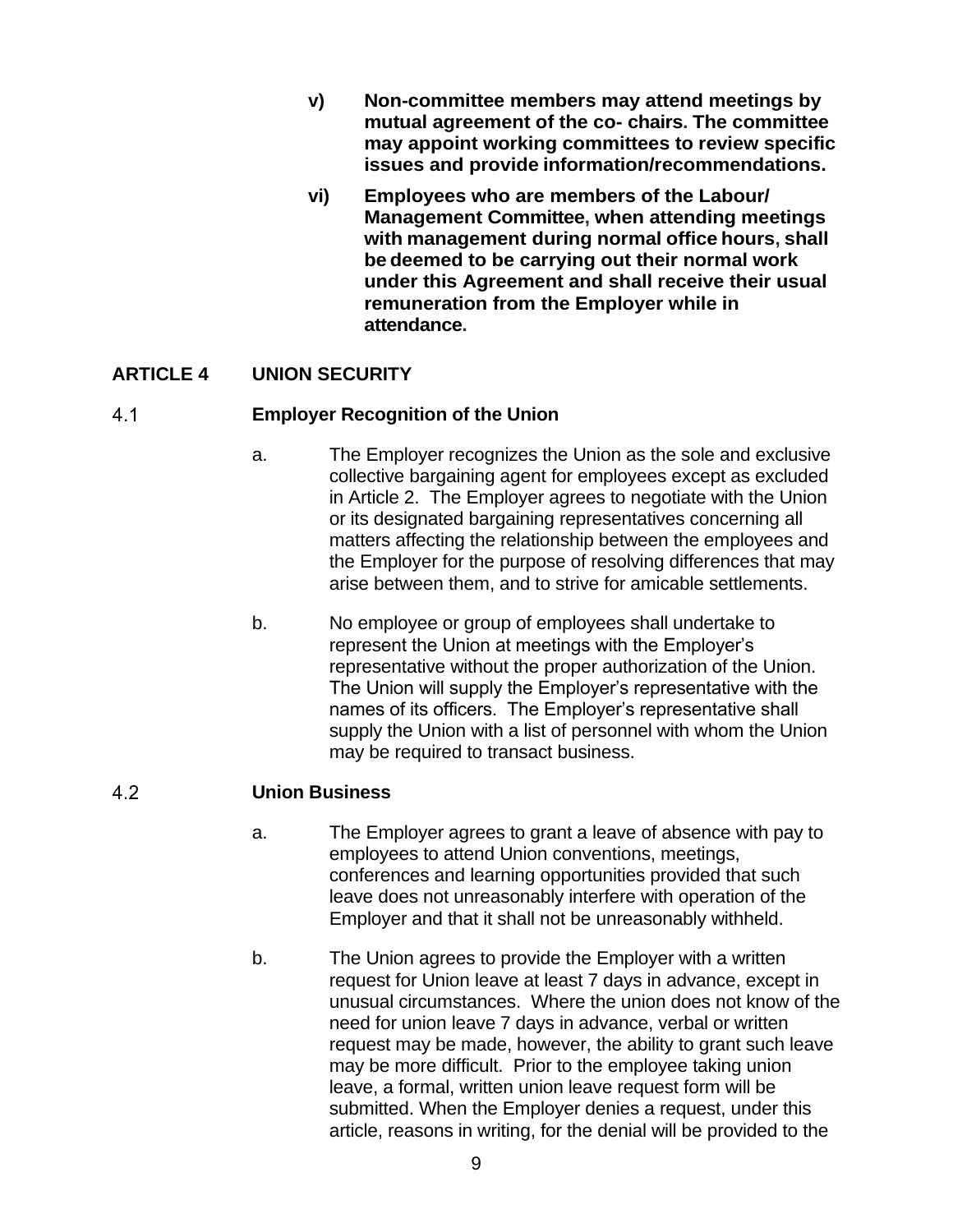Union within **sixteen (16)** working hours of reception of the request.

- c. The Union agrees to reimburse the Employer for all wages and benefits paid under this Article within 30 days of date of the invoice.
- d. **Recognition – The Employer recognizes the steward(s) as designated representatives, elected by the Union. The Union will notify the Employer, in writing, of the name of each steward, on an annual basis.**
- e. **The Chief Steward will receive paid time to complete union activities in the workplace, working collaboratively with the Employer on union issues (examples which would include: maintaining employee bulletin boards, addressing member concerns, and attending disciplinary meetings) in the following manner:**
	- **Time will be regularly scheduled with management, based on operational needs.**
	- **Time allotment will be up to 2 days each month, non-cumulative.**
	- **The use of company equipment (such as: fax, photocopier and computer) will not be included.**
	- **The use of a company provided cell phone, during the allotted time, will be allowed provided the use is within the Regina Housing Authority Cellular Phone Acceptable Use Policy.**
	- **In the event the Chief Steward must use this time to meet with other employees, the Chief Steward will follow the regular meeting protocols under Article 6.4b) to ensure the other employees time is accounted for and time to leave work has been approved.**
	- **The Chief Steward will remain an employee of RHA during this time and will be held to any and all policies and procedures of RHA.**
	- **The Chief Steward is also accountable to the Union and membership in performing the duties of the Chief Steward during this time.**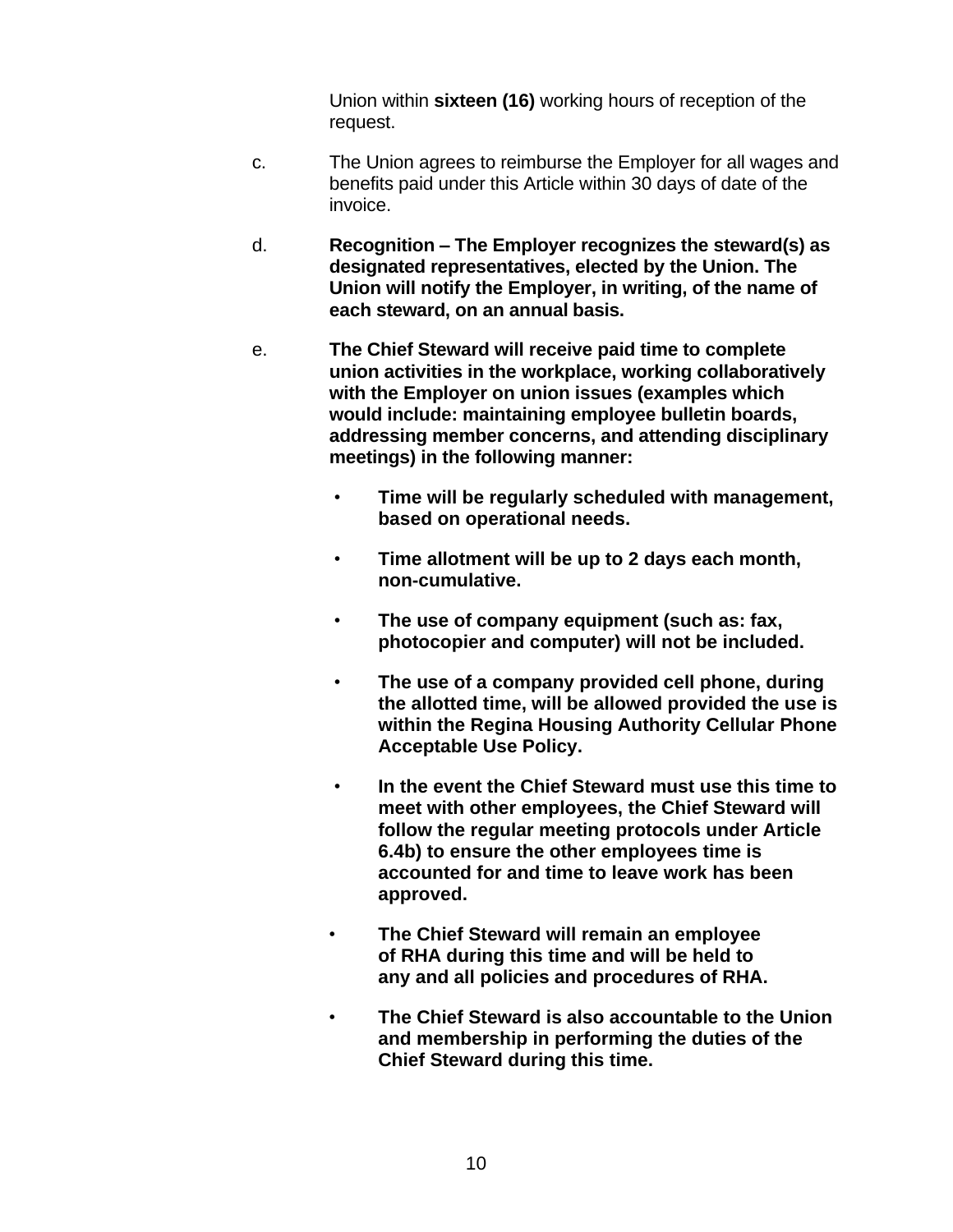#### <span id="page-12-0"></span>4.3 **No Discrimination**

The Employer and the Union agree that there shall be no discrimination by reason of age, colour, race **or perceived race**, creed, ancestry, **nationality, mental or** physical **dis**ability, physical size, sex, political activity, religious affiliation, marital status, **family status,** or sexual orientation nor by reason of membership or activity in the Union, place of origin, place of residence, family relationship **or receipt of public assistance**.

#### <span id="page-12-1"></span> $4.4$ **Harassment and Bullying**

The Union and the Employer have a shared interest in: preventing harassment and bullying in the workplace promoting a safe, abuse-free working environment, and upholding the philosophy of zero tolerance with respect to harassment/bullying and discrimination in the workplace.

#### <span id="page-12-2"></span>4.5 **Union Membership**

Every employee who is now or hereafter becomes a member of the Union shall maintain membership in the Union as a condition of employment. **New employees must enroll as members of the union within 30 days of their start date. Any employee in the appropriate bargaining unit who is not required to maintain membership in the Union will still be required to remit union dues as required to be paid by members of the bargaining unit.**

#### <span id="page-12-3"></span> $4.6$ **Check-Off**

- a. **When requested in writing by the employee and accompanied by signed authorization cards, the Employer agrees to deduct on behalf of the Union, all initiation fees, monthly dues, assessments and levies, from and on behalf of all employees who are members of the Union.**
- b. **The Employer shall remit such deductions to the union at the conclusion of each pay period. The Employer shall provide, with the dues submission, a list of names, classification and addresses of those who incurred the deductions.**
- c. **The Employer shall inform the union of any new hires, resignations, or retirements which occurred during each pay period. The notification shall state the date in which the change occurred.**
- d. **The Employer shall provide the information electronically.**
- e. **The Union shall provide the electronic template.**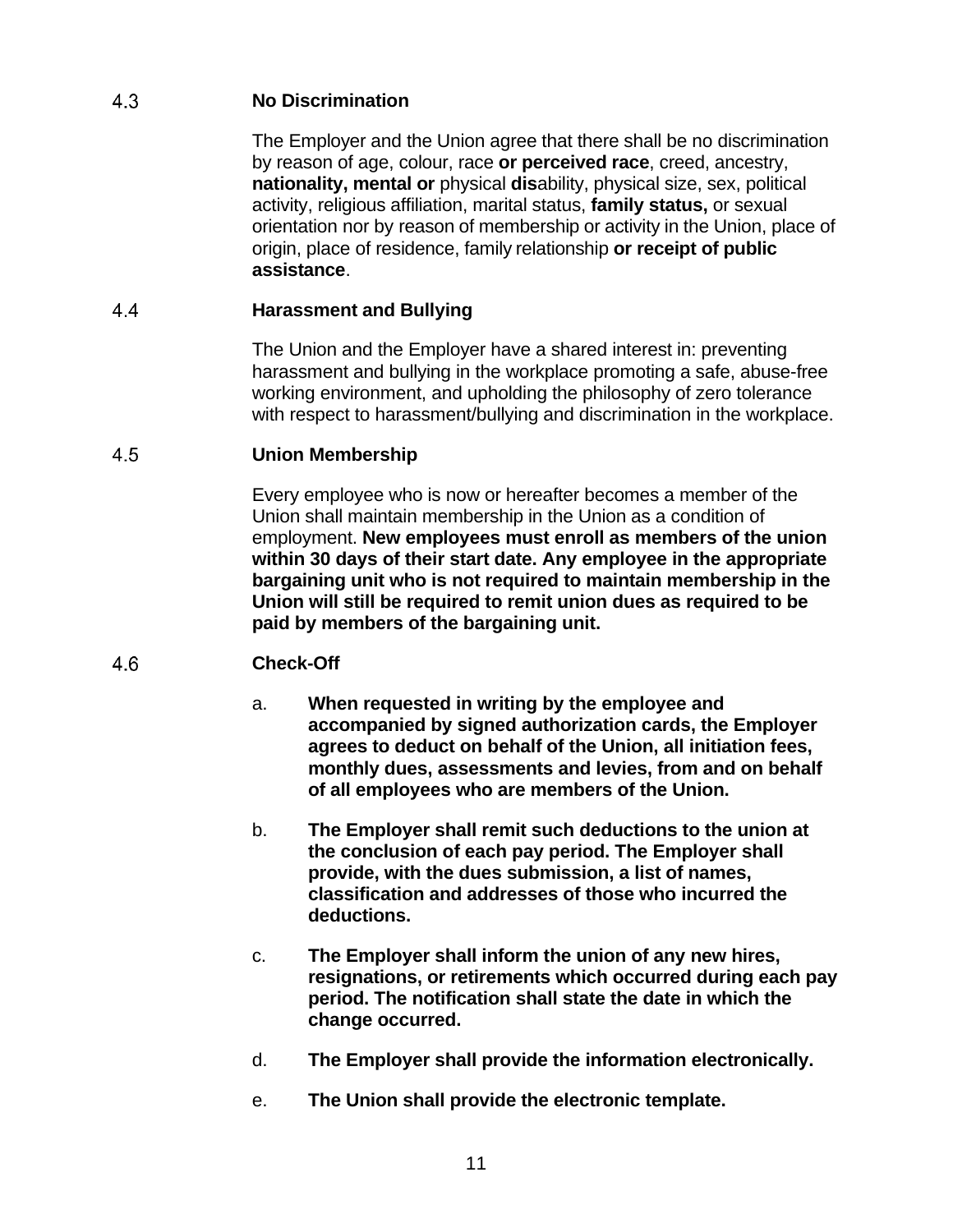#### <span id="page-13-0"></span>4.7 **Income Tax (T-4) Slips**

At the time that Income Tax (T-4) slips are made available, the Employer shall type the amount of the Union dues paid by each Union member on the T-4 slip.

#### <span id="page-13-1"></span>4.8 **New Employees**

The Employer agrees to acquaint new employees with the fact that a Collective Agreement is in effect, and the requirement of membership as a condition of employment as defined by *Saskatchewan Employment Act***.** A Chief Steward/Steward of the union shall be present, and shall have paid time, during regular hours, to acquaint new members with the benefits and duties of union membership.

#### <span id="page-13-2"></span>4.9 **No Individual Agreements**

No employee shall be required or permitted to make a written or verbal agreement with the Employer or Employer representative which may conflict with the terms of this Collective Agreement.

#### <span id="page-13-3"></span>4.10 **Bulletin Boards**

The Employer shall make available to the Union a bulletin board in each workplace so that the employees have access to it, upon which the Union shall have the right to post notices and information which may be of interest to the employees. Workplaces such as the Regina Housing Authority office, Greer, Regency, Palliser Place or any other location with employees covered by the terms of this Agreement shall each have such a bulletin board. Workplace areas where only one employee is located shall receive all bulletined information by inter-office mail.

#### <span id="page-13-4"></span>4.11 **Refusal to Cross Picket Lines**

An employee who chooses not to cross a picket line will not be disciplined or discriminated against. The employee will advise the Employer immediately and an alternative to providing the service will be determined. No employee covered by this Article may interfere with, slow down, or halt the operation of the Employer as a result of exercising **their** right under this clause.

#### <span id="page-13-5"></span>4.12 **No Reprisals from Work Stoppages**

The Employer agrees that it shall not dismiss, suspend, discipline, discriminate, coerce, intimidate, impose or seek to impose a penalty against any person because **they are** engaged in any lawful activity related to a lawful work stoppage.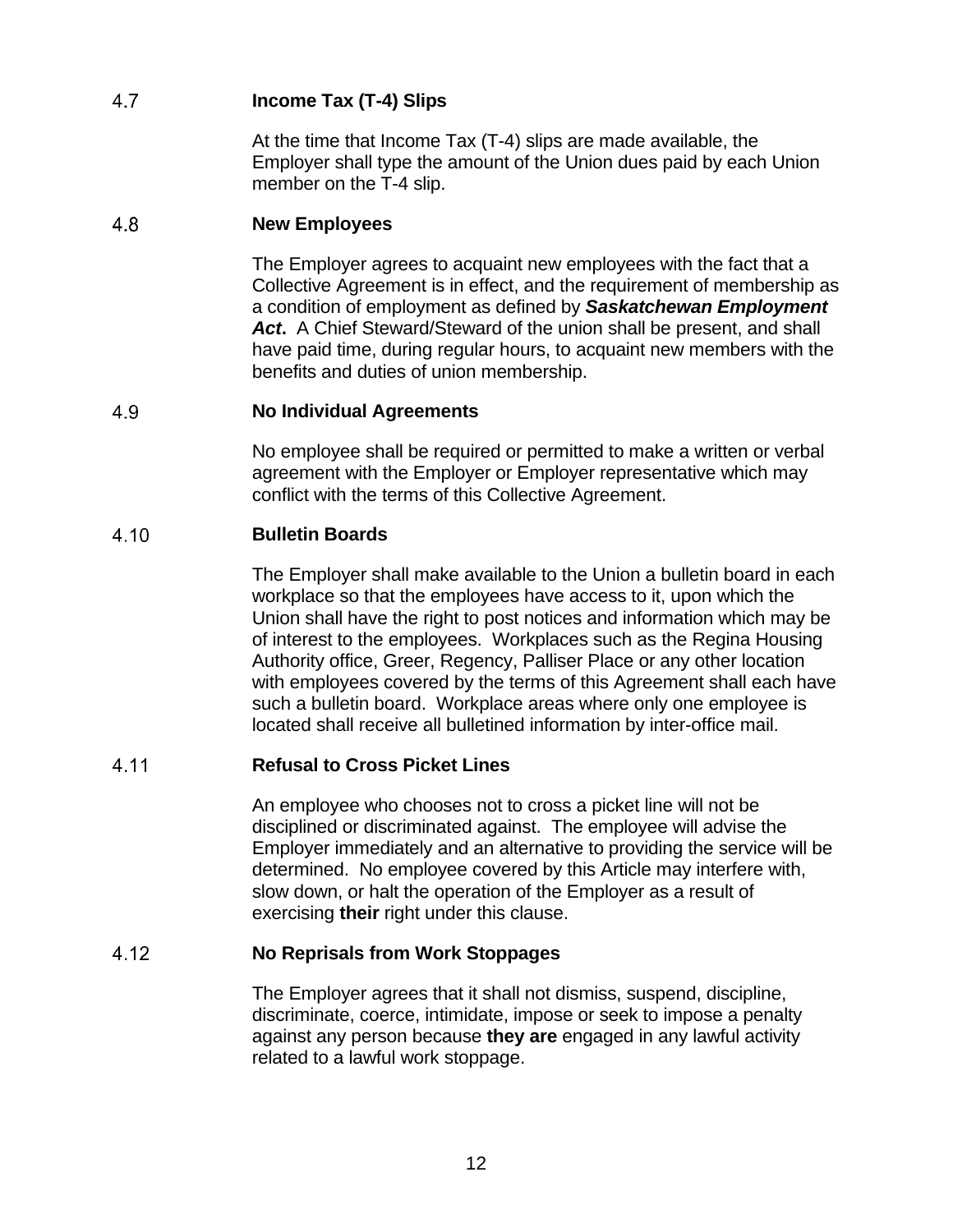# <span id="page-14-0"></span>**ARTICLE 5 PROGRESSIVE DISCIPLINE**

#### <span id="page-14-1"></span> $5.1$ **Preamble**

- a. Both parties agree that the Employer shall make all reasonable effort**s** to resolve problems with respect to employee performance through discussion and consultation prior to the initiation of disciplinary action.
- b. The Employer acknowledges the right of employees, including those employees on probation, to have any differences regarding disciplinary action or dismissal heard through the grievance and arbitration procedure.
- c. Where the Employer intends to discipline an employee for just cause, the employee shall be so notified in advance of the purpose of the interview, and informed of the right to have a Union representative or paid staff representative of the Union present at the interview.The employee will be provided with a reasonable amount of time to seek union representation. If an employee refuses to have a Union representative, the refusal will be recorded in writing or a form jointly created by Union and Management.

#### <span id="page-14-2"></span> $5.2$ **Principles of Progressive Discipline**

The parties **recognize the following four aspects to** progressive discipline:

- a. **V**erbal reprimand
- b. **W**ritten reprimand
- c. **S**uspension
- d. **D**ismissal **or demotion**

**The Employer reserves the right to skip one or more of these steps depending on the severity and culpability of the misconduct.**

#### <span id="page-14-3"></span> $5.3$ **Constructive Counselling and Coaching**

- a. The Employer and the Union recognize the difference between discipline and constructive job coaching, and nothing is intended to restrict the Employer's right to counsel.
- b. The Employer may, before initiating or imposing discipline, arrange to meet with the employee to discuss the employee's work performance in an effort to resolve the problem, except in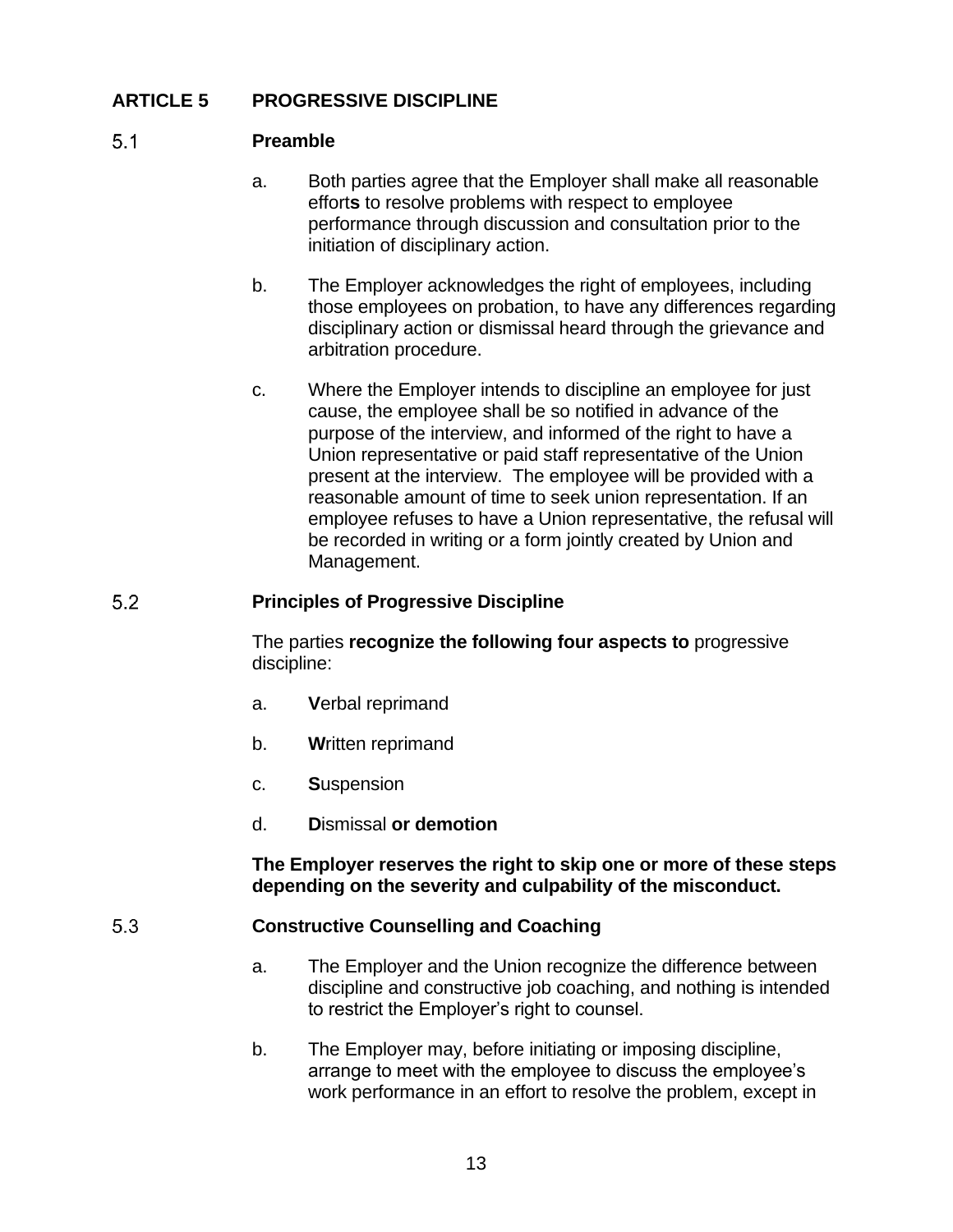the case where the employee has been suspended or dismissed. The employee shall have the right to have a steward present.

#### <span id="page-15-0"></span>5.4 **Records of an Employee**

- a. The Employer will provide the Union and the employee with written reasons for suspension or dismissal. A copy of said document or other information placed on any employee's file, which might at any time be the basis for disciplinary action or denial of promotion, shall be supplied concurrently to the employee and, upon request by the employee, to the Union.
- b. Employees shall have the right to review their personnel file **by making an appointment with Human Resources**. A Union representative, with the written authorization of the employee and with reasonable notice to the Employer, shall have access to the file, in the presence of a manager, human resource **manager** or authorized designate.
- c. Two years following discipline, the Employer shall remove the written documentation regarding the specific incident that led to discipline from the employee's personnel file, if no further problems were noted. The employee shall be notified in writing when documents are removed from the personnel file. Employee's performance evaluations including probationary reviews will not be removed from the personnel file. If the Employer requests that documents remain more than two (2) years and the Union disagrees, the matter shall be referred to expedited arbitration.
- d. An employee may make written request to have disciplinary documents removed from their file after one (1) year. The onus will be on the employee to provide adequate reasons to have the document(s) removed.

#### <span id="page-15-1"></span> $5.5$ **Notice of Resignation**

A permanent employee shall be expected to file written notice with the Employer of **their** intention to resign from the service at least 30 calendar days prior to the date upon which **they** intend to leave. The Employer may waive that period of notice.

A probationary or temporary employee shall be expected to file written notice with the Employer of **their** intention to resign from the service at least seven calendar days prior to the date upon which **they** intend to leave.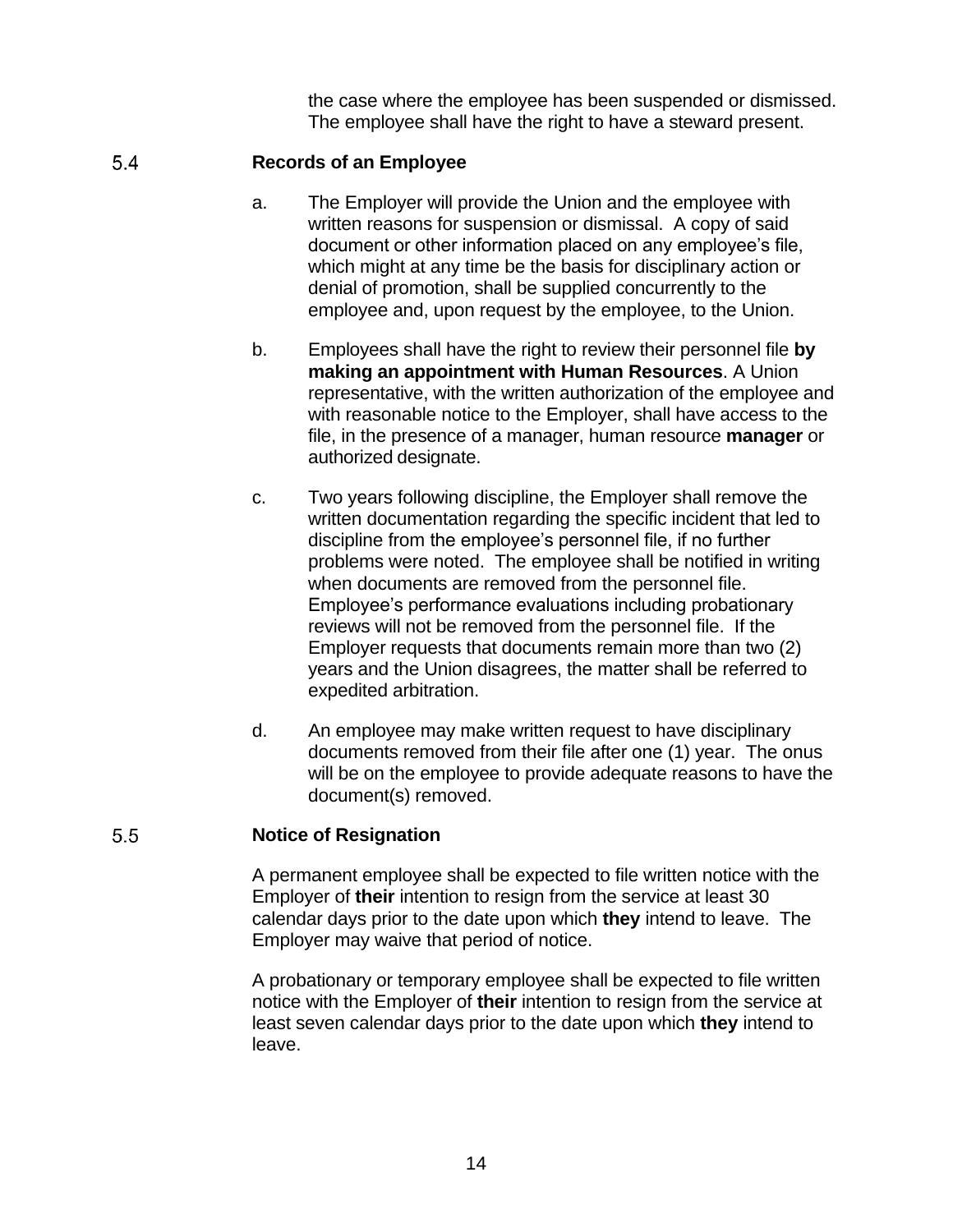#### <span id="page-16-0"></span>5.6 **Notice of Dismissal or Demotion**

Employees who are dismissed for misconduct will not receive notice or payment in lieu of notice, unless otherwise negotiated between the parties in the settlement of a grievance.

Permanent employees with five or more years of service with the Employer, who are dismissed for non-punitive reasons such as innocent absenteeism, incompetence or general suitability will be provided with **6 weeks** notice of dismissal or if the employee does not work the **6 week** notice period, the employee will receive **6 weeks** pay at the regular rate in lieu of notice.

# <span id="page-16-1"></span>**ARTICLE 6 GRIEVANCE PROCEDURE**

**In keeping with staff and Employer's non-adversarial approach, an earnest effort shall be made by all parties to solve problems before they reach the grievance stage.**

The parties will make every effort to settle grievances as fairly and as promptly as possible without the involvement of a third party.

#### <span id="page-16-2"></span> $6.1$ **Definition of a Grievance**

A grievance is any dispute between the Employer and the employee(s) or the Union, concerning the application or interpretation of this Agreement.

#### <span id="page-16-3"></span>6.2 **Disclosure of All Information**

The parties to the grievance process shall provide full disclosure of all information available regarding the grievance at each step of the grievance procedure, except where the disclosure of information would interfere with an ongoing external investigation or court proceedings.

#### <span id="page-16-4"></span>6.3 **Union Grievance/Group Grievance**

The Union may file a policy grievance where a dispute involves a question of general application or interpretation of this Agreement. Such grievance shall commence at Step 2 **of Article 6.6**. The Union shall have the right to file a grievance on its own behalf or on behalf of an employee or group of employees and to seek adjustment with the Employer in the manner provided for in this Agreement.

#### <span id="page-16-5"></span>6.4 **Stewards**

a. **Meeting with the Employee** – Any employee who feels **they have** been aggrieved shall request permission from Human Resources or designate to leave work temporarily, in order to discuss the complaint with a Union representative within the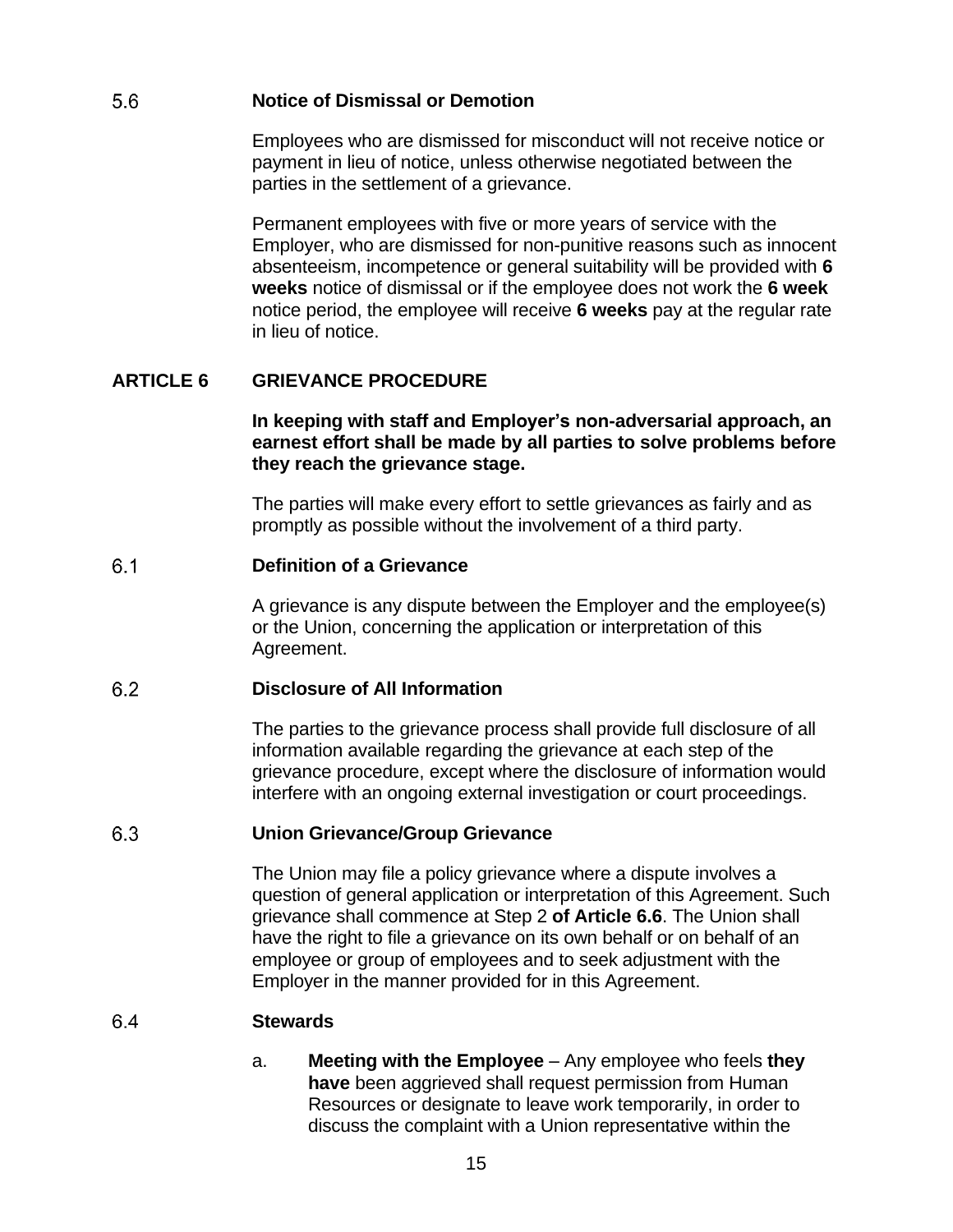facility. Neither the employee nor the Union representative shall suffer a loss of pay. Suitable arrangements for an appropriate time and place shall be made by the Union representative with Human Resources or designate.

b. **Meeting with the Employer** – The Employer agrees that one Union representative and the grievor may attend a grievance meeting with the Employer without suffering a loss of pay. Any member of the paid staff of the Union may attend a grievance meeting.

#### <span id="page-17-0"></span>6.5 **Problem Resolution (Informal Process)**

An employee who has a justifiable request or complaint may discuss such matters with the **department manager** in an effort to resolve the problem. The **manager** shall convene a meeting with the employee within seven calendar days at a time mutually agreed upon. The employee may request the attendance of the shop steward at the meeting.

The **manager** shall provide the decision verbally within seven calendar days of the meeting and the decision shall be presented to the employee and the shop steward (if one was in attendance).

#### <span id="page-17-1"></span>6.6 **Grievance Procedure (Formal Process)**

# Step 1 – **Initial Grievance Submission**

Subject to Art. 8.5(d), the **union rep** will submit **a formal** grievance in writing to **Human Resources** within 30calendar days of the occurrence of the matter leading to the grievance or the time that the employee became aware of theoccurrence.

The **Employer** will submit **their** decision in writing to the grievor, **shop** steward and the Union within 10 working days.

# Step 2 – **Meeting with the** General Manager

If a satisfactory settlement cannot be **reached** at Step 1, the Union may, within 10 working days of receiving the written response at Step 1, submit the grievance to the General Manager. A meeting will be scheduled at a time agreed to by the parties.

The General Manager will render a decision to the Union in writing within 10 working days of the meeting.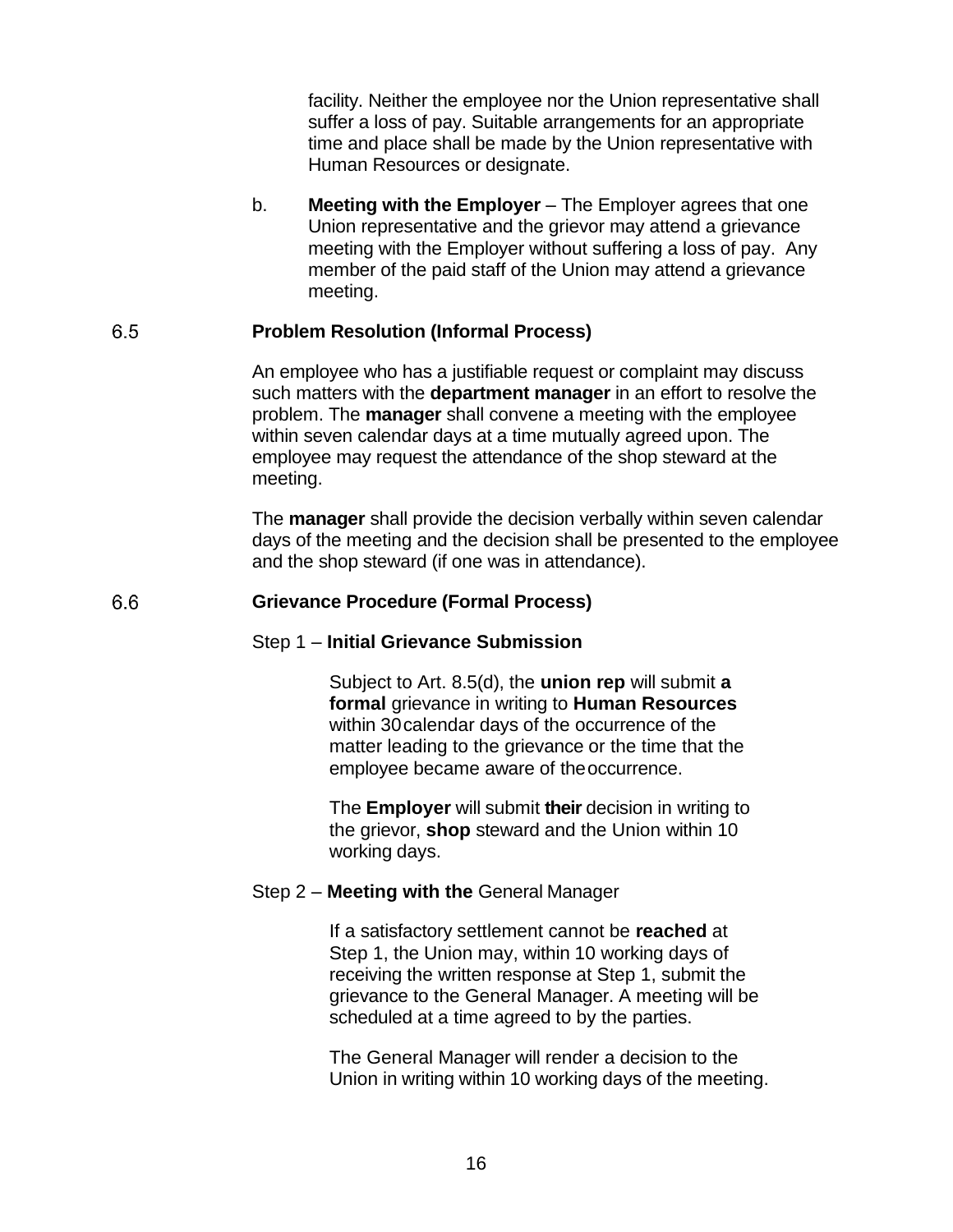# **Step 3 – Alternate Dispute Resolution Process**

**If a satisfactory settlement cannot be reached at Step 2, the parties will meet within 30 calendar days to determine one of the following dispute resolution mechanisms: Mediation, Expedited Arbitration, Single Arbitrator or Full Panel Arbitration.**

#### <span id="page-18-0"></span>6.7 **Alternate Dispute Resolution Process**

- a. **The order listed will be the preference in which the dispute mechanisms are utilized, unless the parties agree there is reason to choose differently: Mediation, Expedited Arbitration, Single Arbitrator or Full Panel Arbitration.**
- b. Should the parties mutually agree to grievance mediation, the grievance will be mediated. In the event the grievance was not successfully resolved through grievance mediation, the Union within 30 days will inform the Employer in writing of the decision to advance the grievance to arbitration. Failure to meet the time limit will result in the grievance being withdrawn and no further action can be taken on the matter.
- c. Should the parties not agree to grievance mediation the next consideration will be expedited arbitration. Notwithstanding the above, by mutual agreement this expedited procedure may be used after Step 1 of the grievance procedure.

#### <span id="page-18-1"></span> $6.8$ **Expedited Arbitration**

The parties shall meet quarterly or as often as required to review outstanding grievances filed with the Employer to determine, by mutual agreement, those grievances suitable for this process, and shall set dates and locations for hearings of groups of grievances considered suitable for expedited arbitration.

- 1. All grievances shall be considered suitable for and resolved by expedited arbitration except grievances in the nature of:
	- **D**ismissals
	- **Failure on probation**
	- **S**uspensions in excess of 20 work days
	- **P**olicy grievances
	- **G**rievances requiring substantial interpretation of a provision of the Collective Agreement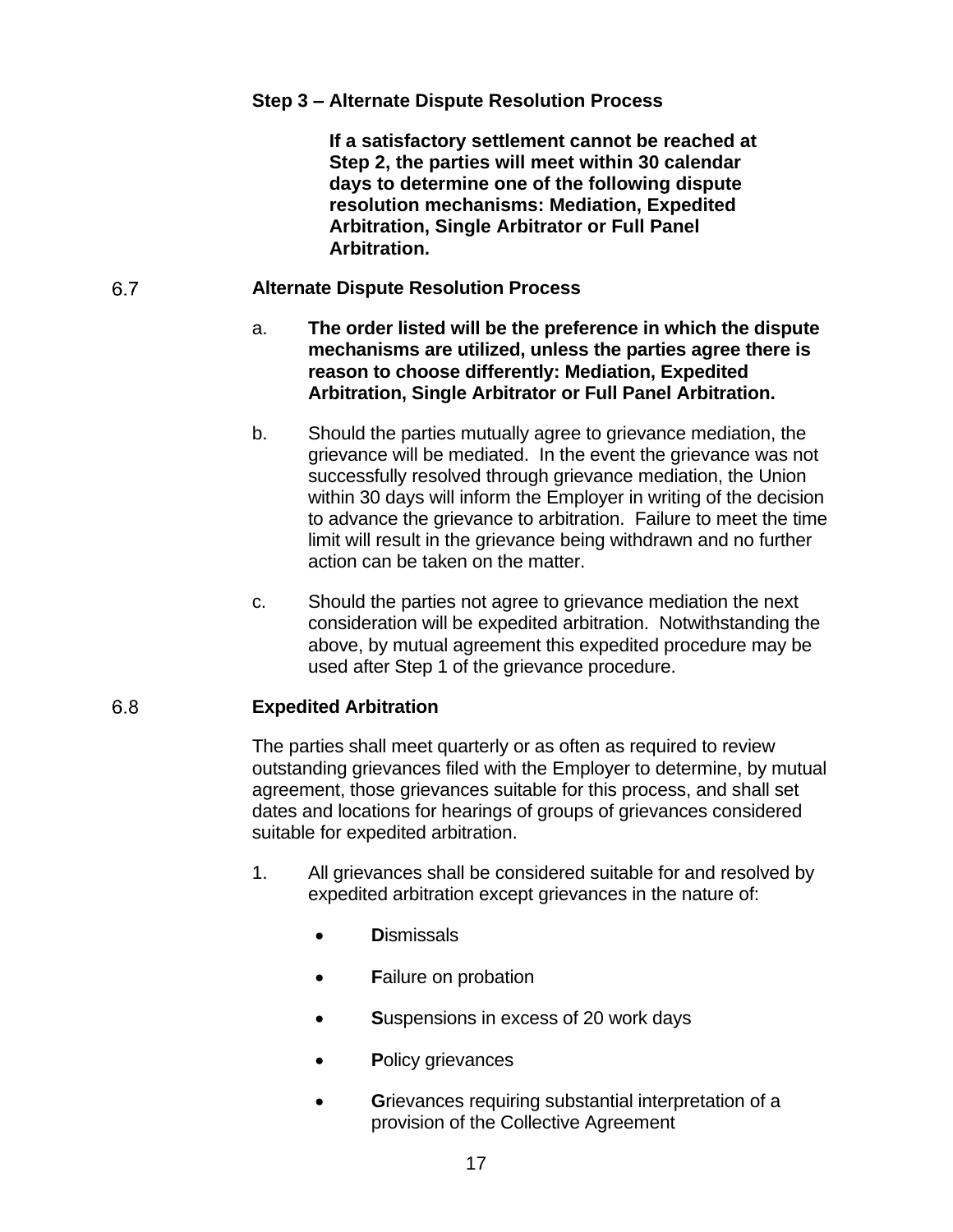- **Grievances requiring presentation of extrinsic evidence**
- **G**rievances where a party intends to raise a preliminary objection
- **D**emotions

By mutual agreement, a grievance falling into any of these categories may be placed into the expedited arbitration process, but either party may remove it from the expedited arbitration process at any time prior to hearing and forward it to a regular arbitration hearing.

- 2. The parties shall mutually agree upon a list of arbitrators who shall be appointed to hear and resolve groups of grievances.
- 3. By mutual agreement this expedited procedure may be used after Step 1 of the grievance procedure.
- 4. The arbitrator shall hear the grievances and shall render a decision within two working days of such hearings. No written reasons for the decision shall be provided beyond that which the arbitrator deems appropriate to convey a decision.
- 5. Arbitration awards shall be of no precedential value and shall not thereafter be referred to by the parties in respect of any other matter.
- 6. All settlements of expedited arbitration cases prior to hearing shall be without prejudice.
- 7. No legal counsel will be used by either party. The Union will use elected representatives or staff representatives. The Employer will use employees of their Human Resources Unit.
- 8. Whenever possible, the arbitrator will attempt to mediate a settlement between the parties.
- 9. The parties shall equally share the cost of the fees and expenses of the arbitrator and hearing rooms.
- 10. The expedited arbitrator shall have the same powers and authority as a single arbitrator or arbitration board established under the provisions of Articles 6.9 and 6.10, excepting the above, that the decision shall be rendered within two working days of the hearings.
- 11. It is understood that it is not the intention of either party to appeal a decision of an expedited arbitration hearing.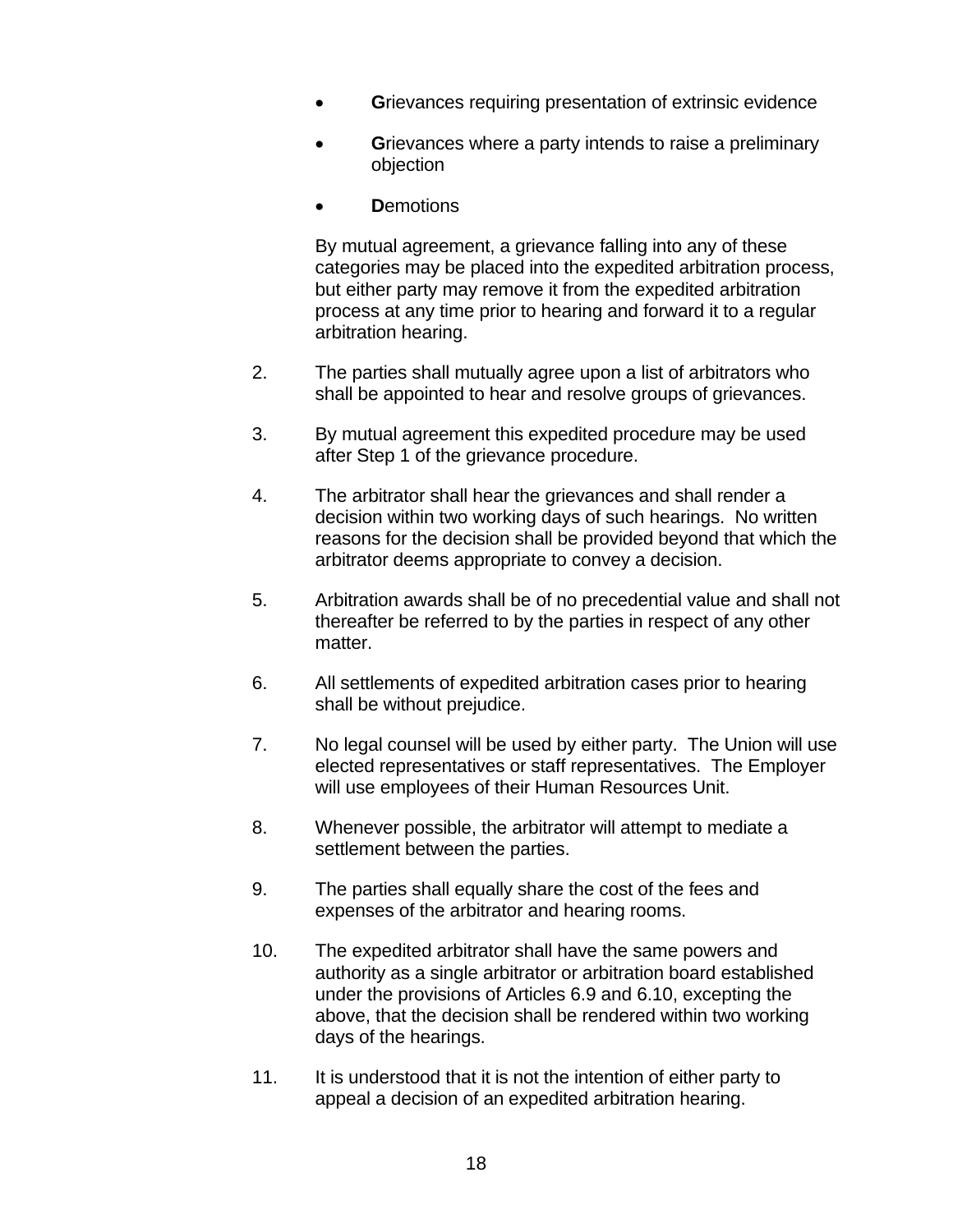# **Procedure Guidelines**

- 1 The Opening Statement: This should basically set out the case from each party's perspective. The arbitrator will aggressively seek at this point to define the issue and to determine what evidence is agreed to and what is not.
- 2 The parties or their representatives will try to get an agreed statement of facts for presentation to the arbitrator.
- 3 The Hearing: Sufficient witnesses should be called to ensure the "story" is properly told. Where it is an issue of credibility or conflicting evidence, the key individuals must testify.
- 4 The Arguments: As agreed, the parties will not cite legal precedents, but may refer to Brown & Beatty, Palmer, etc. However, it is imperative that the relevant provisions of the Collective Agreement be canvassed by the representatives to ensure all relevant clauses are put before the arbitrator. General rules of evidence will be waived except for the rule of "onus."
- 5 Mediation: Representatives must accept some responsibility at this stage to assist the arbitrator in assessing the evidence before **them**. Specifically, if the representatives can assist in assessing credibility and/or contradictory evidence, they should do so.

#### <span id="page-20-0"></span>6.9 **Selection of an Arbitrator (Single Arbitrator)**

Provided the Union has within 30 days of receiving the response **from the GM** or from the date of the discussion regarding alternate dispute resolution mechanisms (Art. 6.**7**) by mutual agreement, the parties may elect to have a single Arbitrator selected on a rotational basis from a list established by the parties. The order in which they will act shall be determined by the order in which they have been listed. In the event that the person whose turn it is to act is not available, the member next following shall act. **The Arbitrator shall:**

- **1. Fix a time and place of sittings, after consultation with the parties.**
- **2. Determine the procedure, but shall give full opportunity to all parties to present evidence and make representations. The Arbitrator shall, as much as possible, follow a layperson's procedure and shall avoid legalistic or formal procedure.**
- **3. Render a final and binding decision within 30 days of the end of the hearings.**
- **4. Not have the power to change this Agreement or to alter,**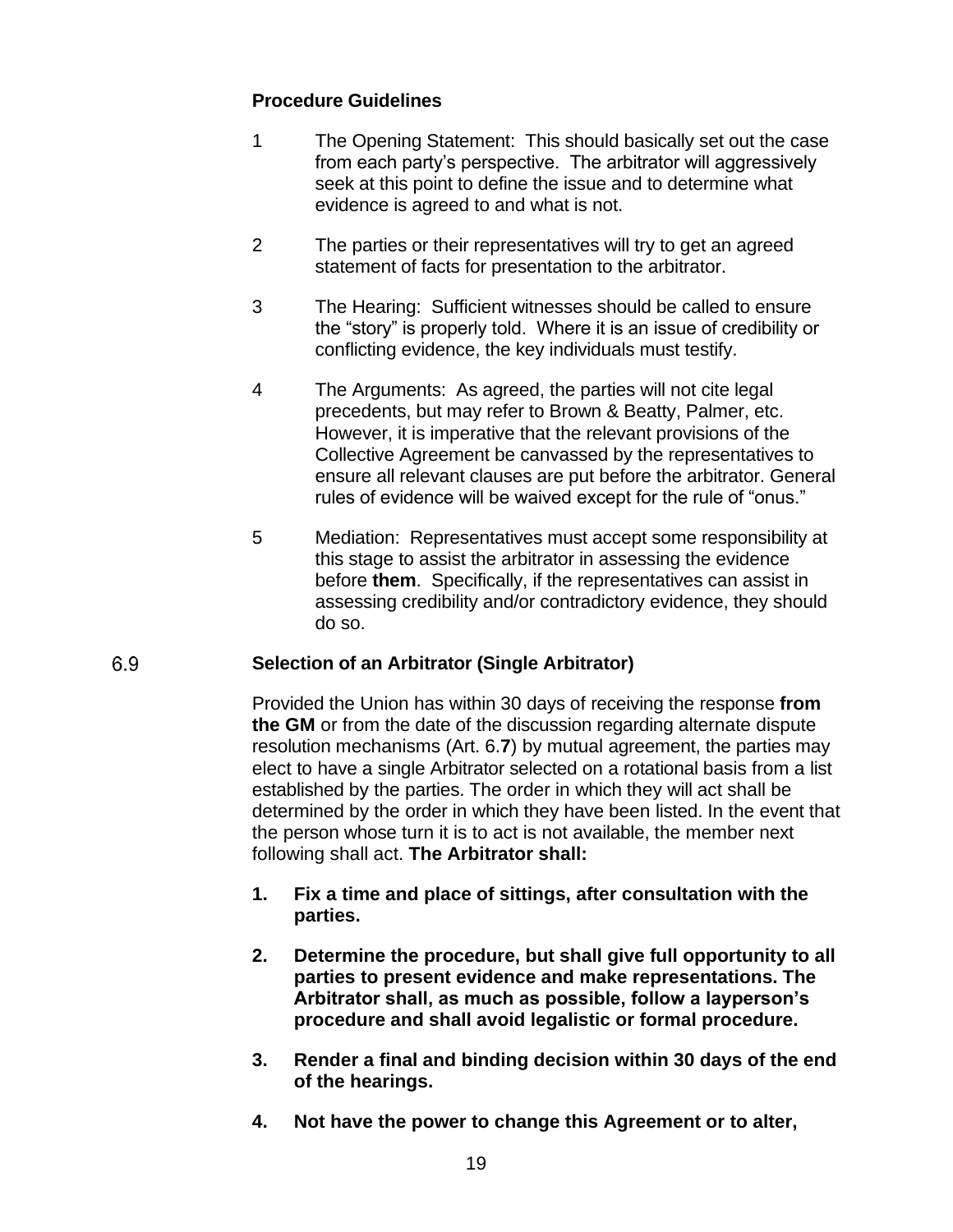**modify, or amend any of its provisions. Subject to the foregoing, the Arbitrator shall have the power to dispose of the grievance by any arrangement which the Arbitrator deems just and equitable.**

- **5. Clarify their decision, should the parties disagree as to the meaning of the Arbitrator's decision, and either party may apply for a clarification.**
- **6. Have any associated fees and expenses, and any other common expenses, shared equally by both parties.**

#### <span id="page-21-0"></span> $6.10$ **Arbitration Board – Full Panel**

Written notice of intent to have a matter heard by an Arbitration Board shall be submitted to the other party within 30 calendar days after the completion of the grievance procedures as provided in this Agreement, or from the date of the meeting to discuss alternate dispute resolution mechanisms.

Such written notice shall contain the name of the person appointed to the Arbitration Board by the party giving the notice.

Within seven days after receiving the notice, the party to whom notice is given shall furnish the name of its appointee to the party who gave the notice to arbitrate.

The two appointees named by the parties to this agreement shall, within 10 calendar days after the appointment of the second of them, appoint a third member of the Arbitration Board who shall Chair the Arbitration Board.

If the party receiving the notice fails to appoint a member of the Arbitration Board, the Chairperson of the Labour Relations Board, on the request of a party to this Agreement, shall appoint a member on behalf of the party failing to make an appointment as per *The Saskatchewan Employment Act***.**

The Arbitrator/Arbitration Board shall not have the power to change this Agreement or to alter, modify or amend any of its provisions. Subject to the foregoing, the Arbitrator/Arbitration Board shall have the power to dispose of the grievance by any arrangement which the Arbitrator/Arbitration Board deems just and equitable.

Should the parties disagree as to the meaning of the Arbitrator's/Arbitration Board's decision, either party may apply to the Arbitrator/Arbitration Board to clarify the decision.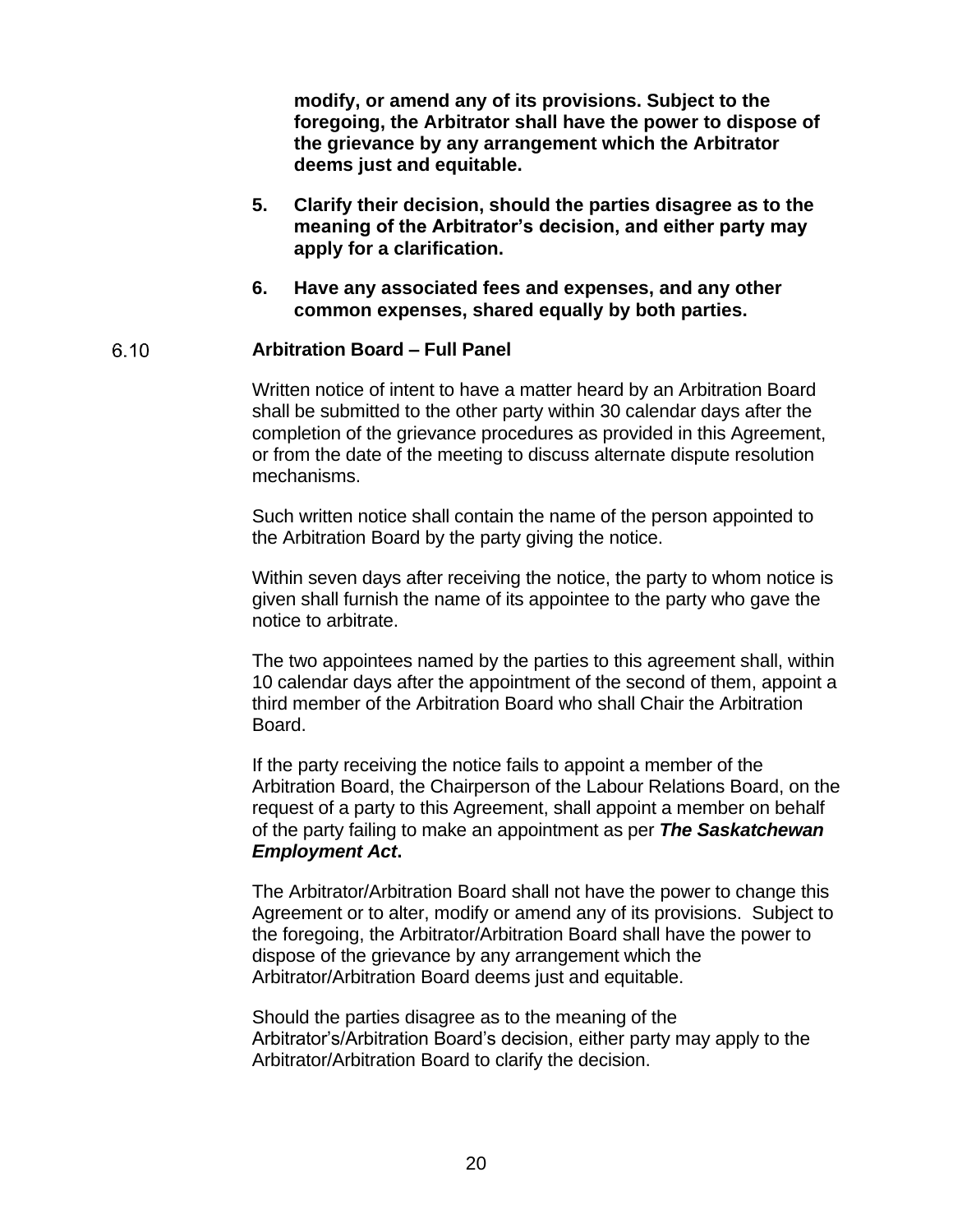Each party shall pay the fees and expenses of their appointee to the Arbitration Board. The fees and expenses of the Chairperson and any other common expenses shall be shared equally by both parties.

#### <span id="page-22-0"></span> $6.11$ **Employee Expenses**

In the event that an employee is called as a witness in an arbitration board, the Employer shall grant leave and expenses, which shall be applicable as follows:

- a. If called by the Employer, leave without loss of pay and expenses paid by the Employer.
- b. If called by the Union, leave without pay and expenses paid by the Union.
- c. If called by the Arbitrator, the parties shall share equally the costs.

#### <span id="page-22-1"></span>6.12 **Procedure**

No grievance shall be defeated by any formal or technical objection and the Arbitrator shall have the power to allow all pertinent information to the grievance and the power to waive formal procedural irregularities in the processing of a grievance, in order to determine the real matter in dispute and to render a decision according to equitable principles and the justice of the case.

#### <span id="page-22-2"></span>6.13 **Time Limits**

The parties agree to abide by the time limits specified in this Article unless otherwise mutually agreed upon in writing or via e-mail.

# <span id="page-22-3"></span>**ARTICLE 7 SENIORITY**

#### <span id="page-22-4"></span> $7.1$ **Definition**

The seniority of all employees within the scope of this Agreement shall, after successful completion of an initial probation period, be calculated based on the following and subject to any specific Articles in this Agreement:

# a. **Permanent Employees**

All permanent employees shall earn seniority from the last date the employee commenced employment with the Employer.

# b. **Temporary, Seasonal and Casual Employees**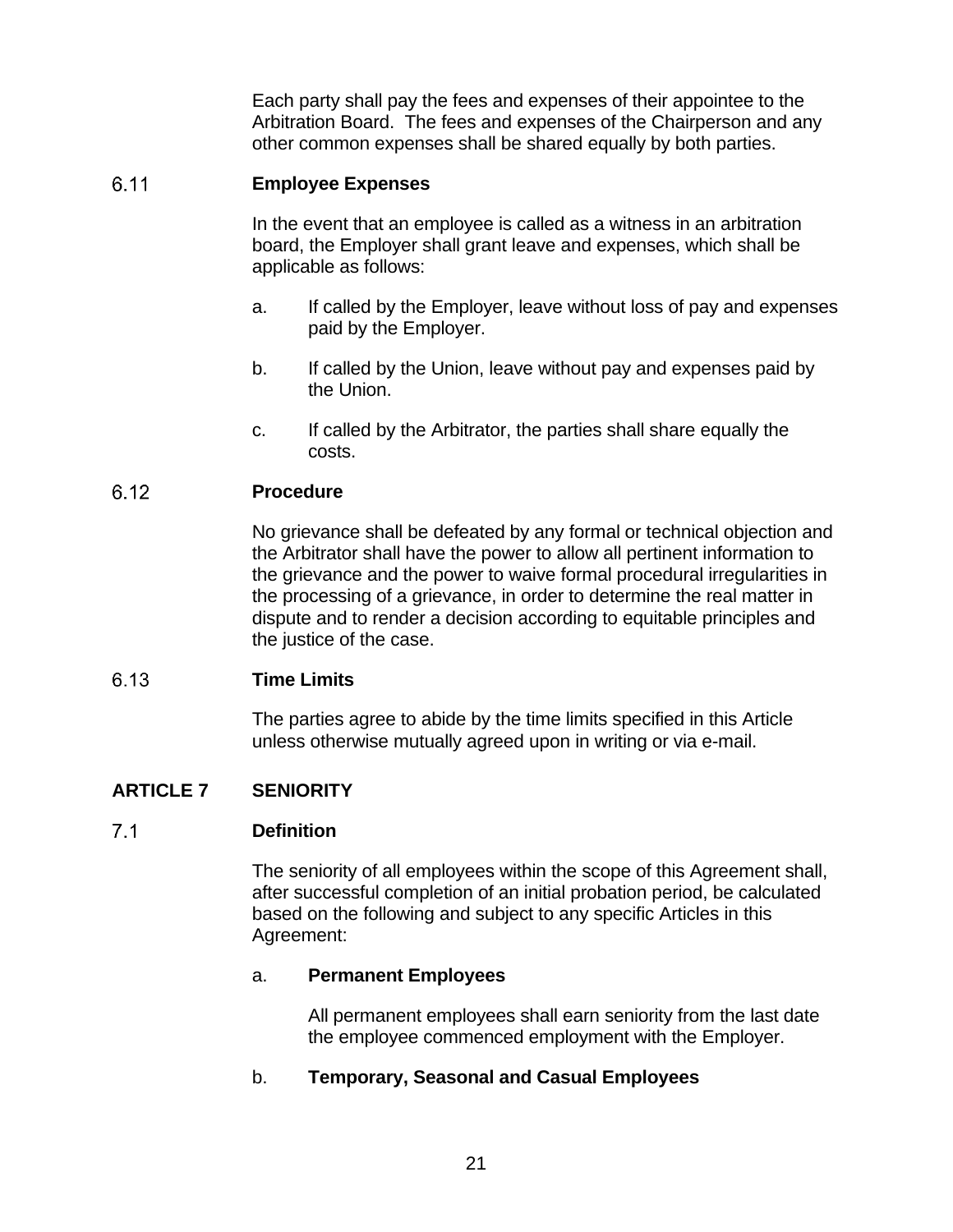All temporary, seasonal and casual employees within the scope of this Agreement shall earn seniority based on the number of hours the employee works, inclusive of any paid leaves of absence.

#### <span id="page-23-0"></span> $7.2$ **Seniority – Same Date of Hire**

Where a dispute arises concerning the seniority of employees hired on the same day, the Employer shall, in the presence of an elected representative of the Union, use the "coin toss" method to determine the order of seniority.

#### <span id="page-23-1"></span> $7.3$ **Seniority List**

- a. The Employer shall prepare and post the seniority roster by October 31<sup>st</sup> of each year. Such list will include the accrued seniority of each employee up to September 30<sup>th</sup>. A copy of the roster shall also be provided each year to the Union.
- b. Employees will be allowed to challenge the accuracy of their seniority during a two week period commencing November 1<sup>st</sup>. All challenges are to be directed to the General Manager or designate for an assessment and the employee must provide satisfactory proof of error. Where satisfactory proof of error is provided, the error will be corrected.

#### <span id="page-23-2"></span>7.4 **Maintenance and Accrual**

Seniority shall be maintained and accrue during:

- All periods of paid leave
- Leave of absence without pay for periods not exceeding six months
- **Maternity leave**
- Adoption leave
- Paternity leave
- Lay-off up to and including three months
- Prolonged or unpaid medical leave up to two years
- Workers Compensation leave up to two years
- All periods of unpaid leave for active Canadian War Service or Canadian Armed Forces Peacekeeping Service
- **Appointment to an out-of-scope position for less than six months.**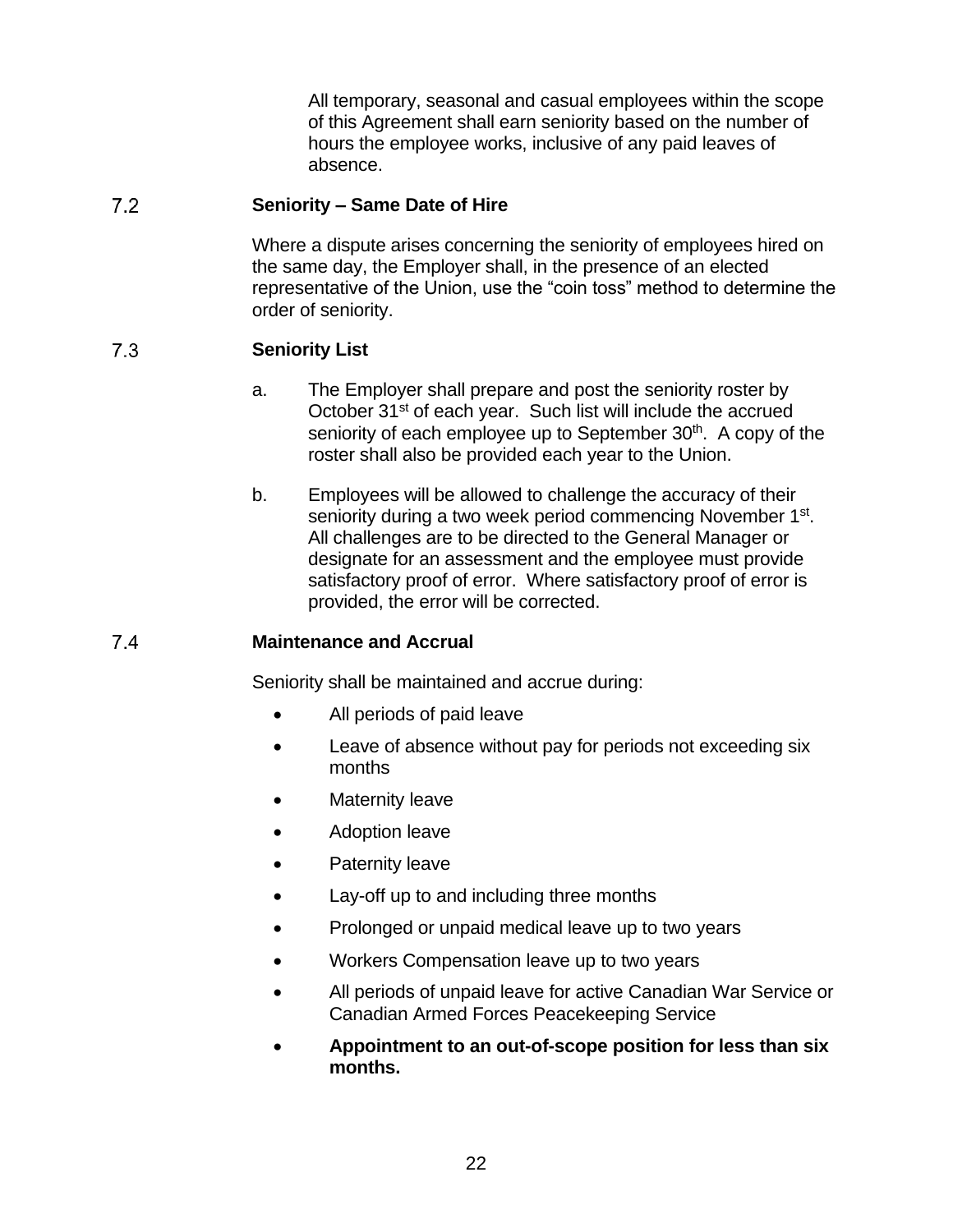#### <span id="page-24-0"></span> $7.5$ **Maintenance of Seniority**

Seniority shall be maintained, but shall not accrue, during:

- Periods of (unpaid) leaves of absence over six months
- Periods on the disability list up to 3 years.
- Appointment to an out-of-scope position for greater than six months **but less than 12 months.**
- Lay-off over three months.

#### <span id="page-24-1"></span>7.6 **Loss of Seniority**

An employee shall lose seniority in the event the employee:

- Is dismissed for just cause, and not reinstated
- Is laid-off for more than 24 consecutive months
- Voluntarily terminates
- Fails to comply with the re-employment provisions of return from lay-off (Art. 10.12 (h)) within five days of the Employer issuing notice of re-employment by registered mail
- Abandons **their** job
- Out-of-scope promotion for greater than 12 months
- After 3 years on the disability list

#### <span id="page-24-2"></span> $7.7$ **Recognition of Service for Vacation Purposes**

**The Employer agrees to recognize service up to a maximum of 10 years of continuous service from other Saskatchewan Housing Authorities for the purposes of vacation only.**

# <span id="page-24-3"></span>**ARTICLE 8 JOB POSTINGS**

#### <span id="page-24-4"></span> $8.1$ **Position Designations**

All positions within the scope of this Agreement shall be designated as either:

- a. Permanent full-time, or
- b. Permanent part-time, or
- c. Temporary, or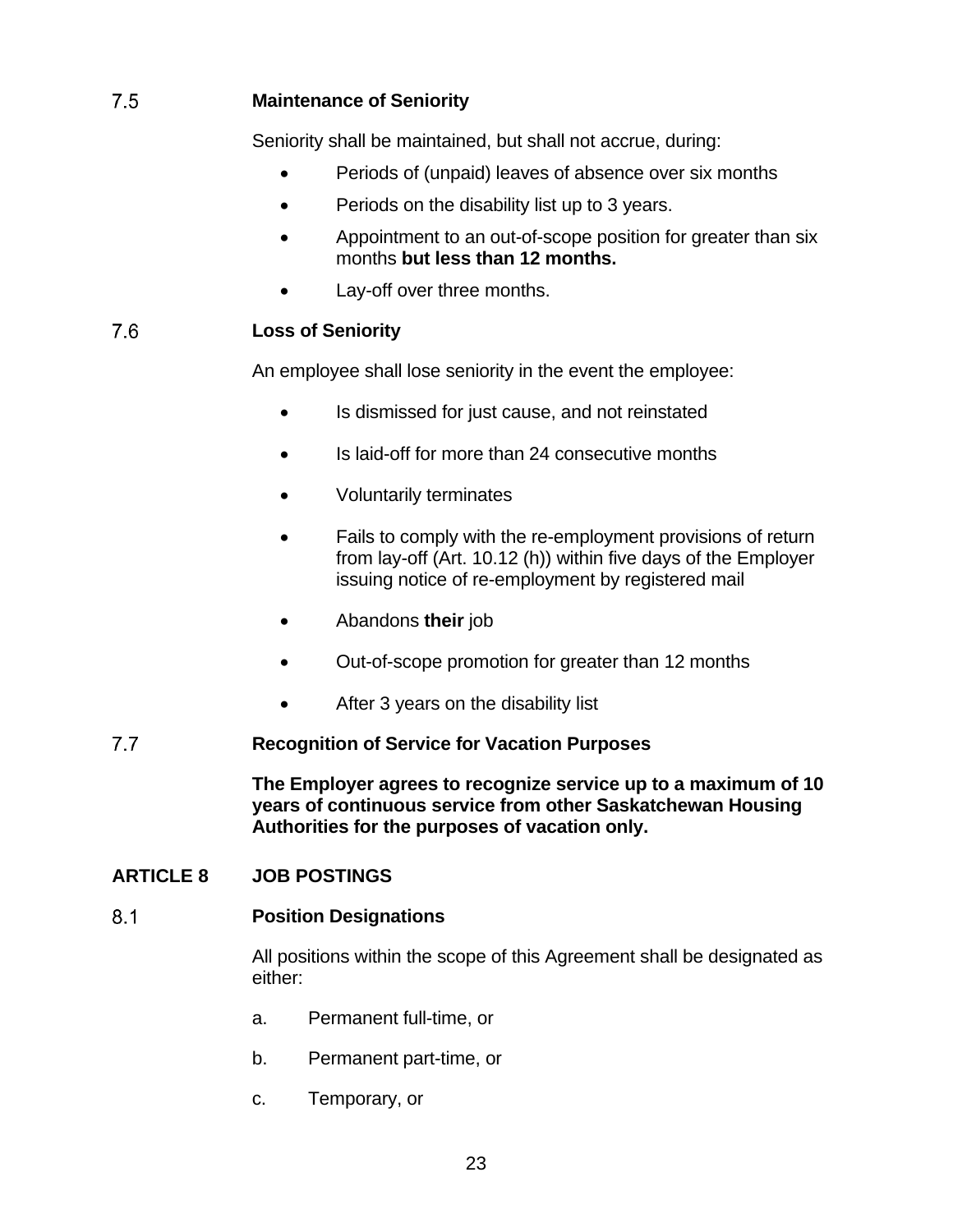- d. Seasonal, or
- e. Casual

#### <span id="page-25-0"></span>8.2 **Job Postings**

- a. When a new position is created or when a vacancy occurs that the Employer wishes to fill which is for a duration of six months or longer, the Employer shall post notice of the position internally for seven working days, unless the Employer and the Union agree to a longer or shorter period.
- b. A copy of each posting will be posted in the workplace and a copy of each posting sent to the local Union the day of the posting. Where an employee is the sole employee in a location or work area, a copy of the posting shall be forwarded to the location or work area by inter-office mail, and to every employee on the re-employment list.
- c. **Employees who are temporarily absent from work for reasons of vacation, sick leave or other leave of absence can inform the Employer if they wish to be notified of job postings while away. The Employer will then notify that employee by email.**
- d. **The Employer will determine the necessary qualifications, experience, knowledge, skills and abilities (KSA's) required for each position to be filled, prior to posting.**
- e. **The Employer will advise the union within 30 days of a decision to reclassify, abolish, or leave a position vacant.**

#### <span id="page-25-1"></span>8.3 **Information in Posting**

Each posting shall contain the following, however, the information contained may be subject to change:

- a. name of position
- b. classification of position/department
- c. brief description of core duties (not an exhaustive list of duties to be performed)
- d. knowledge, skills and abilities, qualifications and experience required
- e. salary range
- f. hours of work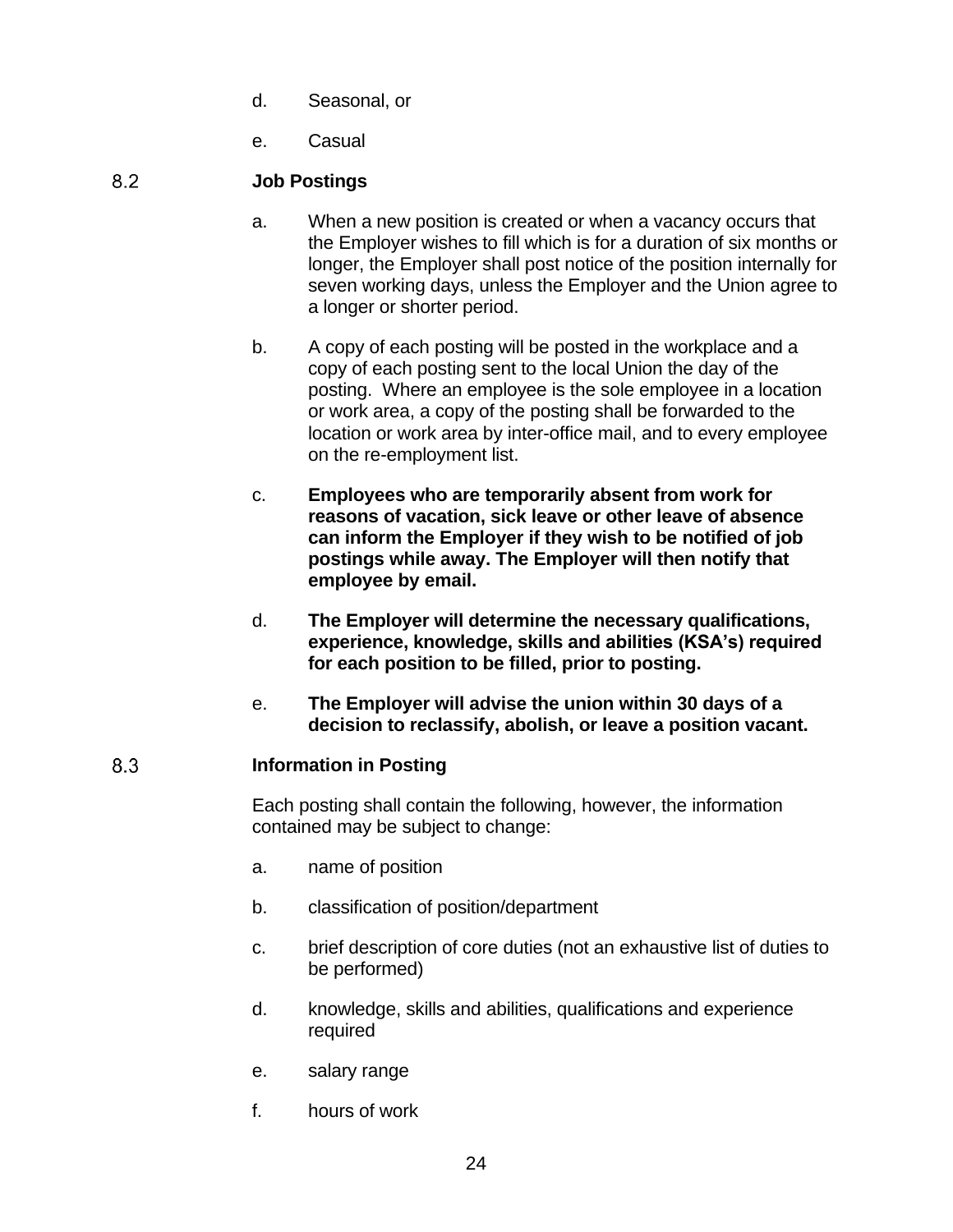- g. status of position
- h. deadline for applications
- i. expected start date
- j. and any other pertinent information.

#### <span id="page-26-0"></span>8.4 **Temporary Positions**

**All temporary positions longer than four (4) months shall be posted as per Article 8.2 unless otherwise agreed between the parties. The maximum length of a temporary position shall be 24 months, unless otherwise agreed between the parties. Any temporary position that becomes a permanent position shall be posted and filled as per Article 8.2**

#### <span id="page-26-1"></span>8.5 **Selection Process**

- a. The Employer shall notify the Union and the bargaining unit chair of the names and seniority of internal applicants for the position, **three** working days prior to the interviews.
- b. The Employer will appoint the senior qualified applicant based on the Employer determined KSA's as per Art. 8.5. When the senior in-scope employee is not appointed, the Employer will provide the rationale in writing to the candidate and the Union.
- c. The Employer will advise the Union in the event the Employer holds interviews for a vacant position, which includes an internal applicant. The Union may provide an observer for the interviews.
- d. **An** employee who was entered in the competition shall have the right to grieve the decision. Any grievances relating to this Article must be filed within five working days from the notification of selection. The grievance will be heard at Step 1 within 48 hours from the date the grievance was filed.

#### <span id="page-26-2"></span>8.6 **Temporary Out-of-Scope Appointment**

- a. An employee who is temporarily filling an out-of-scope position shall continue to have Union dues deducted from **their** pay cheque and shall be entitled to all benefits and rights including seniority for the first six months. Where the temporary appointment is coverage/backfill for a maternity/paternity the leave may be extended by mutual agreement of the parties to extend the contractual rights for one year.
- b. After six months **they** shall be considered to be an out-of-scope employee and shall not be entitled to any benefits of the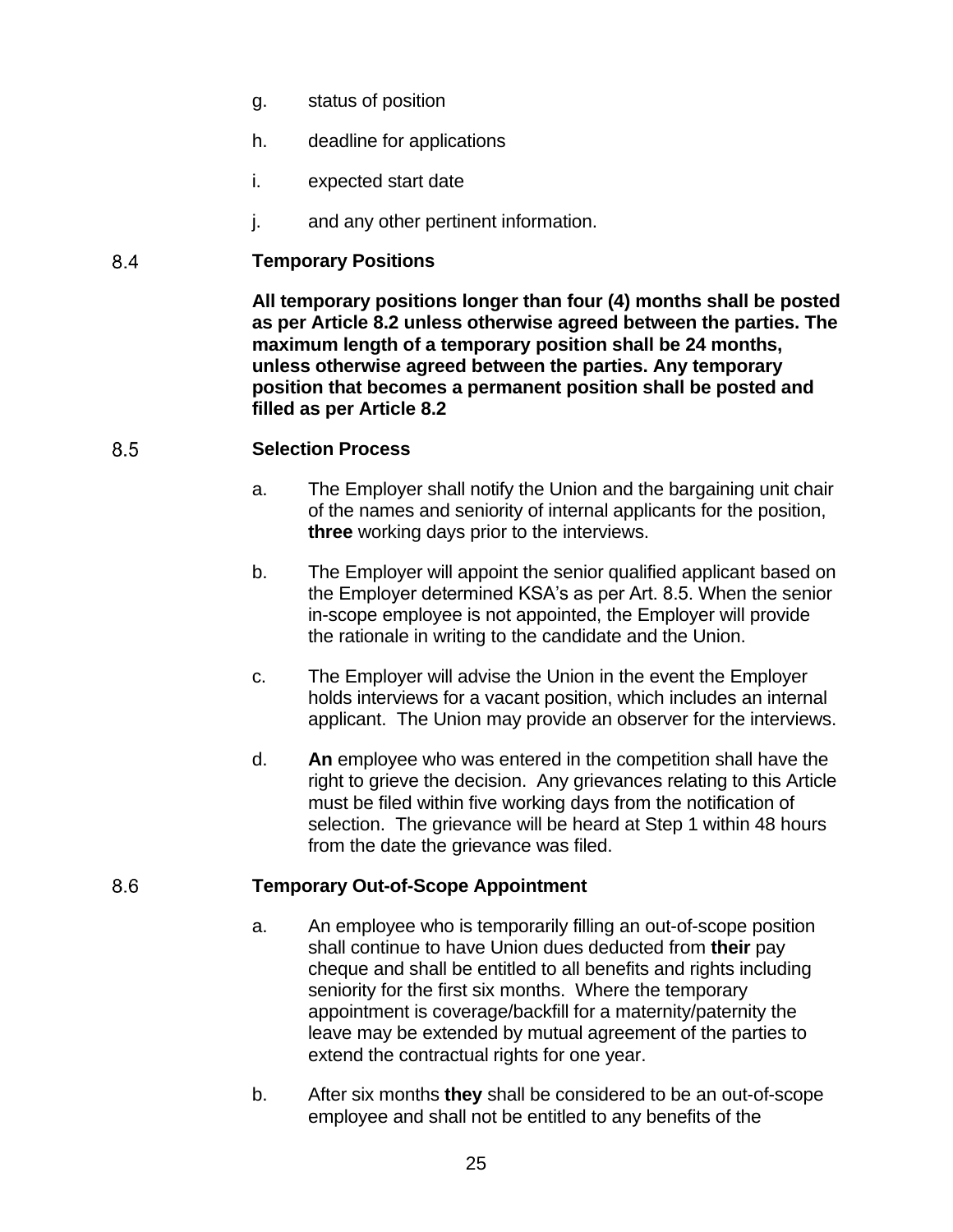Collective Agreement. No employee shall be appointed to an out-of-scope position without **their** consent.

c. **An employee who is appointed to an out-of-scope position has the right to revert to their previous position at any time during their appointment, with 2 weeks notice. Likewise, the Employer may re-assign an appointee to their former position, with 2 weeks notice.**

#### <span id="page-27-0"></span>8.7 **Permanent Out-of-Scope Appointment**

An employee who is appointed to an out-of-scope position has the right to revert within a one-year period. Employees who within a one-year period, fail their probation in an out of scope position, shall be reverted to their former position.

# <span id="page-27-1"></span>**ARTICLE 9 PROBATION**

#### <span id="page-27-2"></span> $9.1$ **Probation on Initial Hiring**

- a. Newly hired employees shall serve an initial probationary period of **6 calendar months** from the date the employee commences employment.
- b. During the period of probation an employee will not accumulate seniority. Upon completion of the probationary period the employee will be awarded seniority back to the date of employment.
- c. By mutual agreement of the parties to this Agreement, the probationary period for any employee may be extended beyond the established probation period. During the initial probationary period an employee may be terminated for just cause at the discretion of the Employer.

#### <span id="page-27-3"></span>9.2 **Movement in a New Position**

- a. An employee who has served an initial probationary period shall have a subsequent probationary period of **three months**, when assuming a new position within the Authority. **Out of scope positions will be governed by Article 8.7.**
- b. At any time during the subsequent probationary period, the Employer or the employee may terminate the appointment in writing, in which case the employee shall revert to **their** most recently held position without loss of any benefits that may have been earned had **they** not assumed a new position, or by mutual agreement, **they** may revert to a similar position at the same step in the salary range, subject to any increments **they** would have earned had **they** not assumed the newposition.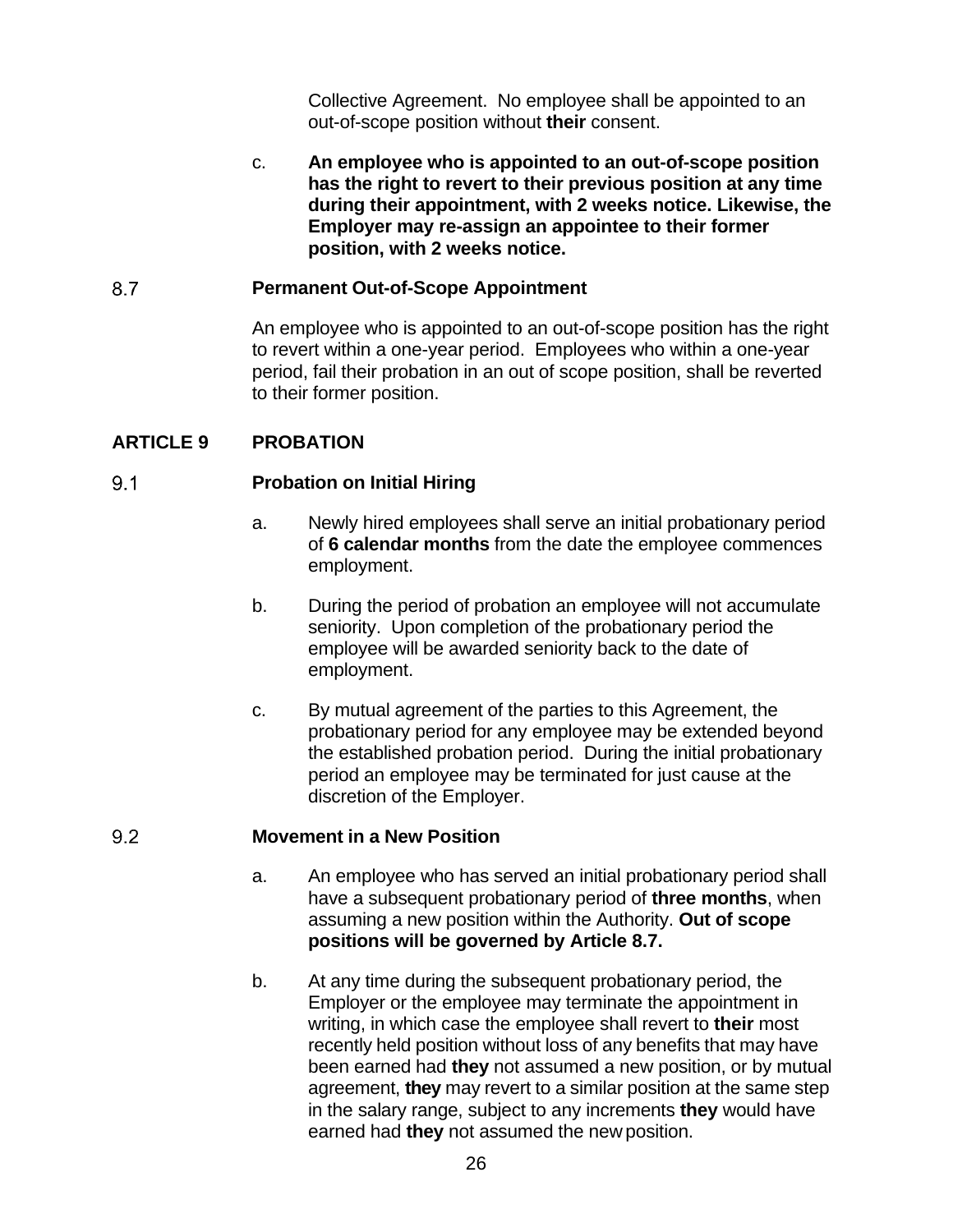#### <span id="page-28-0"></span>9.3 **On Re-employment**

An**y** employee re-employed following **a break in employment for any reason shall serve a subsequent probationary period of three calendar months**.

#### <span id="page-28-1"></span>9.4 **On Demotion**

A probationary period of **three calendar months** shall be served, except where an employee demotes into a classification/position the employee formerly held.

#### <span id="page-28-2"></span>9.5 **Completion of Probation**

When the Employer does not terminate or fail the employee before the end of **their** probationary period, the employee will be deemed to have successfully completed the probationary period.

# <span id="page-28-3"></span>**ARTICLE 10 LAY-OFF AND RE-EMPLOYMENT (PERMANENT FULL-TIME AND PERMANENT PART-TIME EMPLOYEES)**

#### <span id="page-28-4"></span> $10.1$ **Lay-off in Reverse Order of Seniority**

Both parties recognize that job security shall increase in proportion to seniority. Therefore, in the event of job abolition or lay-off, employees shall be laid off in reverse order of seniority within their own classification.

#### <span id="page-28-5"></span> $10.2$ **Employer to Inform Union**

The Employer shall inform the Union of possible lay-offs as far in advance as possible.

#### <span id="page-28-6"></span> $10.3$ **Notice of Lay-off**

Notice of lay-off shall be given to employees as follows:

- a. Two weeks written notice, if the period of employment is less than one year.
- b. Three weeks written notice, if the period of employment is one year or more but less than three years.
- c. Four weeks written notice, if the period of employment is three years or more but less than five years.
- d. Six weeks written notice, if the period of employment is five years or more but less than 10 years.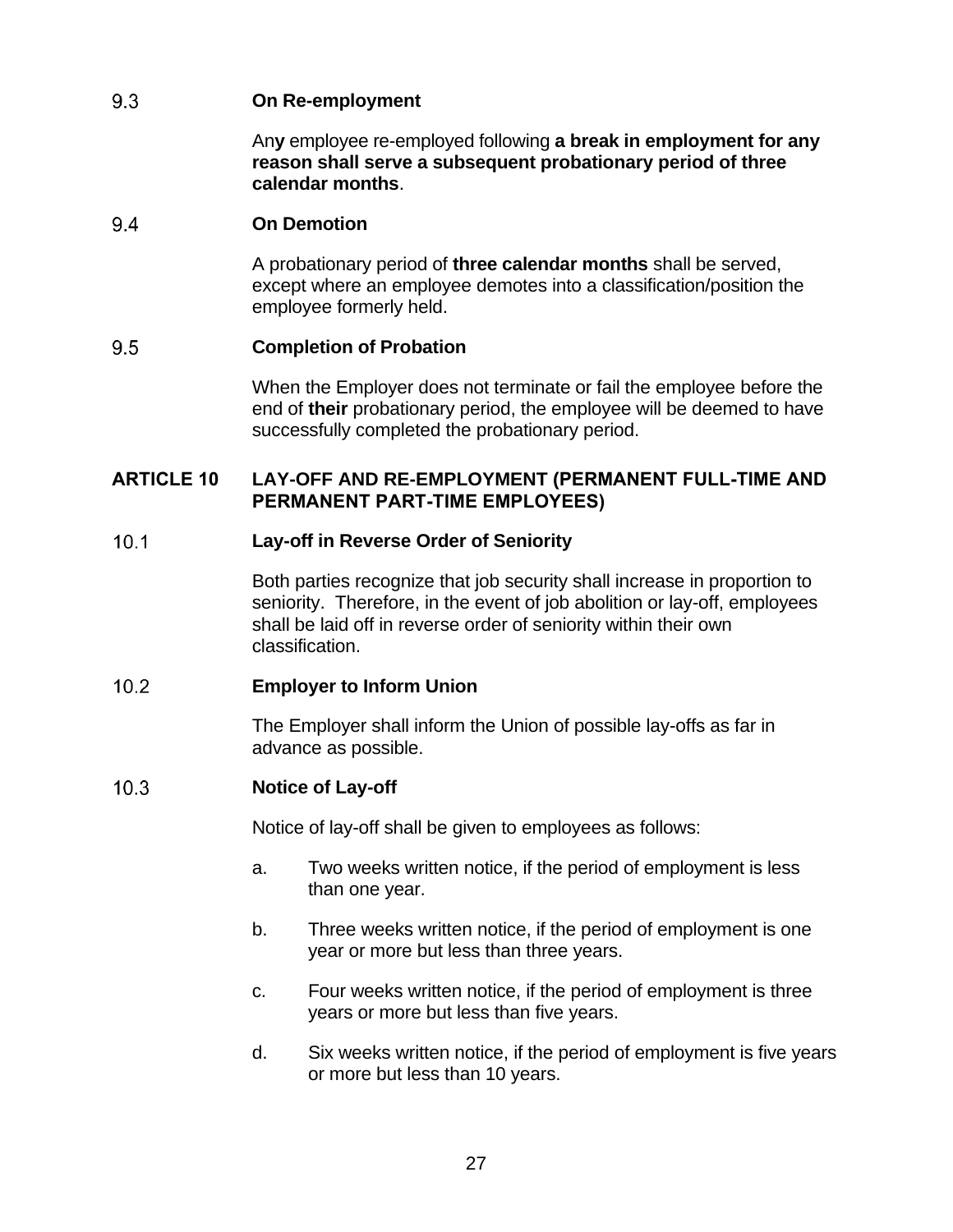e. Eight weeks written notice of the period of employment is 10 years or more.

#### <span id="page-29-0"></span> $10.4$ **Temporary Employees Laid-off First if in Same Classification**

Temporary employees will be terminated before a full-time or part-time employee in the same classification. Temporary employees will receive notice in accordance with Art. 10.3, but will not have displacement rights.

#### <span id="page-29-1"></span> $10.5$ **Options for Permanent Full-time and Permanent Part-time Employees who have Received Notice of Lay-off**

In the event the Employer abolishes a permanent position, the employees affected shall have the right to displace another permanent employee or the employee may elect to:

- a. go on lay-off and be placed on the re-employment list, or
- b. retire, or
- c. resign and collect severance pay.

#### <span id="page-29-2"></span> $10.6$ **Notice to Exercise Displacement Rights**

- a. An employee who intends to exercise displacement rights shall indicate their intention in writing by Email, Courier or fax to the Human Resource **Manager** or designate within three working days of receipt of the notice of lay-off.
- b. If no response is received within this period, the employee shall be deemed to have declined the option to displace, and must choose one of the other options in Art. 10.5.
- c. Upon receipt of notice of the employee's intention to displace, the Employer will, within three working days, present the employee with an offer of a position to displace into.

#### <span id="page-29-3"></span> $10.7$ **Acceptance of an Offer of a Position**

An employee will have three working days to consider the offer of a position. The three-day period shall be deemed to have commenced at 5:00 p.m. of the day the offer is formally made, or at the end of the employee's work period on the day the offer is made, whichever is later. If the employee does not accept the offer of the position within the threeday period, it will be deemed the employee has declined the offer. The employee within two working days must elect one of the other options in Art. 10.5. Once the employee accepts the position, the Employer will advise the employee of the commencement date in the new position and the lay-off notice will be deemed to have been rescinded.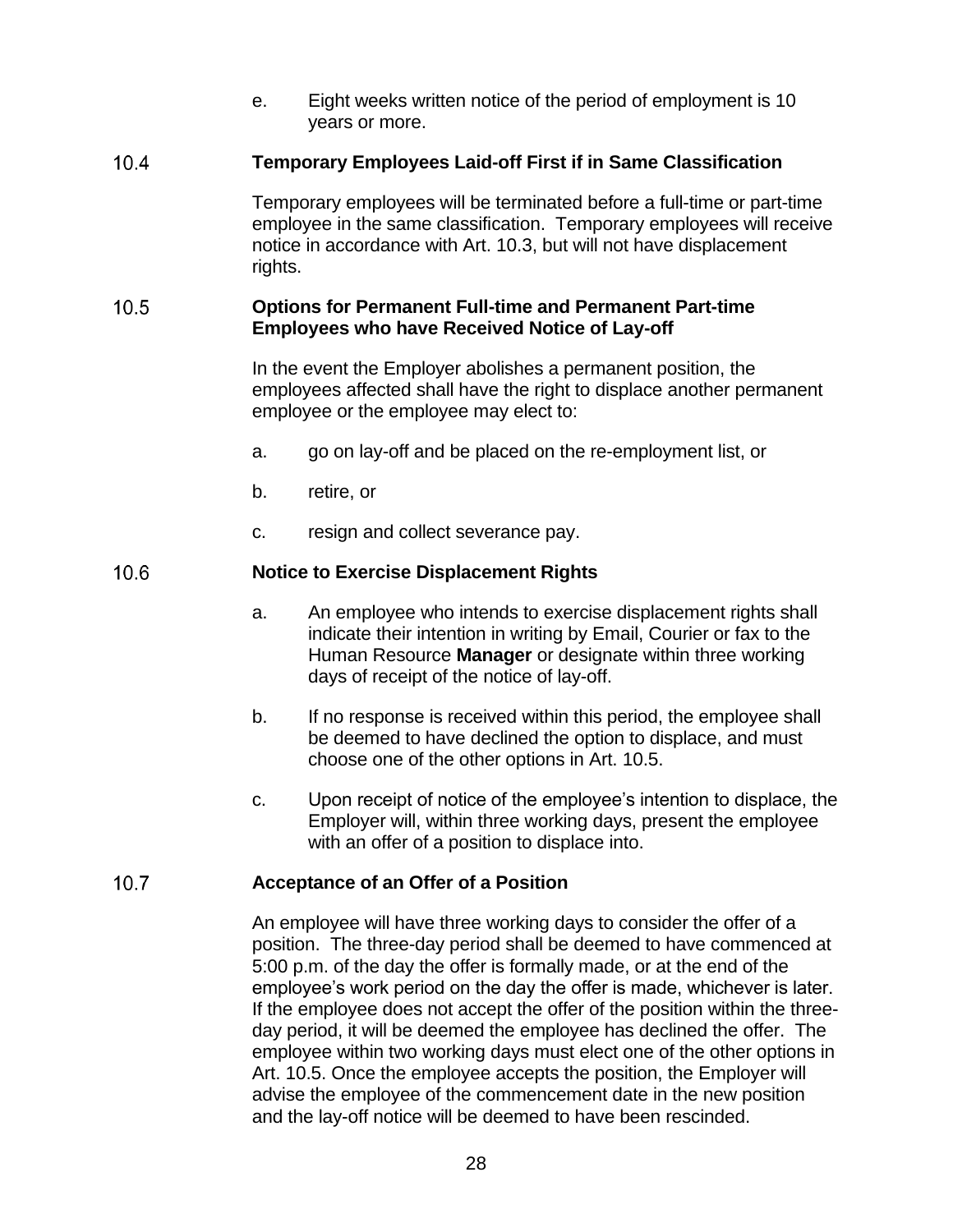#### <span id="page-30-0"></span> $10.8$ **Displacement Order**

The laid off employee will displace the employee with the least seniority **in a lower classification.** Provided the employee possess the KSA's as per Art. 8.5, for the positions. In all cases the employee with the least seniority will be displaced.

#### <span id="page-30-1"></span> $10.9<sup>°</sup>$ **Employees Not Offered a Position**

If the employee is not offered a position after having proceeded through all stages of displacement, the employee within two working days must choose another option **as outlined in Article 10.5**.

#### <span id="page-30-2"></span> $10.10$ **Rights of Employees who are Displaced**

The options in Art.10.5 shall be available to employee(s) who have been displaced.

#### <span id="page-30-3"></span>10.11 **Time to Adjust in New Position**

An employee who, as a result of displacement assumes a new position, shall be placed on probation in accordance with Art. 9.3. In the event **they** do not successfully complete the probationary period or if **they** so chooses, **they** will be placed on the re-employment list or within two working days may choose one of the other options. In any case the employee will not have another displacement option.

#### <span id="page-30-4"></span> $10.12$ **Re-Employment List**

### **The re-employment list exists to establish the order in which employees return to work after lay-off. Employees on the list are ordered according to seniority.**

- a. An employee who has been laid off and who was unable to exercise displacement rights or who chose not to exercise displacement rights, shall be placed on the re-employment list for the class of positions **they** wish to be considered for in upcoming competitions. Temporary employees may elect to place their names on the re-employment list.
- b. Employee's names will be automatically included in competitions for vacancies based on the information provided in (a) above.
- c. Except in extenuating circumstances, employees who do not accept a position offered will be removed from the re-employment list and will be deemed to have resigned from the Employer.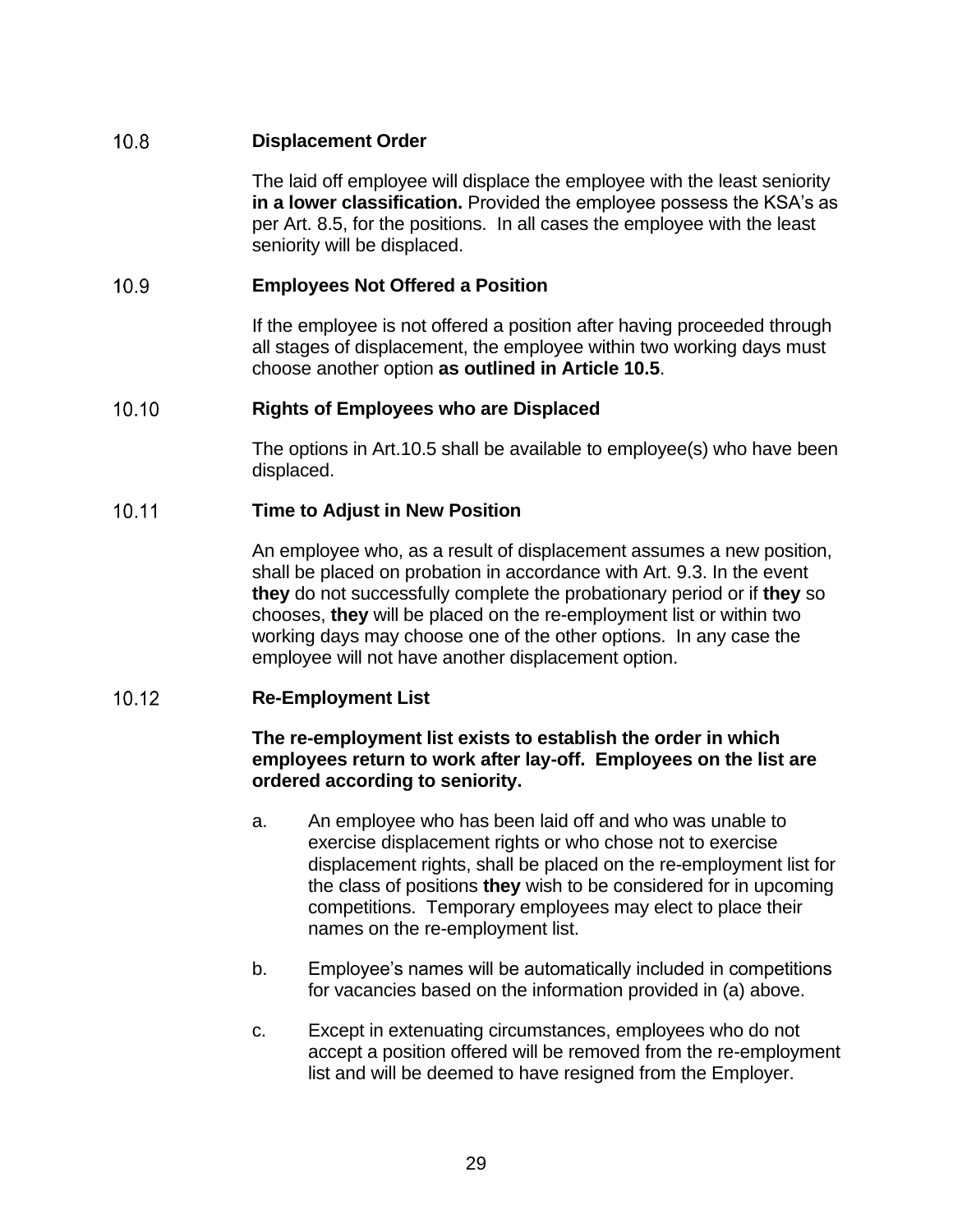- d. No new employees shall be hired when qualified employees are still on the re-employment list.
- e. An employee who has been laid off shall have **their** name kept on the re-employment list for an unbroken period not to exceed two years. If not re-employed within 24 months, the employee shall lose seniority and be terminated.
- f. Subject to Art. 10.14, at any time during the 24 month period the employee may elect to resign and collect severance pay.
- g. Employees shall keep the Employer notified of any change in address or phone number during the lay-off period or while their name remains on a re-employment list.
- h. An employee who fails to reply within five working days to an offer of re-employment, sent by certified mail, to the employee's residence shall lose seniority and be terminated.

#### <span id="page-31-0"></span> $10.13$ **Benefits While on Lay-Off**

Employees on the re-employment list shall earn benefits in accordance with Art. 16.1

#### <span id="page-31-1"></span>10.14 **Resignation Option**

Employees on the re-employment list shall give the Employer two weeks written notice of resignation.

#### <span id="page-31-2"></span>10.15 **Severance Pay**

In the event an employee is laid off and elects to resign in accordance with Art. 10.5 (c), or the employee has elected to resign while on the reemployment list, **they** shall receive severance pay on the basis of two week's pay for each year of service or portion thereof. Pay will be calculated on the basis of the employee's rate of pay at the time of the lay-off notice was issued. Eligible years for the purpose of severance pay will include all continuous employment with the Employer.

# <span id="page-31-4"></span><span id="page-31-3"></span>**ARTICLE 11 ARTICLE 11 – HOURS OF WORK - UNREGULATED**

#### $11.1$ **Tenant Relations Staff (Full-Time)**

a. The regular hours of work for tenant relations staff will not exceed 137.75 hours in a four week period. Core hours of work are 8:30 to 5:00 p.m. however, hours of work may extend beyond 7.25 hours in any day and 36.25 hours in any week without payment of overtime. Employees must get authorization prior to working any overtime hours. Tenant relations staff will be paid at a rate of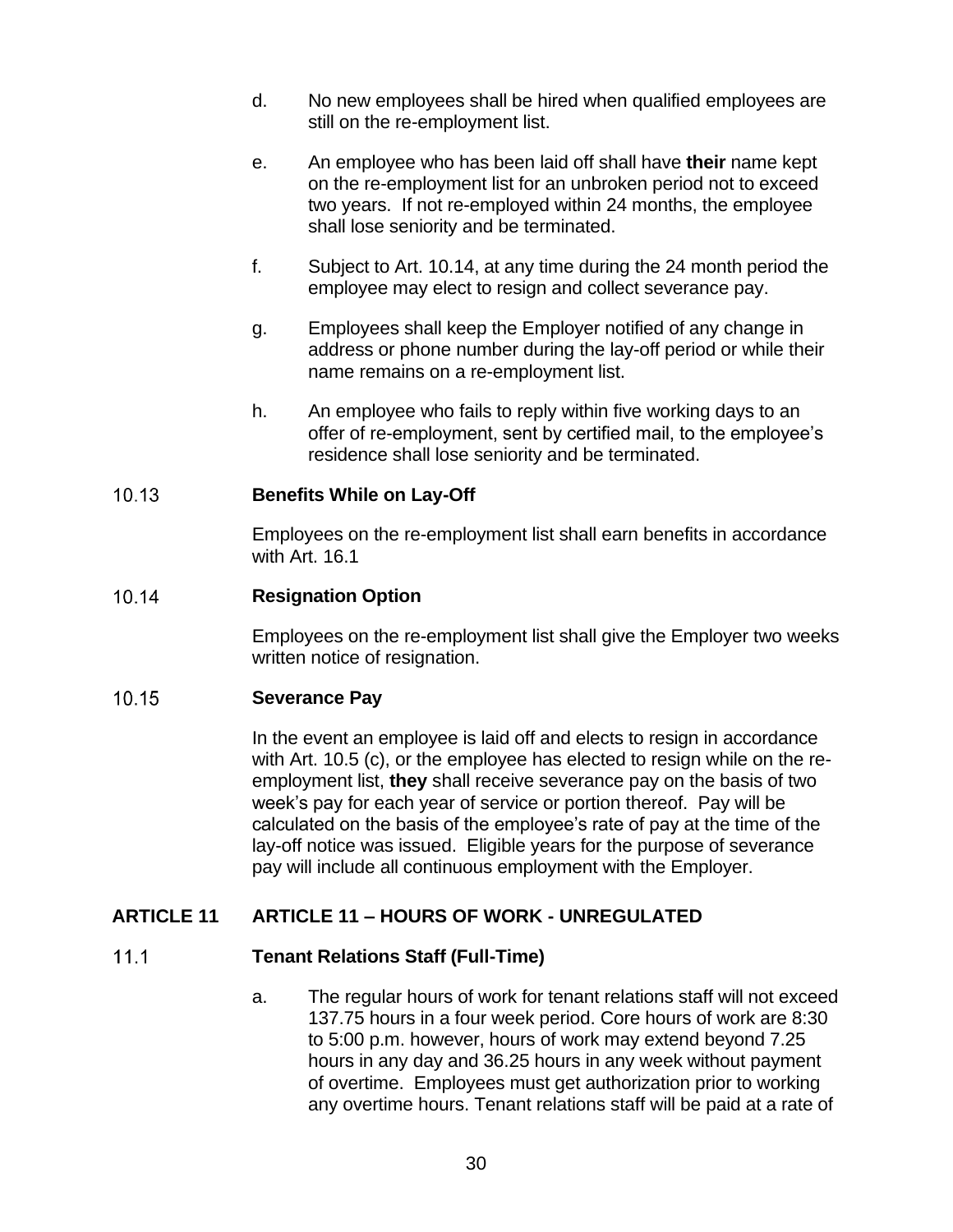one and one half times the regular rate of pay for all hours over 137.75 in a four week period.

- b. Management will prepare and post a schedule **for the month one week prior to the start of the month.** The schedule will also include a 75 minute unpaid meal break in each shift, which exceeds six hours, and two 15 minute paid rest breaks in each 7.25 hour shift. The Employer may fluctuate start and stop times or create shifts where necessary.
- c. The Employer will schedule an unpaid day off in each four week averaging period, which shall be either Friday or Monday and adjacent to consecutive days of rest, unless otherwise agreed between the manager and the employee. A schedule of SDO's will be posted six months in advance. SDO's may only be reassigned by mutual agreement.
- d. Employees who have successfully completed theirprobationary period, shall receive four unpaid discretionary days (DDOs) in each calendar year to be used at the employee'sdiscretion, subject to operational demands**. DDOs will be prorated in the first year of employment, based on the date the employee completes initial probation.** The Employer will attempt to grant DDOs as requested, where conflicts occur the employee whose name is higher on the vacation list indicated in Article 15.4 (a) will have first choice and the employees whose names are lower on the list will be expected to adjust their request. Employees are required to use DDOs prior to the end of the calendar year. The Employer reserves the right to schedule days in the event the employee has not scheduled the DDOs. Such days will be scheduled in conjunction with a day of rest unless otherwise agreed
- e. The Employer may assign employees to work days, evenings, nights, weekends or designated holidays, by assigning the least senior employees. The Employer will make the necessary changes to the employee's schedule throughout the averaging period to ensure overtime is minimized.
- f. Employees shall submit any requests for changes to the schedule to the supervisor **two** week in advance. The supervisor will grant the request based on operational requirements. Any changes to the schedule must be made by mutual agreement and will not incur overtime.
- g. If an employee is ill on a SDO or DDO there will be no other day assigned and no charge against the employee's sick leave credits.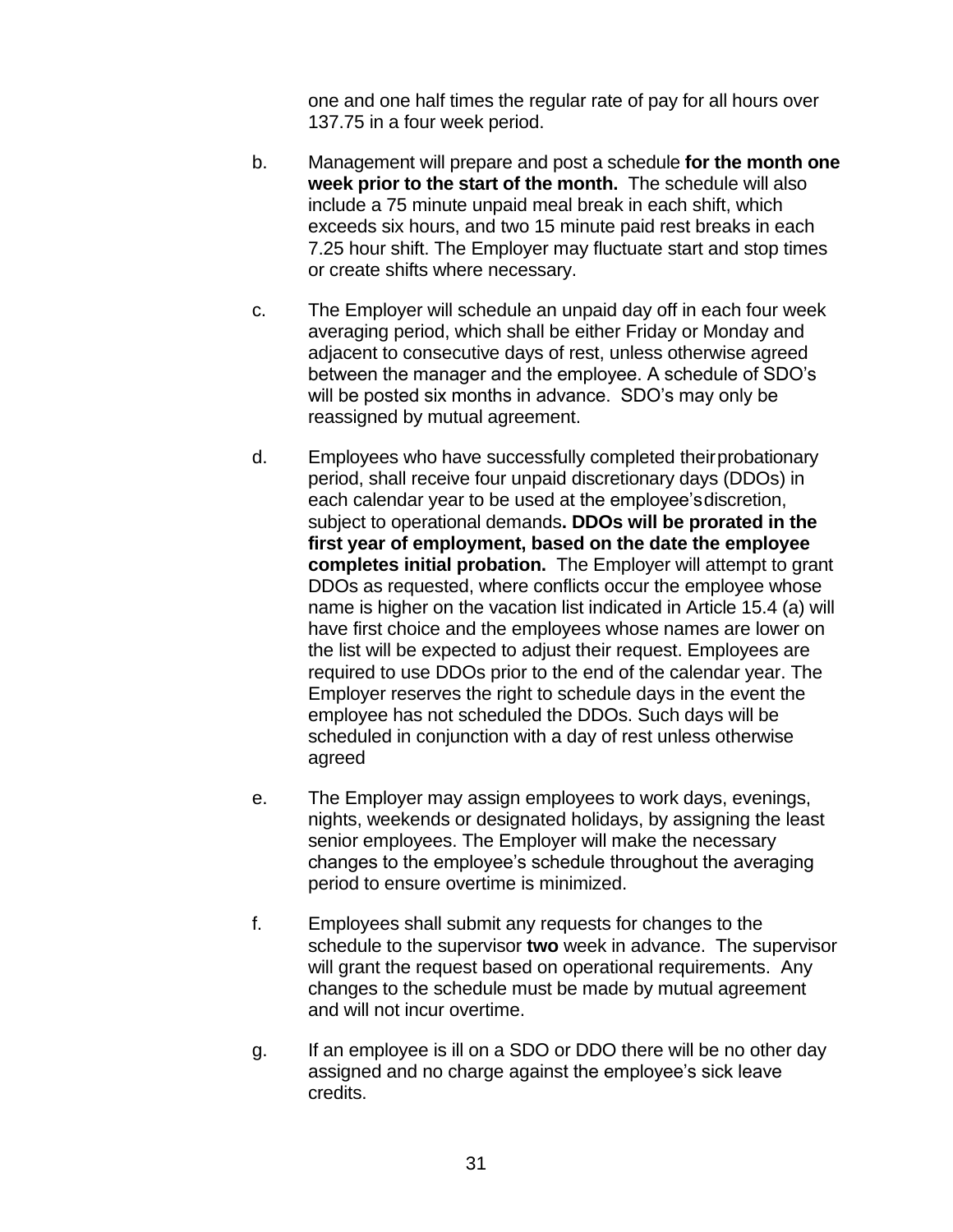#### <span id="page-33-0"></span> $11.2$ **Tenant Relations Staff (Part-Time)**

- a. Part-time tenant relations employees will usually work less than 137.75 hours in a four week period, on a regular basis. Employees will be assigned a minimum number of hours that will be worked in any four week period. These hours are not a guarantee of hours and may be reduced or expanded up to fulltime hours, without being considered a lay-off or requiring the posting of the position, based on operational requirements.
- b. **Management will prepare and post a schedule for the month one week prior to the start of the month.** Employees may submit requests to the Employer in advance if the employee wishes to be scheduledoff on specific days. **Such requests will be granted based on operational requirements.** Employees will be scheduled a 75 minute unpaid meal break in each shift which exceeds four hours **(unless mutually agreed between the Employer and the Employee)** and two 15 minutes paid rest breaks in each 7.25 hour shift. Employees working four hour shifts will receive a 15 minute paid rest break.
- c. Overtime will be paid to a part-time employee for hours in excess of 137.75 in a four week period. Part-time employees must get authorization prior to working any overtime hours.
- d. The Employer may assign employees to work days, evenings, nights or weekends. The Employer will make the necessary changes to the employee's schedule throughout the averaging period to ensure overtime is minimized. Part-time employees may be required to work additional hours on short notice upon mutual agreement.
- e. Employees wishing to make changes to the schedule shall submit the request to the Employer **two** weeks in advance. The Employer will grant the request based on operational requirements. Any changes to the schedule must be made by mutual agreement and will not incur overtime.

#### <span id="page-33-1"></span> $11.3$ **Hours of Work – Office Employees – Full Time**

a. The regular hours of work for office staff will not exceed 137.75 in a four week period. Core hours of work are 8:30 a.m. to 5:00 p.m. however by mutual agreement hours of work may extend beyond 7.25 hours in any day and 36.25 in any week without payment of overtime. Work performed on a SDO, Saturday or Sunday will be by mutual agreement. Employees must get authorization prior to working any overtime hours. Office staff will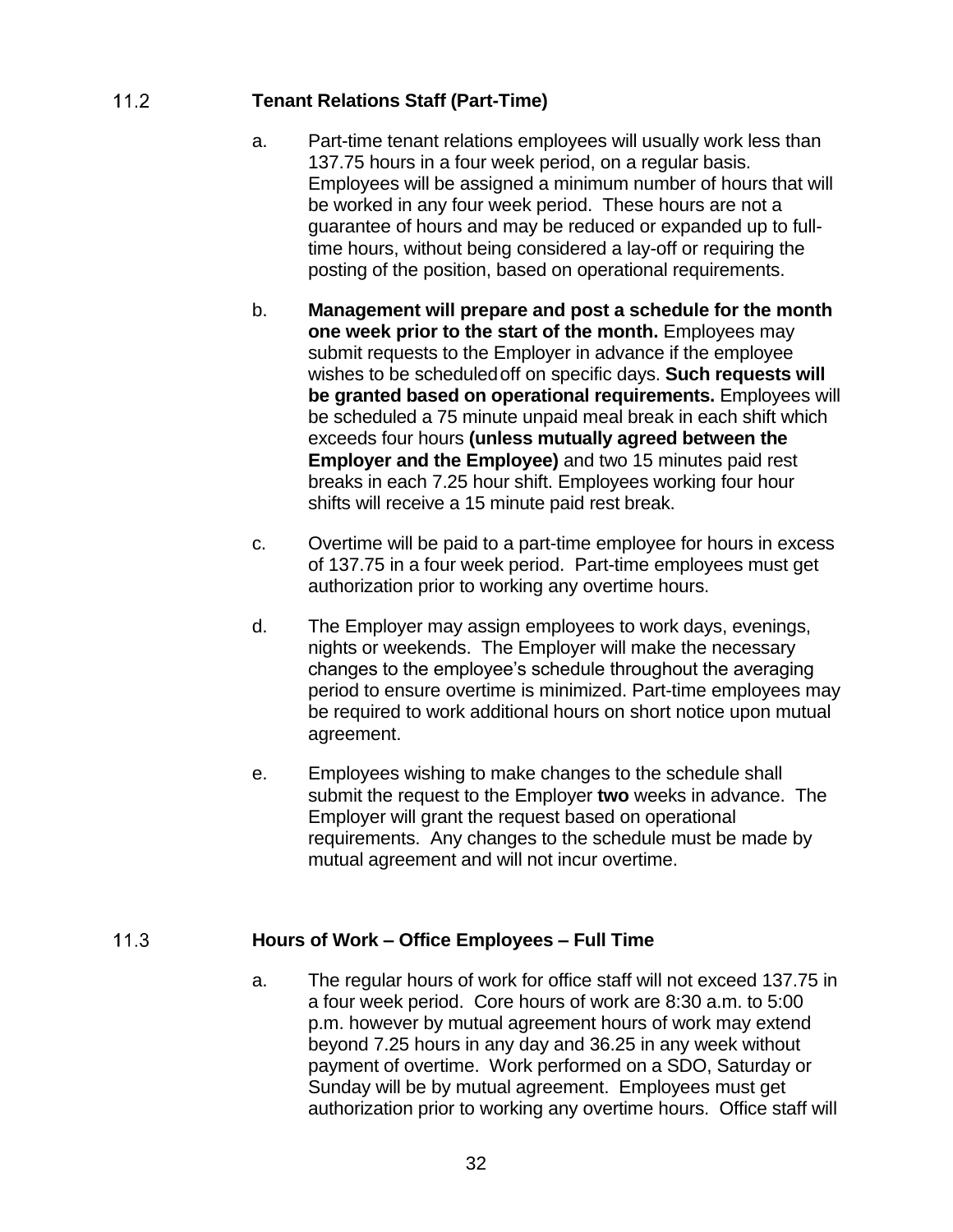be paid at a rate of one and one half times the regular rate of pay for all hours over 137.75 in a four week period.

- b. Employees who have successfully completed theirprobationary period, shall receive four unpaid discretionary days (DDOs) in each calendar year to be used at the employee's discretion, subject to operational demands. **DDOs will be prorated in the first year of employment, based on the date the employee completes initial probation.** The Employer will attempt to grant DDOs as requested, where conflicts occur the employee whose name is higher on the vacation list indicated inArticle 15.4 (a) will have first choice and the employees whose names are lower on the list will be expected to adjust their request. Employees are required to use DDOs prior to the end of the calendar year. The Employer reserves the right to schedule days in the event the employee has not scheduled the DDOs. Such days will be scheduled in conjunction with a day of rest unless otherwise agreed.
- c. **Management will prepare and post a schedule for the month one week prior to the start of the month. The schedule will also include a 75-minute unpaid meal break in each shift, which exceeds six hours, and two 15 minute paid rest breaks in each 7.25 hour shift. The Employer may fluctuate start and stop times or create shifts where necessary.**
- d. **The Employer will schedule an unpaid day off in each four week averaging period, which shall be either Friday or Monday and adjacent to consecutive days of rest, unless otherwise agreed between the Manager and the Employee. A schedule of SDOs will be posted six months in advance. SDOs may only be reassigned by mutual agreement.**
- e. Employees required to work a statutory holiday will receive two times the regular rate of pay.
- f. If an employee is ill on a SDO or DDO there will be no other day assigned and no charge against the employee's sick leave credits.

#### <span id="page-34-0"></span> $11.4$ **Part-Time Employees – Office**

a. Part-time office employees will usually work less than 137.75 hours in a four-week period. **Management will prepare and post a schedule for the month one week prior to the start of the month.** Part-time employees may be required to work additional hours on short notice. Core hours of work 8:30 a.m. to 5:00 p.m., however by mutual agreement hours of work may extend beyond 7.25 hours in any day and 36.25 in any week without payment of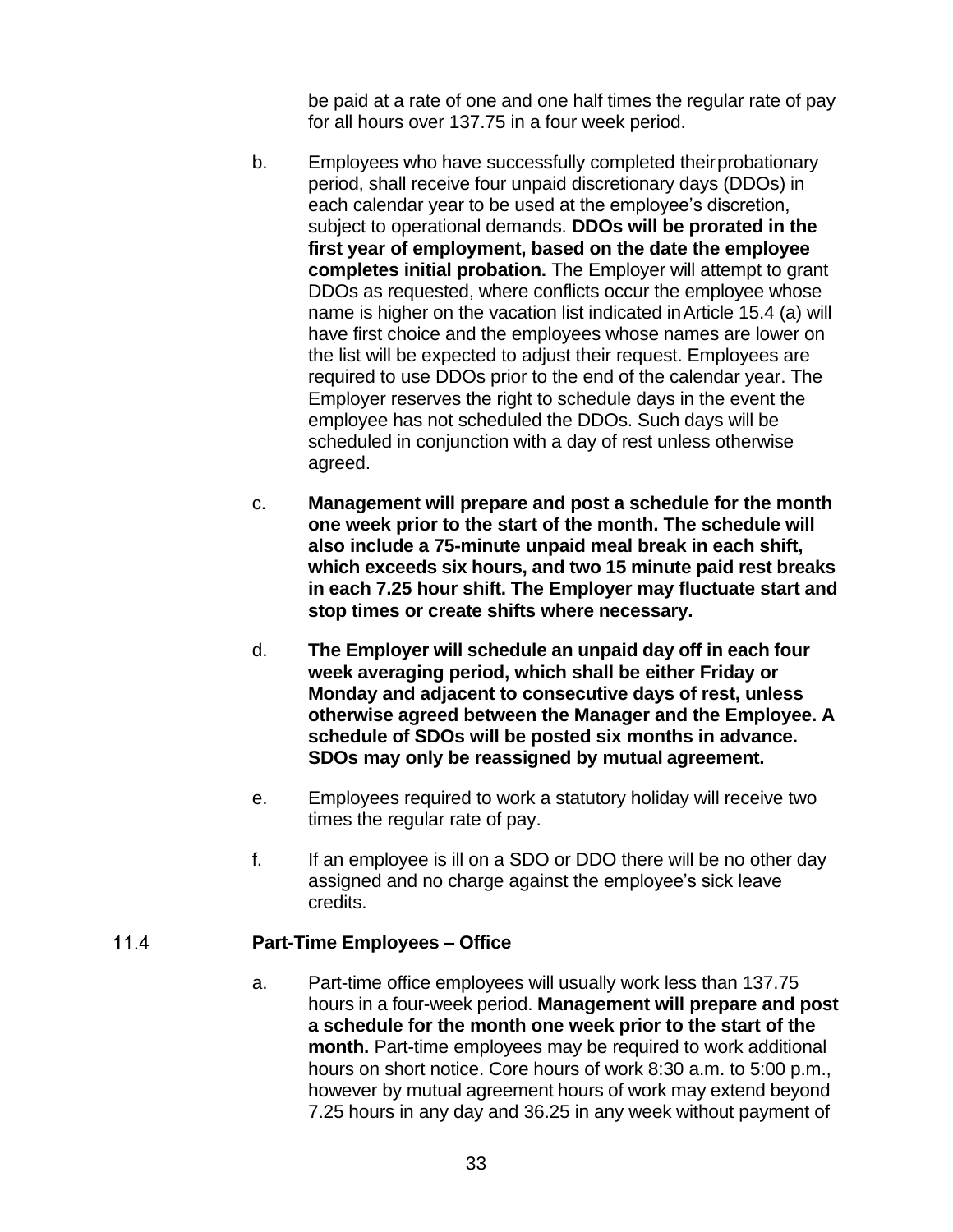overtime. Work performed on a Saturday or Sunday will be by mutual agreement.

- b. Employees will be scheduled one 75 minute unpaid meal break where the employee works more than four hours, **unless mutually agreed between the Employer and the Employee**. Employees will be provided with one 15 minute rest break in each four hour shift.
- c. Overtime will be paid to a part-time employee for hours in excess of 137.75 in a four-week period. Part-time employees must get authorization prior to working any overtime hours. Employees who work over 137.75 hours in a four-week period will be paid at the rate of one and one half the employee's regular rate of pay.
- d. **Employees will be assigned a minimum number of hours that will be worked in any four-week period. These hours are not a guarantee of hours and may be reduced or expanded up to full- time hours, without being considered a lay-off or requiring the posting of the position, based on operational requirements.**
- e. Additional hours are hours, which become available after the schedule has been posted. With regard to assignment of additional hours, an employee may submit a written request to be scheduled additional hours. Part-time employees who have indicated their availability for additional (unscheduled) hours shall, when practicable, be offered by seniority the opportunity to work additional hours within the following limitations; The Employer shall not be obligated to offer any additional hour(s) to part-time employees if such hour(s) will result in any form of premium pay as a result of the employee(s) working any additional hour(s); and The Employer shall not be obligated to modify the work schedule of any part-time or casual employee who has been previously scheduled in order to provide any parttime employee with additional work.

#### <span id="page-35-0"></span> $11.5$ **Maintenance Employees - Full Time**

- a. The regular hours of work in the Maintenance Department will not exceed 152 hours in a four week period. Employees will receive overtime at a rate of one and one-half times the normal rate of pay for every hour worked in excess of 152 hours in a four week period.
- b. Core hours of work are 8:00 a.m. to 5:00 p.m., however, hours of work may extend beyond eight hours in any day and 40 hours in any week without payment of overtime. **Employees must get authorization prior to working any overtime hours.**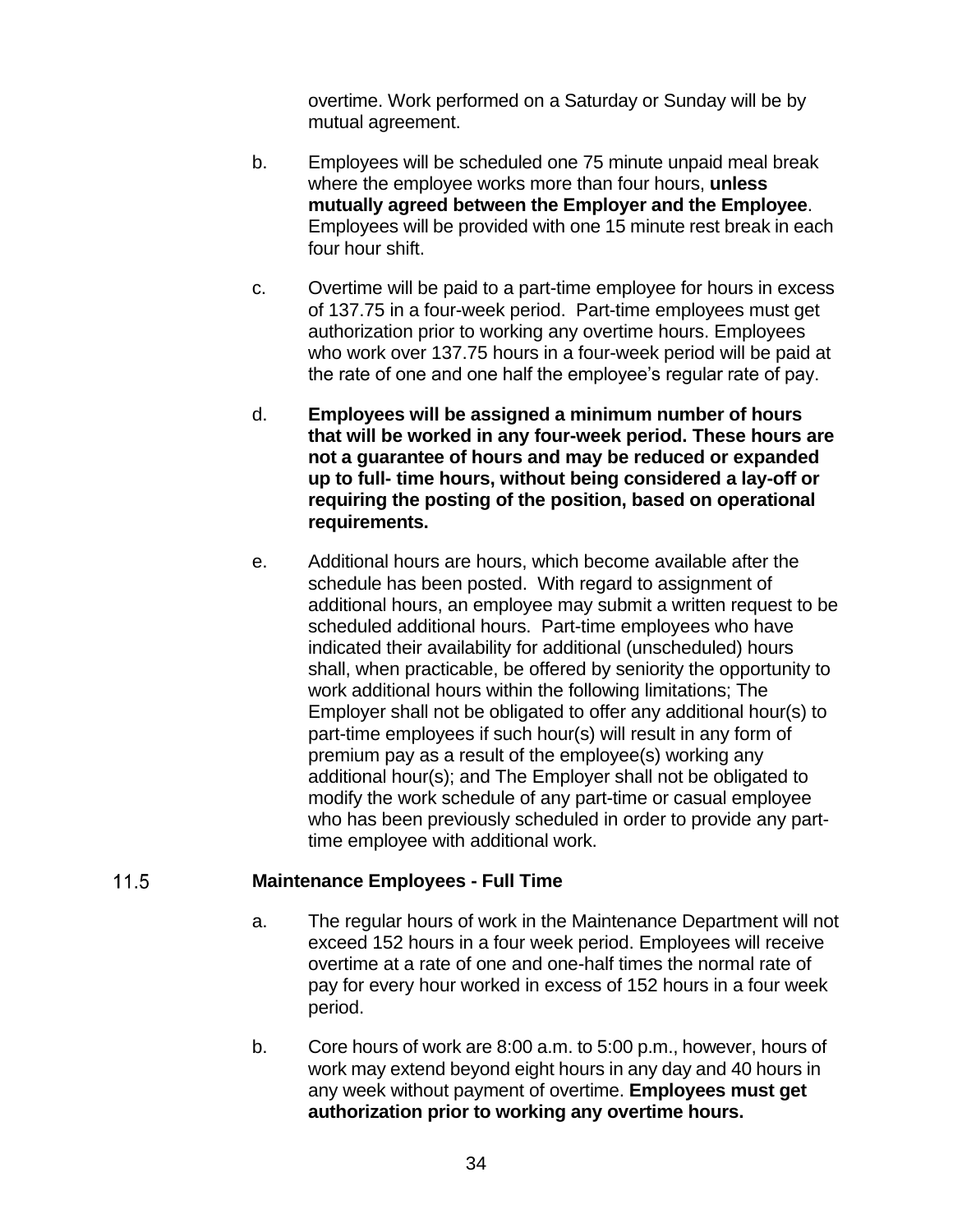Employees are expected to respond to fluctuations in work requirements.

- c. **Management will prepare and post a schedule for the month one week prior to the start of the month.** The schedule will also include a 60 minute unpaid meal break in each shift, which exceeds six hours, and two 15 minute paid rest breaks in each eight hour shift. The Employer may fluctuate start and stop times or create shifts where necessary.
- d. The Employer will schedule an unpaid day off in each four week averaging period, which shall be either Friday or Monday and adjacent to consecutive days of rest, unless otherwise agreed between the manager and the employee. A schedule of SDO's will be posted six months in advance. SDO's may only be reassigned by mutual agreement.
- e. Employees who have successfully completed theirprobationary period, shall receive four unpaid discretionary days (DDOs) in each calendar year to be used at the employee's discretion, subject to operational demands. **DDOs will be prorated in the first year of employment, based on the date the employee completes initial probation.** The Employer will attempt to grant DDOs as requested, where conflicts occur the employee whose name is higher on the vacation list indicated inArticle 15.4 (a) will have first choice and the employees whose names are lower on the list will be expected to adjust their request. Employees are required to use DDOs prior to the end of the calendar year. The Employer reserves the right to schedule days in the event the employee has not scheduled the DDOs. Such days will be scheduled in conjunction with a day of rest unless otherwise agreed.
- f. The Employer may assign employees to work days, evenings, nights, weekends or designated holidays, by assigning theleast senior employees. The Employer shall manage the four week period in such a manner as to eliminate or minimize as much as is possible any overtime. Therefore, employees will be expected to reduce the number of hours in a day or days in a week where possible to ensure the averaging period is not greater than 152 hours.
- g. Employees shall submit any requests for schedule changes to the Employer **two** weeks in advance. The Maintenance Manager or designate will grant the request based on operational requirements. Any changes to the schedule must be made by mutual agreement and will not incur overtime.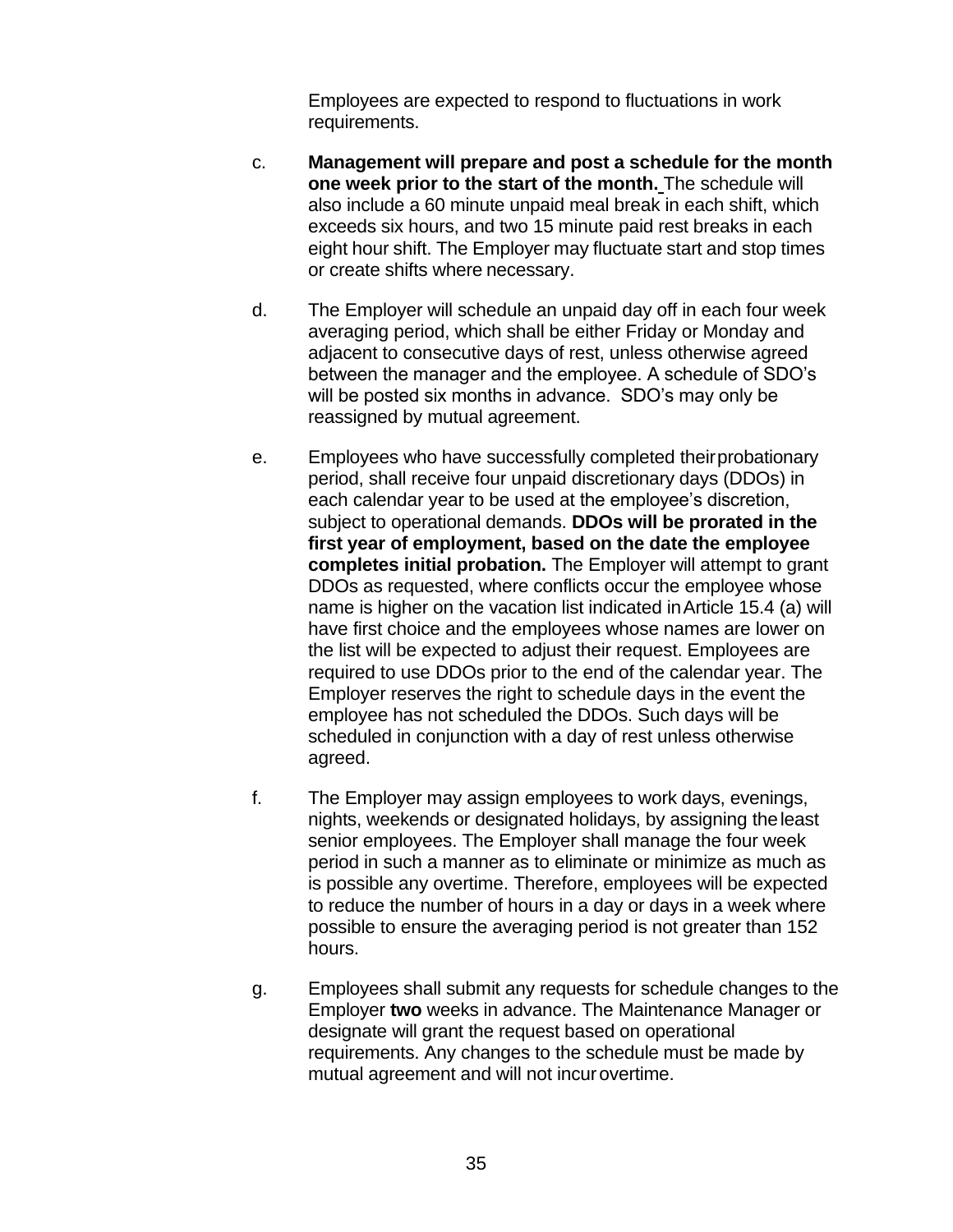- h. In the event an employee has worked 152 hours prior to the end of the averaging period, the employee shall call the Maintenance Manager for either authorization to work the overtime or for approval to schedule the rest of the averaging period off. At the end of the averaging period, employees will receive an account of the overtime hours worked.
- i. If an employee is ill on a SDO or DDO there will be no other day assigned and no charge against the employee's sick leave credits.

## $11.6$ **Part-Time Maintenance**

- a. Part-time maintenance staff will usually be assigned to work less than 152 hours in a four week period on a regular basis, the number of hours may vary based on seasonal requirements. All hours worked in excess of 152 in the four week period will be paid at one-half times the employee's regular rate of pay.
- b. Part-time employees must get authorization prior to working any overtime hours. Employees will be assigned a minimum number of hours that will be worked in any four week period. These hours are not a guarantee of hours and may be reduced or expanded up to full-time hours, without being considered a lay-off or requiring the posting of the position, based on operational requirements. Part-time employees may be required to work additional hours on short notice upon mutual agreement.
- c. **Management will prepare and post a schedule for the month one week prior to the start of the month.** Employees may submit requests to the Employer in advance if the employee wishes to be scheduledoff on specific days. **Such requests will be granted based on operational requirements**. Employees will be scheduled a 60 minute unpaid meal break in each shift which exceeds four hours **(unless mutually agreed to by the Employer and the Employee)** and two 15 minutes paid rest breaks in each eight hour shift. Employees working four hour shifts will receive a 15 minute paid rest break.

## $11.7$ **Administration of On-Call/Weekend Scheduling**

The following guidelines are for the administration of Oncall/weekend Caretaker Scheduling in relation to Articles 11.5, 11.7 and 11.8 of this Agreement.

As a general condition, if a Caretaker is in the on-call rotation either through their voluntary participation or through **assignment**, they will not be required to participate in the week-end rotation. All Caretakers who work on average more than 32 hours per week, who have successfully passed probation and who meet the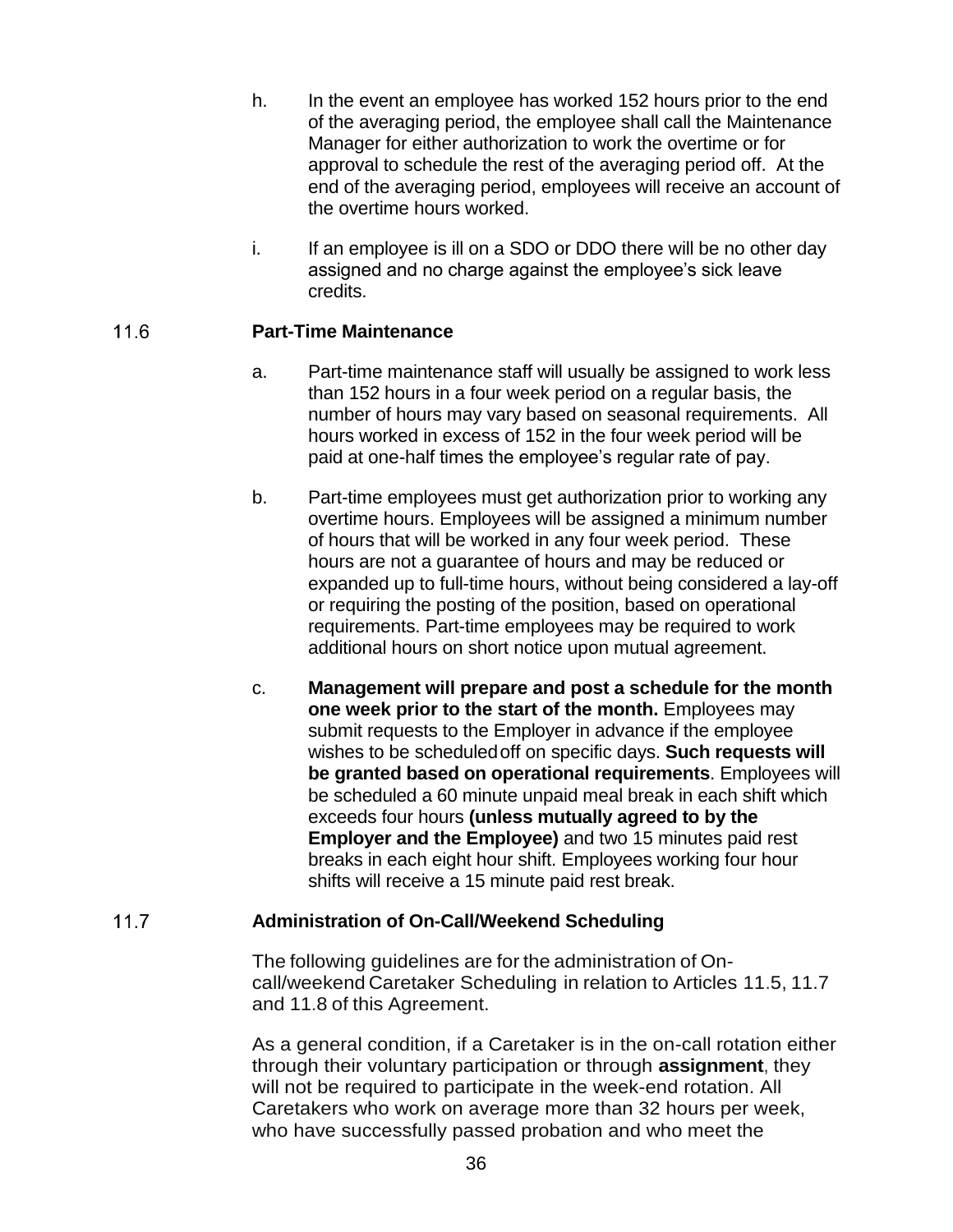qualifications and performance standards will be eligible for on-call participation.

**Each November, the Employer will establish the on-call rotation for the upcoming year.** If there are less than the established number of volunteers, assignment of on-call will be mandated in reverse seniority to all Caretakers who meet the eligibility requirements.

The Employer will endeavor to lengthen the rotational period. The Employer will establish the required number of volunteers, each January (minimum 12), tomaximize the length of the rotational period. **Employees who will pass probation during the upcoming year may be placed on the on-call rotation list following the date that initial probation will be passed.**

**Existing employees who move into the position of Caretaker through either promotion or demotion will go to the bottom of the rotation list for the purposes of determining the minimum 12 employees who will participate in the on-call rotation. Employees will retain their seniority but will still be expected to participate in the mandatory on-call rotation.**

Once the on-call rotation is established, the remaining eligible caretakers not included in the rotation will be placed on a Sub list. The Sub list will be used to backfill vacancies if an employee needs to be removed from the rotation due to performance or disability.

Caretakers who meet on-call eligibility during the year will be placed on the bottom of the Sub list.

As the Caretakers on the Sub list are not regularly scheduled in the annual on-call rotation, they will be subject to the week-end scheduling provisions. If a Caretaker wants to opt off the on-call rotation during the year, they may do so if they find a viable replacement from the Sub list who meets qualification and eligibility requirements.

These Caretakers who opt off will be moved onto the Sub list (swap places with the Subbed in Caretaker). **All changes to the on-call rotation must be approved by management before the swap can occur.** 

### $11.8$ **On-Call Supervisors**

a. The Employer may assign an employee, on a rotational basis, to work as an on call supervisor based on operational needs and subject to seniority, provided the employee has the qualifications, experience, knowledge and ability to perform the work. Employees will be assigned responsibilities for accepting and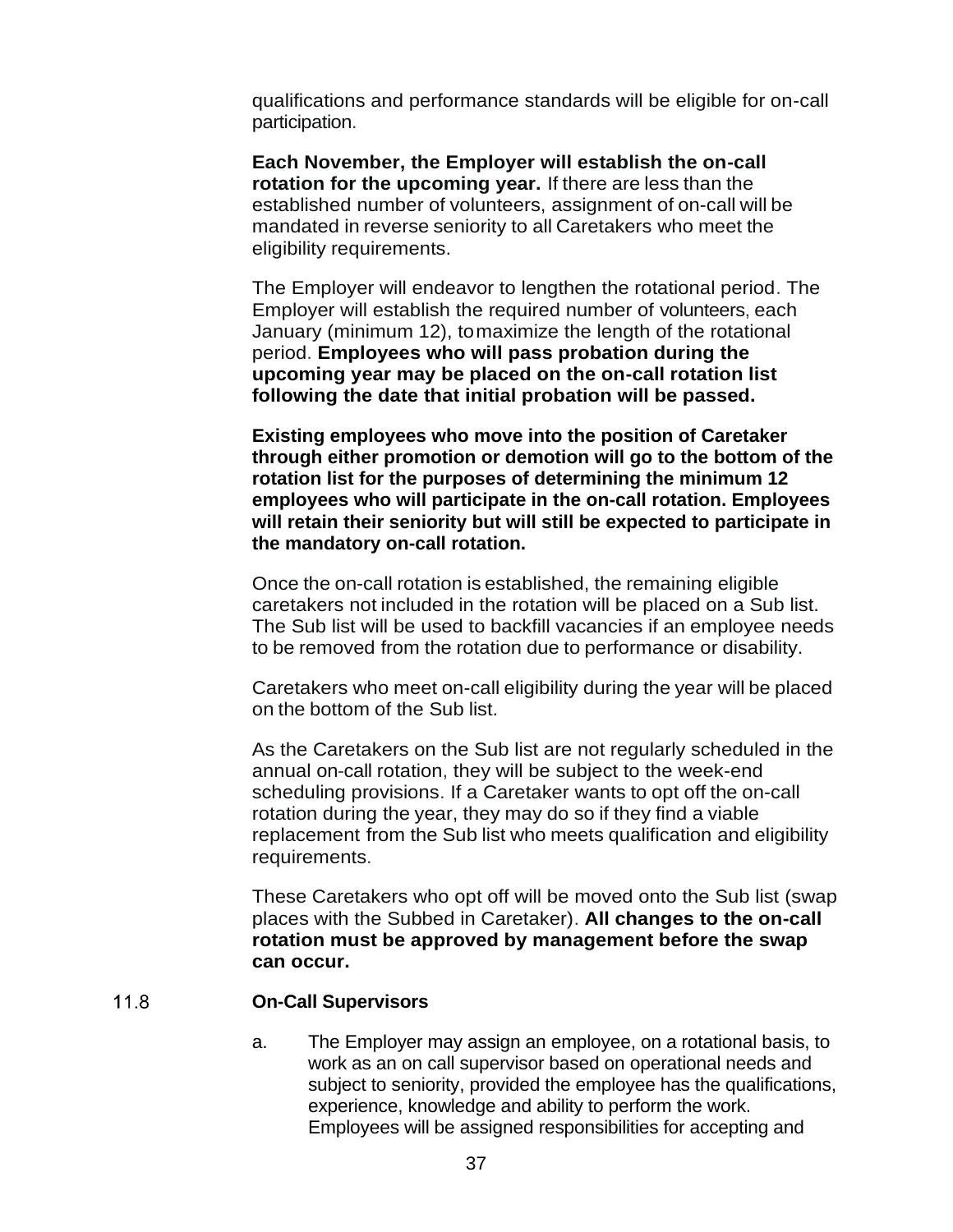assessing calls within the Regina Housing Authority and delegating the work to caretakers, contractors, and emergency personnel or to provide the service directly. On-call supervisors must be available by phone at all times and must be prepared to respond to a call within 15 minutes.

- b. In the event an on-call supervisor receives a call requiring the performance of work, the employee **may** first assign the work to an on-site caretaker on stand by in their building. Except where an on site caretaker is assigned, the on-call supervisor is entitled to perform the work or may assign the work to the on call caretaker. In the event the on-call supervisor does perform the work, the on call supervisor will record the actual hours worked on a separate time sheet to be paid at a rate of one and one-half times the supervisor rate of pay. Actual hours worked between the hours of midnight and 6:00 a.m. and on designated holidays will be paid at the rate of double time the supervisor's rate of pay. Employees will be paid at the same step of the supervisor grid as the employee is paid on the caretaker grid. The hours will not be included in the employee's four-week averaging period. No payment beyond the on-call premium will be paid for receiving and dispatching calls.
- c. Each **November**, employees may opt on or off the list; however, in order to ensure adequate coverage, the Employer reserves the right to assign employees in reverse order of seniority. During the year, the Employer may remove an employee from the list where the employee fails to meet the required standards, or where the employee requests to be removed.
- d. On-call supervisors will be paid an on-call premium as follows

| 12:00 pm to 1:00 pm | Monday to Friday           | \$2.23 |
|---------------------|----------------------------|--------|
| 5:00 pm to 10:00 pm | Monday to Friday           |        |
| 8:00 am to 10:00 pm | Saturday, Sunday or        | \$2.55 |
|                     | <b>Designated Holidays</b> |        |
| 10:00 pm to 8:00 am | Monday to Sunday           | \$2.86 |

### $11.9$ **On Call Caretakers**

a. The Employer may assign an employee, on a rotational basis, to work as on call caretakers based on operational needs and subject to seniority, provided the employee has the qualifications, experience, knowledge and ability to perform the work. The on call supervisor will assign the on call caretaker to provide service as required. On-call caretakers must be available by phone at all times and must be prepared to respond to a call within 15 minutes.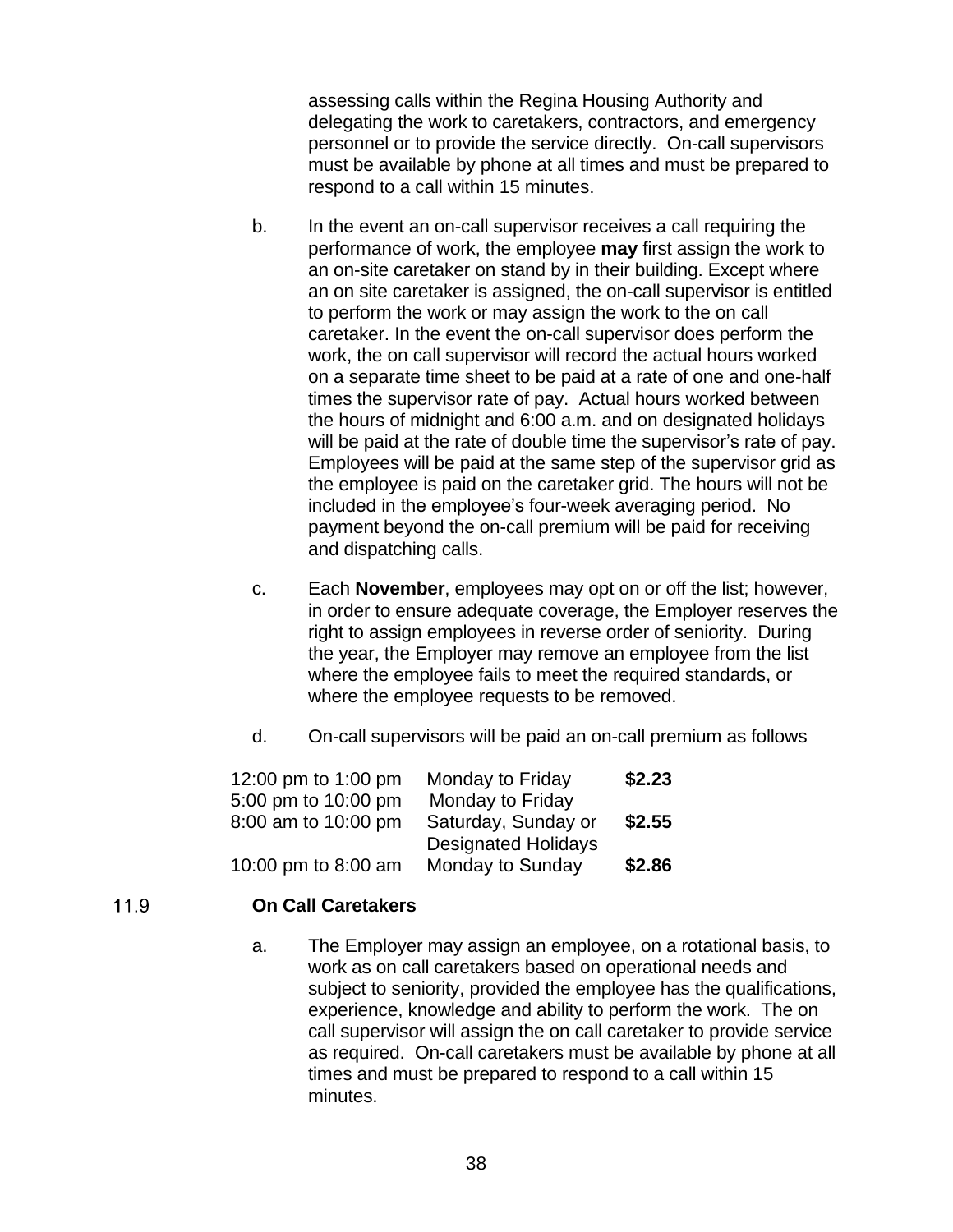- b. In the event the on-call caretaker does perform work, the on call caretaker will record the actual hours worked on a separate time sheet. The on call caretaker will be paid at a rate of one and one-half times the supervisor rate of pay. Actual hours worked between the hours of midnight and 6:00 a.m. and on designated holidays will be paid at the rate of double time the supervisor's rate of pay. Employees will be paid at the same step of the supervisor grid as the employee is paid on the caretaker grid. The hours will not be added to the employee's four week averaging period.
- c. Each **November**, employees may opt on or off the list; however, in order to ensure adequate coverage, the Employer reserves the right to assign employees in reverse order of seniority. During the year, the Employer may remove an employee from the list where the employee fails to meet the required standards, or where the employee requests to be removed.
- d. On-call caretakers will be paid an on-call premium as follows:

| 12:00 pm to 1:00 pm | Monday to Friday           | \$1.60 |
|---------------------|----------------------------|--------|
| 5:00 pm to 10:00 pm | Monday to Friday           |        |
| 8:00 am to 10:00 pm | Saturday, Sunday or        | \$1.91 |
|                     | <b>Designated Holidays</b> |        |
| 10:00 pm to 8:00 am | Monday to Sunday           | \$2.23 |

## 11.10 **Standby – (On site caretakers)**

- a. On site caretakers will schedule themselves on stand by a reasonable number of evenings and weekends with approval of the Employer, **based on operational needs**. The Employer will include stand-by in the schedule. The employee must be available by phone to respond to a call within 15 minutes. On site caretakers called out to perform work will include the actual hours worked on the time sheet to be included in the averaging period.
- b. Employees will be compensated based on the following:

| 5:00pm to 10:00pm | Monday to Friday                                    | \$2.10 |
|-------------------|-----------------------------------------------------|--------|
| 8:00am to 10:00pm | Saturday, Sunday, and<br><b>Designated Holidays</b> | \$2.40 |

c. On site caretakers are expected to provide service that is normally provided or is assigned by the on-call supervisor or Manager.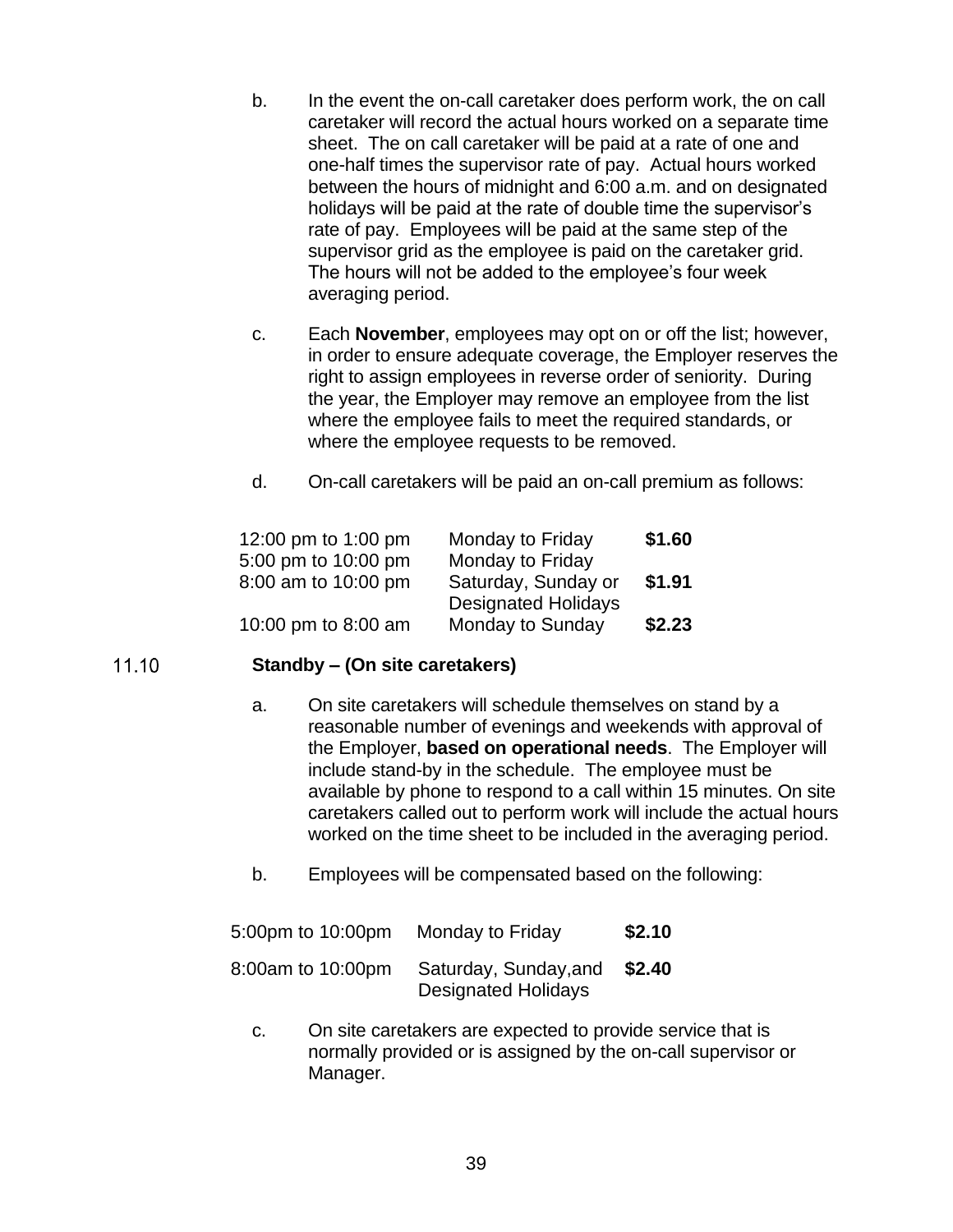d. On-site caretakers are themselves tenants which may result in the performance of functions outside of the normal work requirements for which the employee will not record the time for these services on the time sheet.

### $11.11$ **Casual/Seasonal Employees**

Casual/Seasonal Employees will work hours as required by the Employer. Employees will be scheduled one week in advance where possible; however, casual employees may be required to report to work on short notice.

- a. Casual Maintenance employees will usually work less than 152 hours in a four week period. All hours in excess of 152 in the four week period will be paid at one and one-half times the employee's regular rate of pay. The Employer shall manage the four week period in such a manner as to eliminate or minimize as much as possible any overtime. Therefore the employee will be expected to reduce the number of hours in a day or days in a week where possible to ensure the averaging period is not great than 152 hours. Employees must get authorization prior to working any overtime hours. For seniority purposes, hours towards seniority will be capped at 32 hours per week.
- b. Casual Office and Tenant Relations employees will usually work less than 137.75 hours in a four week period. All hours in excess of 137.75 hours in the four week period will be paid at one and one-half times the employee's regular rate of pay. The Employer shall manage the four week period in such a manner as to eliminate or minimize as much as possible any overtime. Therefore the employee will be expected to reduce the number of hours in a day or days in a week where possible to ensure the averaging period is not greater than 137.75 hours. Employees must get authorization prior to working any overtime hours.
- c. Seasonal employees will not work more than 40 hours in any week.
- d. **At the conclusion of a term appointment an employee will lose seniority and will be terminated from employment with the Employer without access to the displacement or re-employment provisions of the Agreement. In the event the employee is re-hired for another term, the employee may recover the seniority and sick leave accrued since they last commenced employment with the Employer.**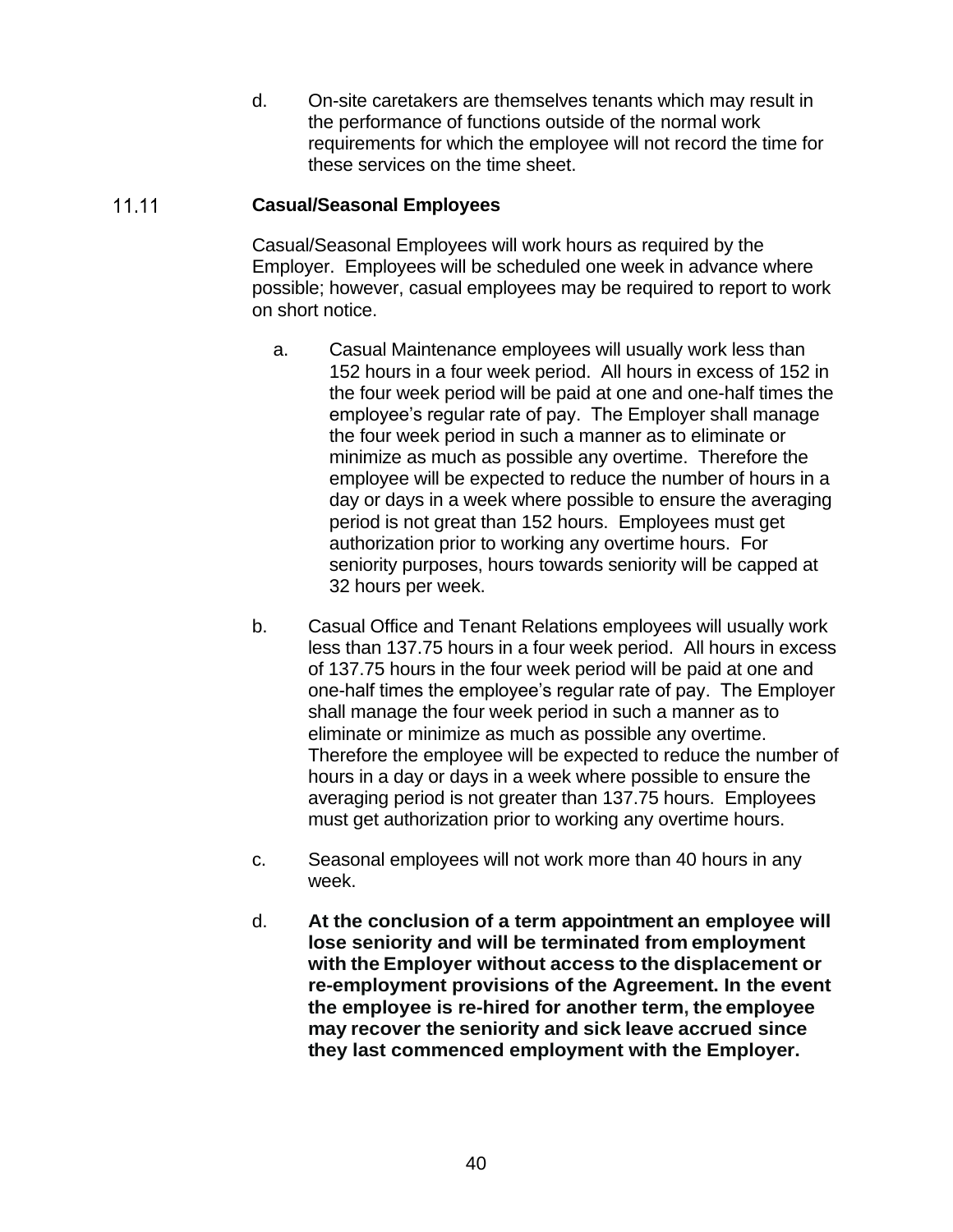**Seasonal/Cleaner (term) employees shall:**

- **a) Advise the Employer of their desire to be reemployed with the Employer. The Employer will give consideration tothese employees prior to hiring new employees. Seasonal/Cleaner (term) employees who have successfully completed a probationary period will be given first consideration for all seasonal/cleaner (term) jobs for which they possess the skill, ability, qualifications and experience.**
- **b) Serve a probationary period of 120 days worked. Employees who donot successfully complete the probationary period will be terminated.**
- **c) Accrue seniority in accordance with Art. 7.1. Seasonal/Cleaner (term) employees shall earn sick leave credits in accordance with Art.15.2.**
- **d) Be assigned hours of work based on operational requirements.**
- e. **Receive an increment in accordance with Article 12.5. The employee may carry days worked from one term to another in order to earn an increment.**

## $1112$ **Emergency Call Back by Employer**

Employees not assigned stand-by or on-call who are required to work shall be called on the basis of seniority subject to proximity, urgency and availability. Employees will be paid at one and one half times the hours actually worked or three hours whichever is greater. Employees have the right to refuse.

### 11.13 **Unused DDOs**

a. Where any employee is unable to take the allotted DDOs or where the Employer is unable to schedule the DDOs, the employee will be paid for the DDO's at overtime rates. Where the employee has worked less than the normal full time annual hours, DDO's shall be pro-rated.

Where an employee resigns, retires, or is terminated and said employee has taken DDO's not yet earned, the Employer is entitled to deduct the amount of money owed from the employees final pay cheque on the basis one DDO per 3 calendar months.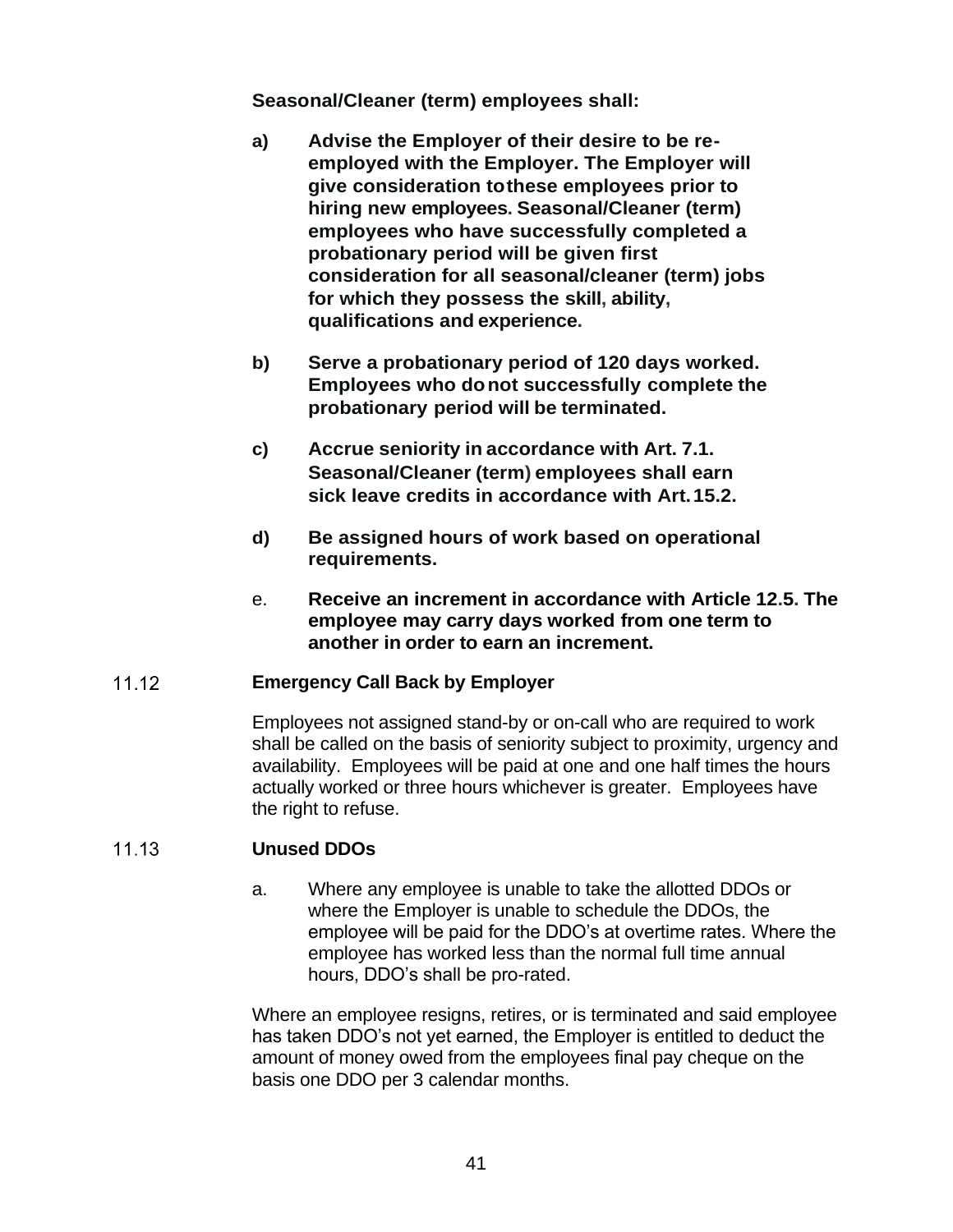# 11.14 **Job Sharing**

Job Sharing is a work arrangement in which two employees voluntarily share one full-time equivalent position.

**Guidelines** 

- 1. Human Resources
	- a. Written application must be made to the Human Resources **Manager** by a full-time staff member wishing to become involved in the job sharing arrangement.
	- b. The Human Resources **Manager** along with the Department Manager has the right to determine whether a job is appropriate for job sharing. In accordance with Guideline #2 below.
	- c. The vacant portion of the job share will be posted in accordance with Article 8 of the Collective Agreement. If a full-time employee is the successful applicant for the vacant portion of the job share, their previous full-time position will be posted and filled per the Collective Agreement.
- 2. Details of all job shares (ie. Scheduling) are negotiated between the individuals, the Department Manager, and the Union.
- 3. The status of job sharers is that of a Part-time employee, and thus, the salary, benefits, and applicable provisions in the Collective Agreement are the same as for part-time employees.
- 4. Each job sharing position is evaluated at the end of three months and every twelve months thereafter specifically to determine:
	- a. Any impact on the quality of customer service,
	- b. Willingness by the employees involved continuing the job sharing arrangement at the end of the twelve months,
	- c. Willingness of the Employer to continue with the job share arrangement,
	- d. If modifications in the arrangements are required.
- 5. If the Employer determines that the job sharing arrangement is no longer of benefit to the Regina Housing Authority, the job sharing position will be terminated. At least one-month notice will be provided.
- 6. Should the Employer discontinue a job sharing arrangement or should the original full-time incumbent be terminated from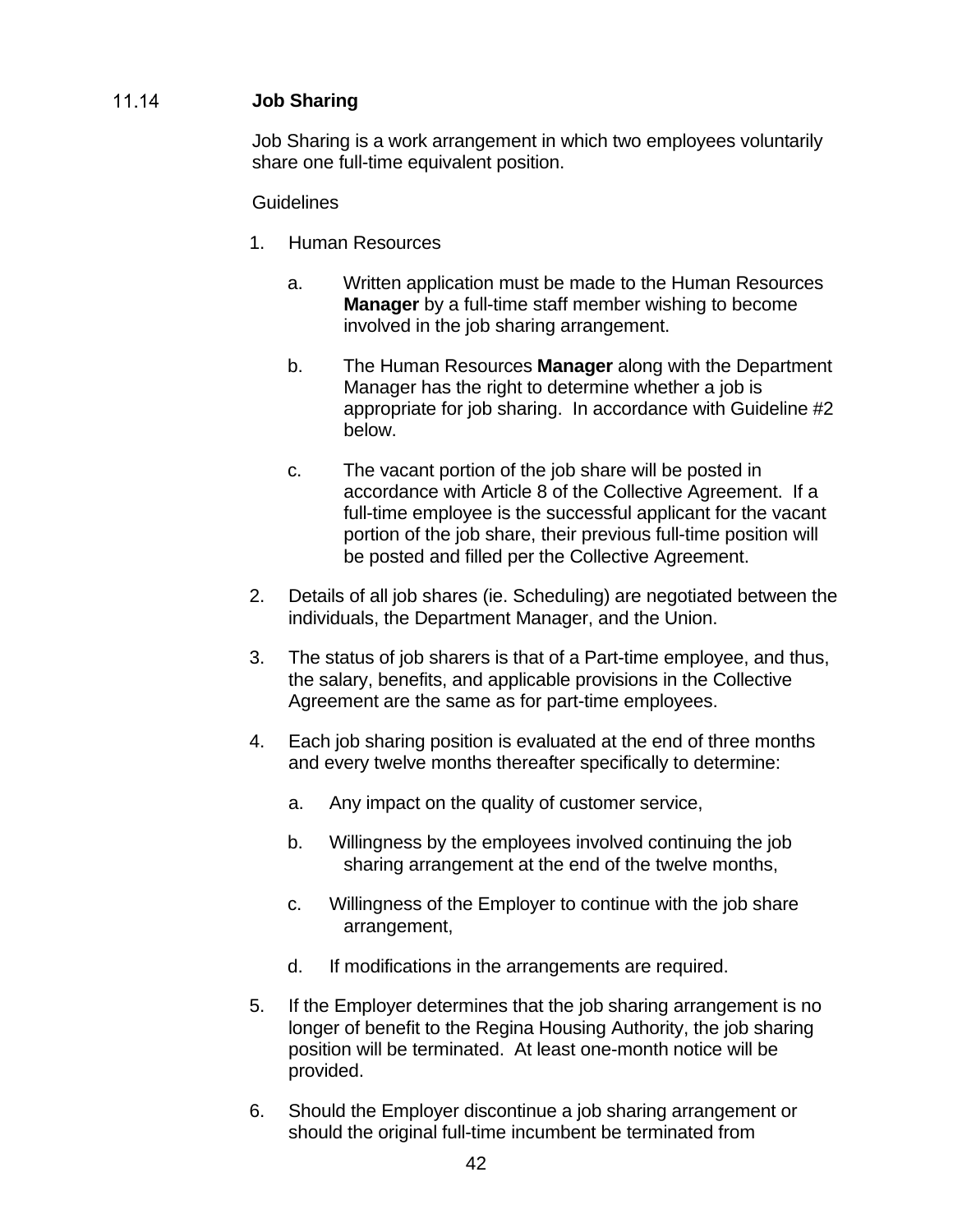employment for any reason, the position will automatically revert to full-time status. The original full-time incumbent will be returned to the position if such incumbent has not been terminated. The remaining job share partner will have the right to return to their original position or if no such position existed be placed on the reemployment list, providing probation has been passed, otherwise employee will be terminated.

- 7. Should the job sharer, not the original full-time incumbent be terminated from employment for any reason, the position will automatically revert to full-time status with the original full-time incumbent reverting back to full-time.
- 8. When an employee in a job share arrangement is expected to be absent from work for vacation, short term illness/injury, or approved leave of absence, the remaining job sharer is expected to cover the vacant shifts as required by the Employer.
- 9. Overtime As per the Collective Agreement.

# **ARTICLE 12 PAY ADMINISTRATION**

### $12.1$ **Equal Pay for Equal Work**

The Employer agrees to recognize the principle of equal pay for equal work regardless of the gender of the employee.

# $12.2$ **Pay Calculation**

For the purpose of pay calculation, approved vacation, sick leave or any other leave with pay shall be included as actual hours worked, subject to the following:

- a. All employees shall be paid the hours worked times the hourly rate as contained in Appendix "A."
- b. In no event shall the number of hours included as actual hours worked, taken on sick leave or taken as vacation, exceed a maximum of eight hours per day.
- c. In the event an employee has actually worked a part-day, the maximum number of hours which will be included as actual hours worked shall not exceed that number of hours required to bring about a combined (hours actually worked plus approved leave with pay) maximum of eight hours per day.
- d. The foregoing shall have no application if the employee was not scheduled to work on any such day.
- e. Leave without pay shall not be included as hours actually worked.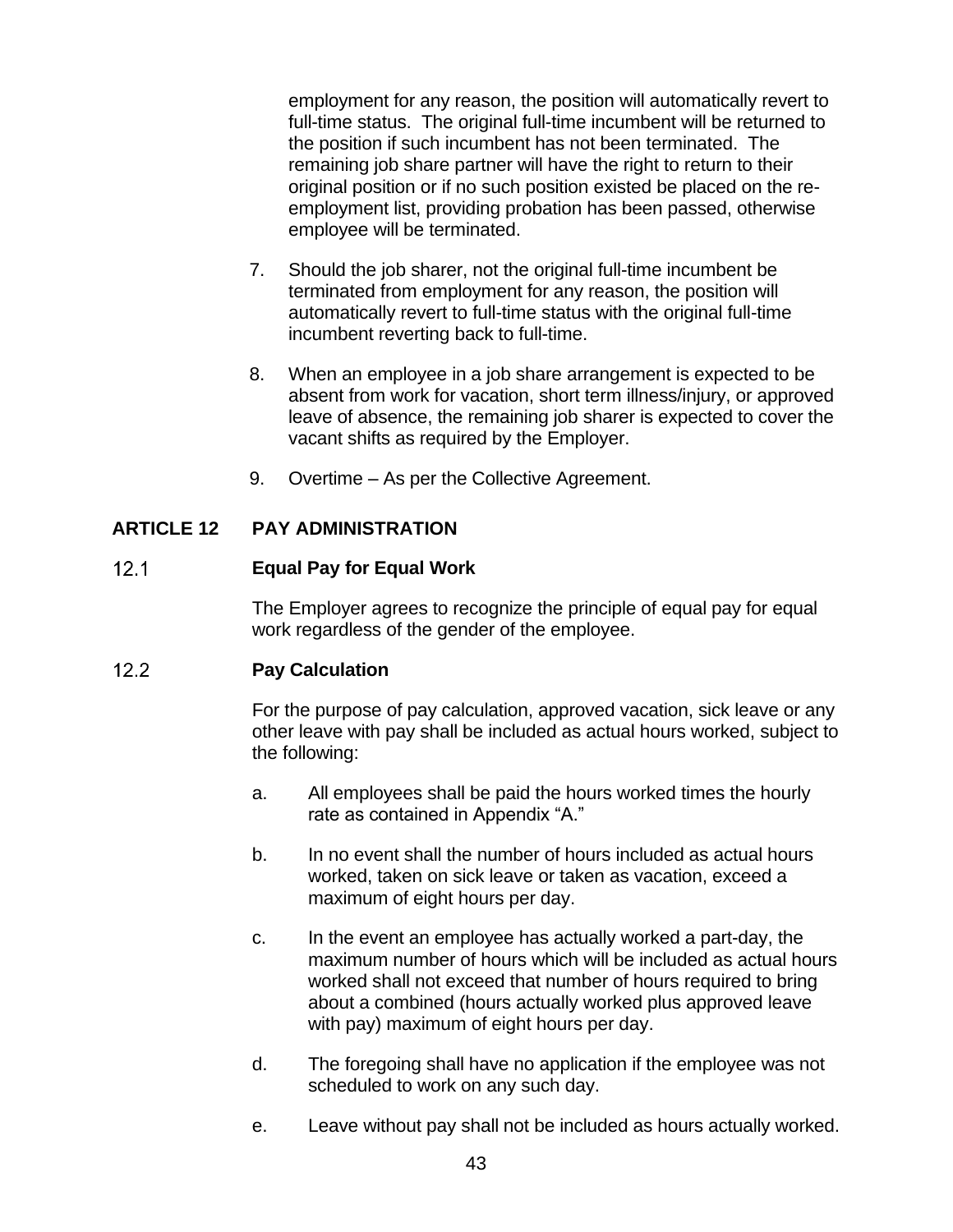f. Employees working less than full-time shall have their pay and benefits pro-rated.

## $12.3$ **Rates of Pay**

The rates of pay contained in Appendix "A," attached to and forming part of this Agreement, shall be the only rates paid to the employee occupying the positions to the classification.

# $12.4$ **Pay Periods**

- a. **All employees shall be paid semi-monthly, on the 15th and the last day of the month. When these dates fall on Saturday, Sunday or Designated Holidays, salary will be paid on the business day preceding the scheduled payday. Employees will receive pay via direct deposit into their banking institution of choice.**
- b. **All Employees shall submit a timesheet in a manner prescribed by the Employer in order to be paid.**

# $12.5$ **Increments**

a. A permanent employee's anniversary date shall be the date on which the employee commenced work with the Employer. Employees shall receive annual increments effective each anniversary date, until the maximum is reached as defined by the pay scale in Schedule "A," subject to Art. 12.5(c), provided the employee worked full-time hours. In the event an employee takes an unpaid leave of absence of greater than 30 days, the employee's anniversary date shall be adjusted proportional to the amount of leave taken. This adjusted anniversary date shall be the employee's anniversary date for all other increments the employee may be entitled to.

Where an employee is hired prior to the  $15<sup>th</sup>$  of the anniversary month, the increment will be paid on the 1<sup>st</sup> of that month. Where an employee is hired after the  $15<sup>th</sup>$  of the month, the increase will be paid the 1<sup>st</sup> of the following month.

b. Notwithstanding the above, the Employer may withhold the increment on the basis of an unsatisfactory performance report. The Employer shall notify the employee in writing of such action prior to the increment date, giving reasons for withholding the increment. If the employee is not served with such notice prior to the increment date, **they** will be deemed to have earned the increment. An employee may grieve against the withholding of **their** increment.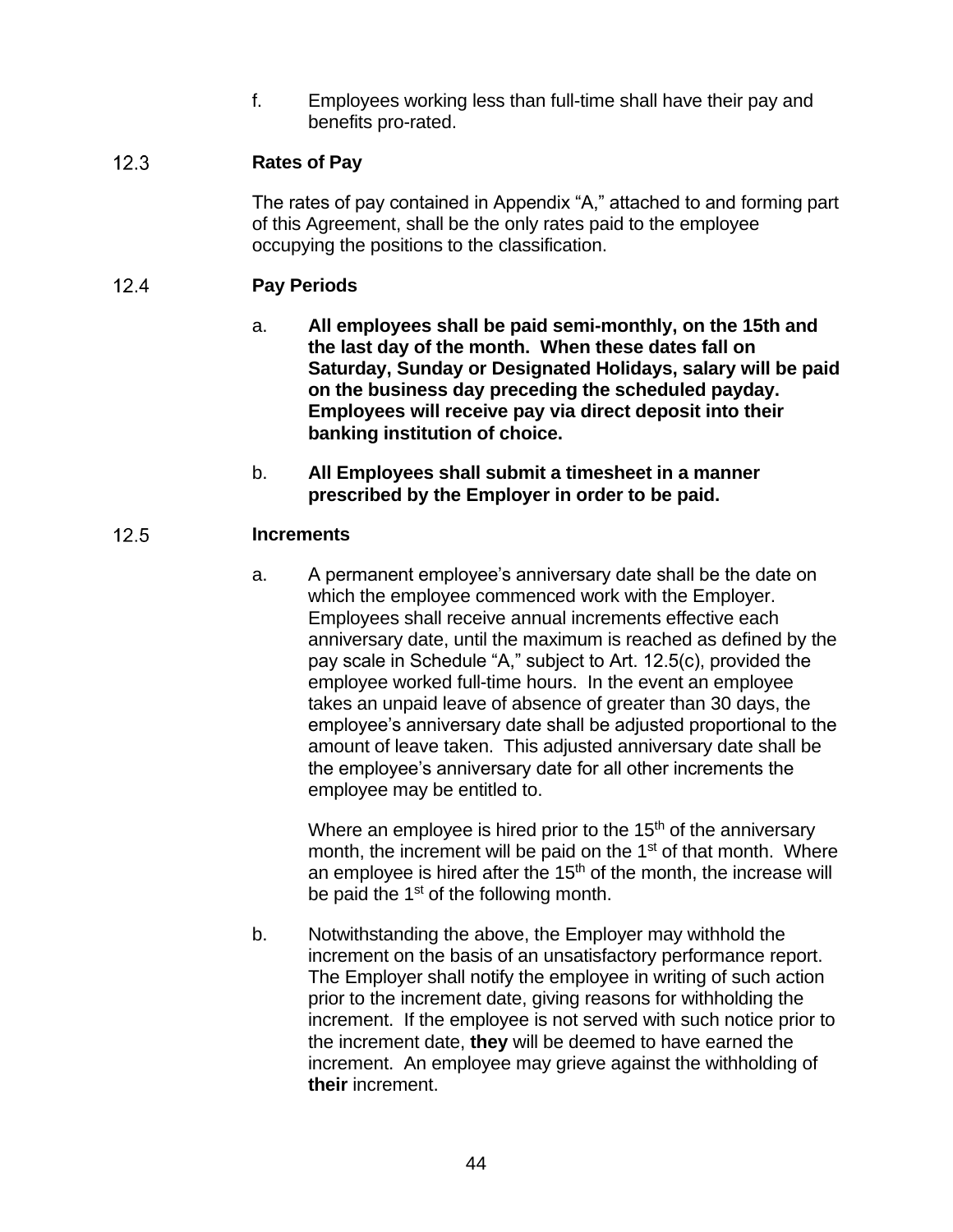- c. An employee returning to work after more than 30 consecutive days leave of absence without pay or lay-off, will be eligible to receive an increment after 12 months of actual service, less credit toward increment that was earned prior to lay-off or prior to and during leave of absence.
- d. The date upon which the employee becomes entitled to the increment will be the employee's anniversary date. Should the leave be due to a work injury covered by the Workers' Compensation Board, or a maternity or paternity leave, there shall be no change in the anniversary date regardless of the length of the absence.
- e. For the purposes of this Article, days paid for sick leave, designated holidays, annual vacation, Workers' Compensation leave, leave with pay and Union leave shall be regarded as time worked.

## $12.6$ **In-Hiring Rates of Pay**

The Employer may place a newly hired employee at any step of the salary grid of the employee's classification.

### $12.7$ **Pay on Movement to a New Position**

# a. **Assuming a Higher Paid Position**

When an employee assumes a position with a higher rate of pay. the employee's rate of pay shall be adjusted to the minimum of the new range. **The employee's increment anniversary date will be adjusted to the first day the employee assumed their new position.**

# b. **Assuming a Lower Paid Position**

In the event an employee assumes a position with a lower rate of pay, the employee will be placed at the step of the new salary range that is the closest to the employee's current rate of pay. The employee's anniversary date will not be adjusted.

# c. **Assuming a Position with the Same Rate of Pay**

When an employee assumes a position with the same rate of pay, the employee's anniversary date will not be adjusted.

A permanent employee who fails the probationary period or opts to revert to the previously held position will be placed at the previous rate of pay, including any increments **they** would have earned had **they** not assumed the new position.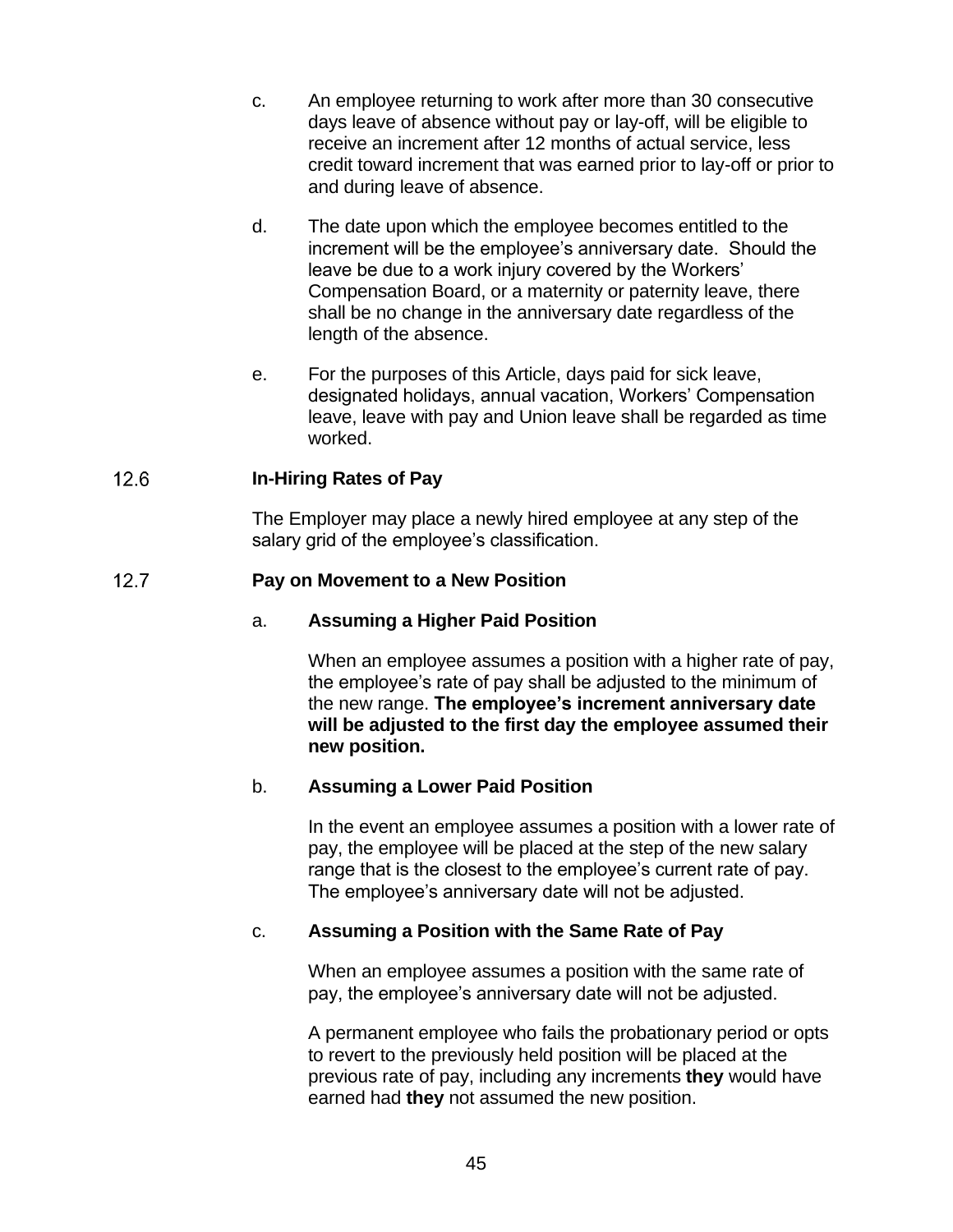By mutual agreement, the employee may revert to a similar position.

#### $12.8$ **TPHD**

- a. **At the discretion of the Employer an employee may be temporarily assigned to a higher paid position. The Employer will give consideration to seniority when making appointments.**
- b. **In the event the employee is assigned to a higher paid position for three days or more, the employee will be paid at the bottom of the pay scale of the higher classification. No payment will be made for periods of less than three days.**
- c. **Normally, TPHD is to be assigned when a supervisor is absent for three consecutive days and payment will be effective to the first day of the absence. Where TPHD is not assigned, then supervision must be provided by managers listed in Article 2.**
- d. **TPHD assignments normally will not exceed six months; however,upon mutual agreement a TPHD assignment may be extended. In accordance with Art. 15.5, no TPHD assignment will exceed two years and six months.**
- e. **Notwithstanding Art. 12.8D, temporary vacancies of six months or more will be posted in accordance with Art. 8.3. Any subsequent vacancies resulting from the posting of a temporary position shall be filled by appointment.**

# **ARTICLE 13 REIMBURSEMENTS**

**Employees who incur pre-approved expenses that the Employer deems belonging to the Regina Housing Authority, or in doing the business of the Employer are eligible for those expenses to be reimbursed.**

 $13.1$ **Reimbursement Timeline**

> **All reasonable effort will be made to reimburse an employee on the first available pay date following the submission of receipts or other documentation of the expenses. Receipts must be submitted to Human Resources or the Finance Manager within two months of incurring the expense.**

 $13.2$ **Fireman's Certificate**

> **Caretakers who require fireman's certificates will be reimbursed the cost of the license fee for the certificates.**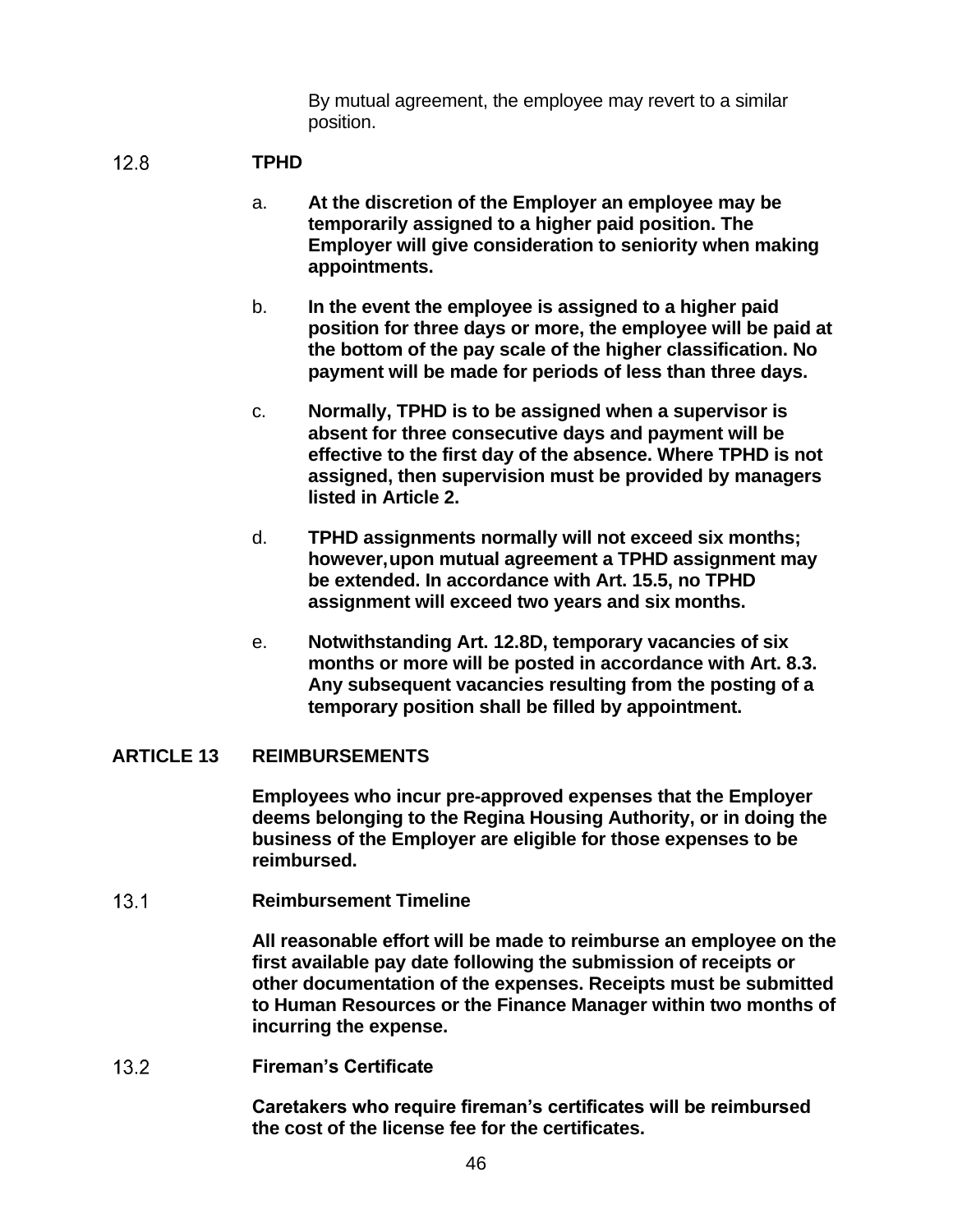### $13.3$ **Mileage and License Reimbursement**

- a. **Where the Employer requires an employee to use a private vehicle in the performance of their work, the Employer agrees to pay mileage in accordance with the rates set by the Public Service Commission.**
- b. **For the term of the agreement the Employer agrees to pay a minimum driver's license fee of \$25.00 for all employees the employer deems as requiring a license as a condition of employment and who work at least 1000 hours per calendar year. Employees are responsible for advising the Employer of any changes in the status of their driver's license immediately.**
- c. **In addition to (a) above, employees who at the request of the Employer haul appliances, lawn mowers, snow blowers, weed eaters, carpet shampooers, furniture, extension ladders and who haul refuse to the City land fill, will be paid an additional \$.10 per km, provided the employee submits satisfactory written documentation.**
- d. **Where an employee has driven in excess of 500 km, exclusiveof on call mileage per month, the employee will receive an additional 10% premium on the existing mileage rate for each km over 500 driven in each month provided the employee submits satisfactory written documentation.**
- e. **The employees are covered by the terms and conditions ofthe Employer's liability insurance coverage.**

### $13.4$ **Vehicle Allowance**

**Employees designated under Article 13.3A who work at least 1000 hours in a calendar year and drive at least 500 kilometres in that calendar year will receive \$225.00 vehicle allowance.**

### $13.5$ **Tool Reimbursement**

**The employees in the job classification who, as a condition of their employment, are required by the Regina Housing Authority to provide and maintain their own hand tools will be eligible for a tool replacement or purchase reimbursement on condition that receipts are provided for tools applicable to the position.**

**The tool reimbursement will be up to a maximum payable per year in the amount of \$225.00 (part-time/casual employees will receive a prorated amount). Employees must successfully complete their probationary period before submitting for reimbursement; in the**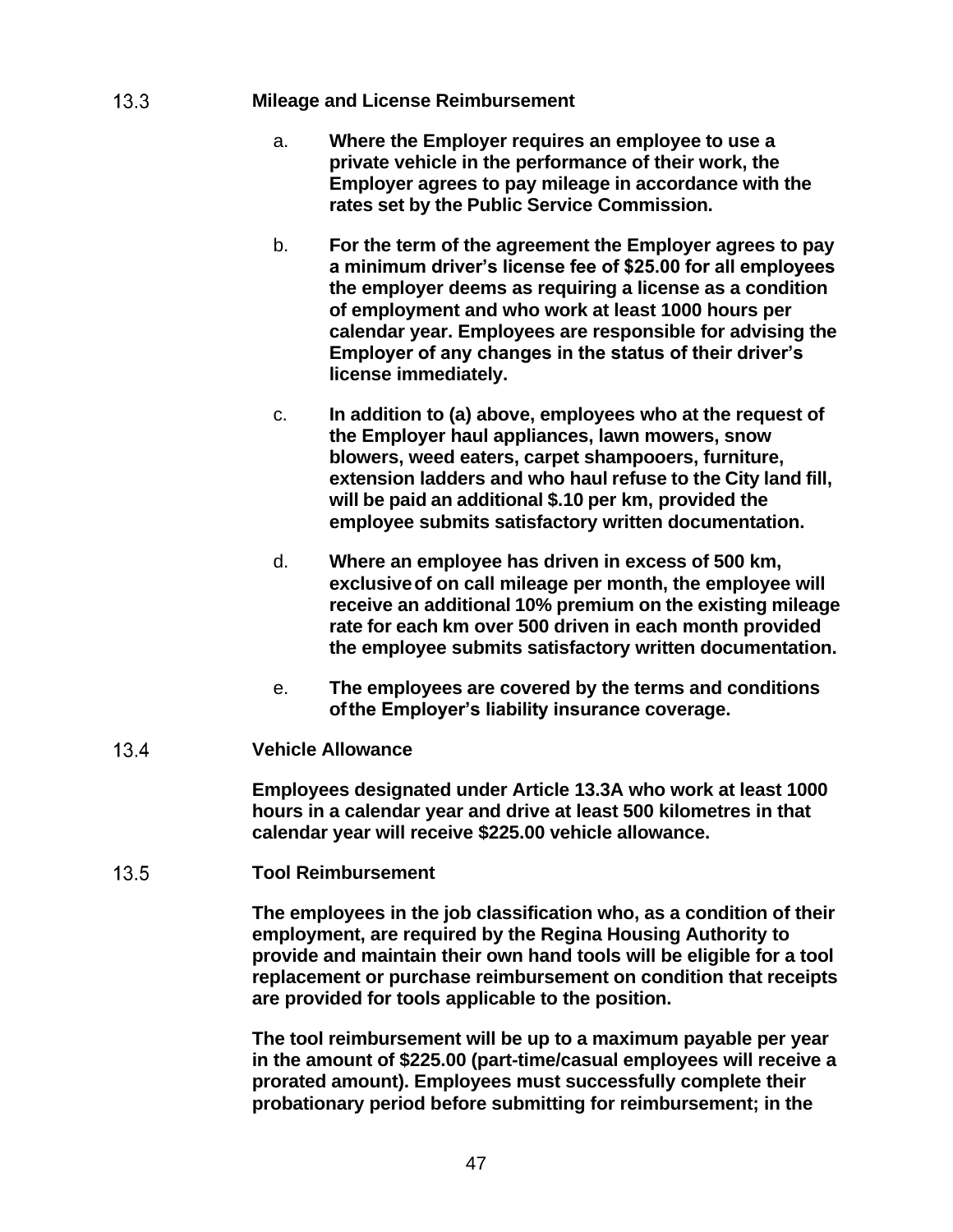**first year the amount will be prorated based on the date probation is completed.**

**Prior approval must be obtained from the Senior Maintenance Manager or designate prior to purchase. Disagreements may be presented to the General Manager for a final determination.**

**As this is a taxable benefit, the reimbursement must be issued in the year it was claimed. Reimbursements for each fiscal year must be submitted to Human Resources or the Finance Manager no later than December 1st of the year they wish to receive the reimbursement. Receipts received after December 1st will be delayed until January and will count towards that fiscal year's eligible reimbursement.**

#### 13.6 **Boot allowance for cleaners**

**As cleaners are required to wear steel toed footwear in the performance of their duties, the Employer will reimburse eligible purchases of steel toed footwear to a maximum of \$75.00 every two years. Employees must successfully complete their probationary period before submitting for reimbursement.**

# **ARTICLE 14 BENEFITS**

**Forthe term ofthe Agreement, theEmployer will provide permanent employees covered by the Agreement with benefit plans, subject to the following:**

- **1. Pension Plan - to be administered by Public Employees Pension Plan. Increase of 1% to be matched by the Employer for a rate of 8.60% effective January 1, 2021.**
- **2. Basic Group Life - Employer will pay the premium for the first \$25,000 with the balance to be paid by the employee. The employee will pay Optional Group Life.**
- **3. Dental Insurance – The Employer will pay 100% of the premiums.**
- **4. Basic Accidental Death and Dismemberment - The Employer will pay 100% of the premium per \$10,000 to a maximum of \$50,000 for permanent full-time employees and \$25,000 for permanent part-time employees.**
- **5. Optional AD&D - To be paid by the employee.**
- **6. Vision – The Employer will pay 100% of the premium for**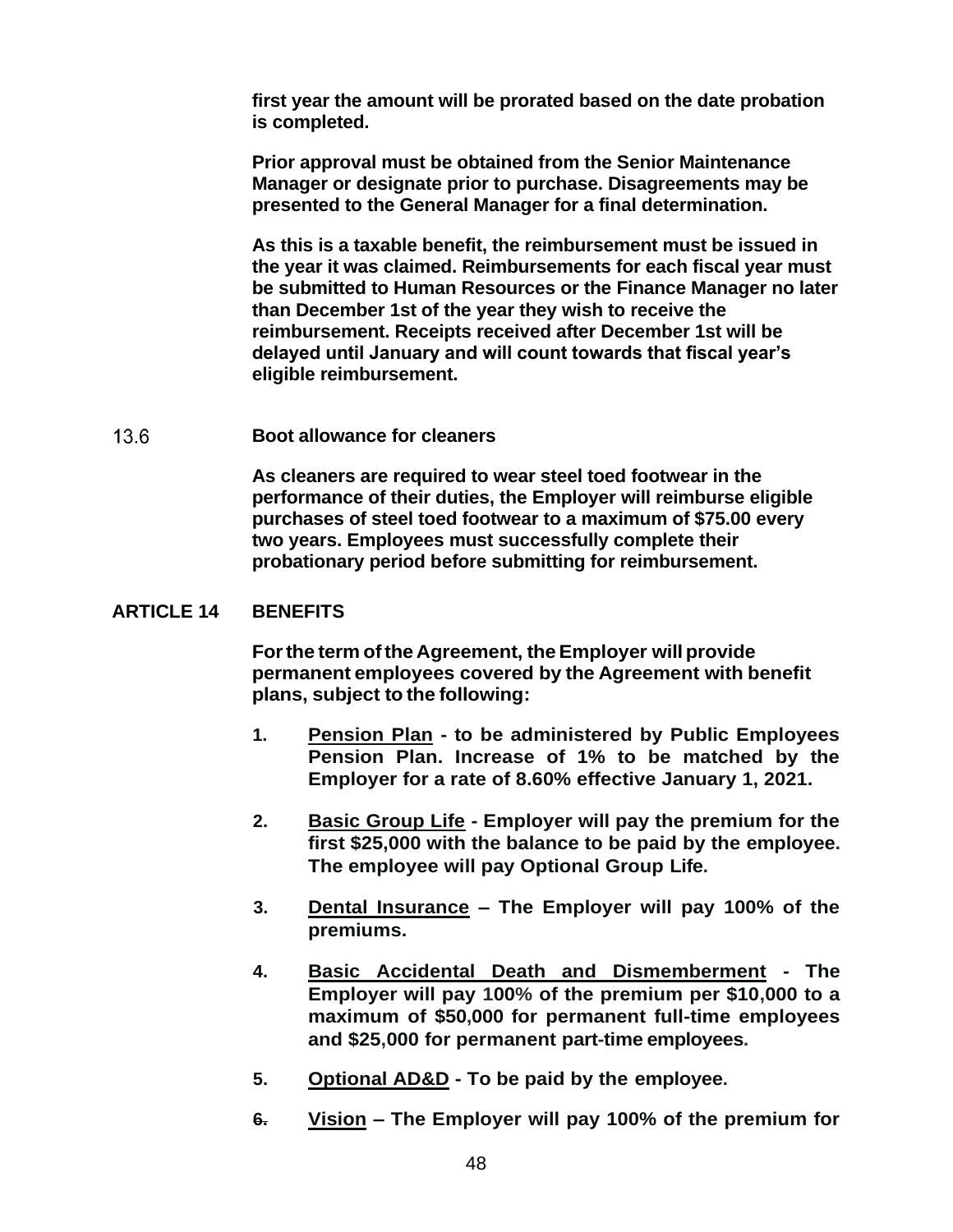**general care. Any optional enhanced Vision Care premiums will be paid by the Employee.**

- **7. Extended Health Benefits – The Employer will pay 100% of the premiums.**
- **8. Short Term Disability - Self-insured by the Employer**
- **9. Long Term Disability - The Employer will pay 50% of the premium based on the employee's annual salary. The employee will pay any additionalpremiums.**
- **10. Employee and Family Assistance Program - The Employer will coordinate assistance to employees who request such support. The Employer reserves the right to apply a maximum of \$500.00 per person per year.**

**Eligibility for enrollment in the benefits plans and the termination of benefits shall be in accordance with the rules of each plan.**

**Employees on Unpaid Leave of Absence, and employees on Workers' Compensation leave (as per Art. 20.6), may continue to be enrolled in the benefit plans by paying the premiums throughout the leave of absence for up to one (1) year, or the employee may elect to withdraw from the plans for the duration of the leave of absence.**

# **ARTICLE 15 VACATION LEAVE AND DESIGNATED HOLIDAYS**

## $15.1$ **Designated Holidays**

Designated holidays shall mean:

- New Year's Day
- Family Day
- Good Friday
- Victoria Day
- Canada Day
- Saskatchewan Day
- Labor Day
- Thanksgiving Day
- Remembrance Day
- Christmas Day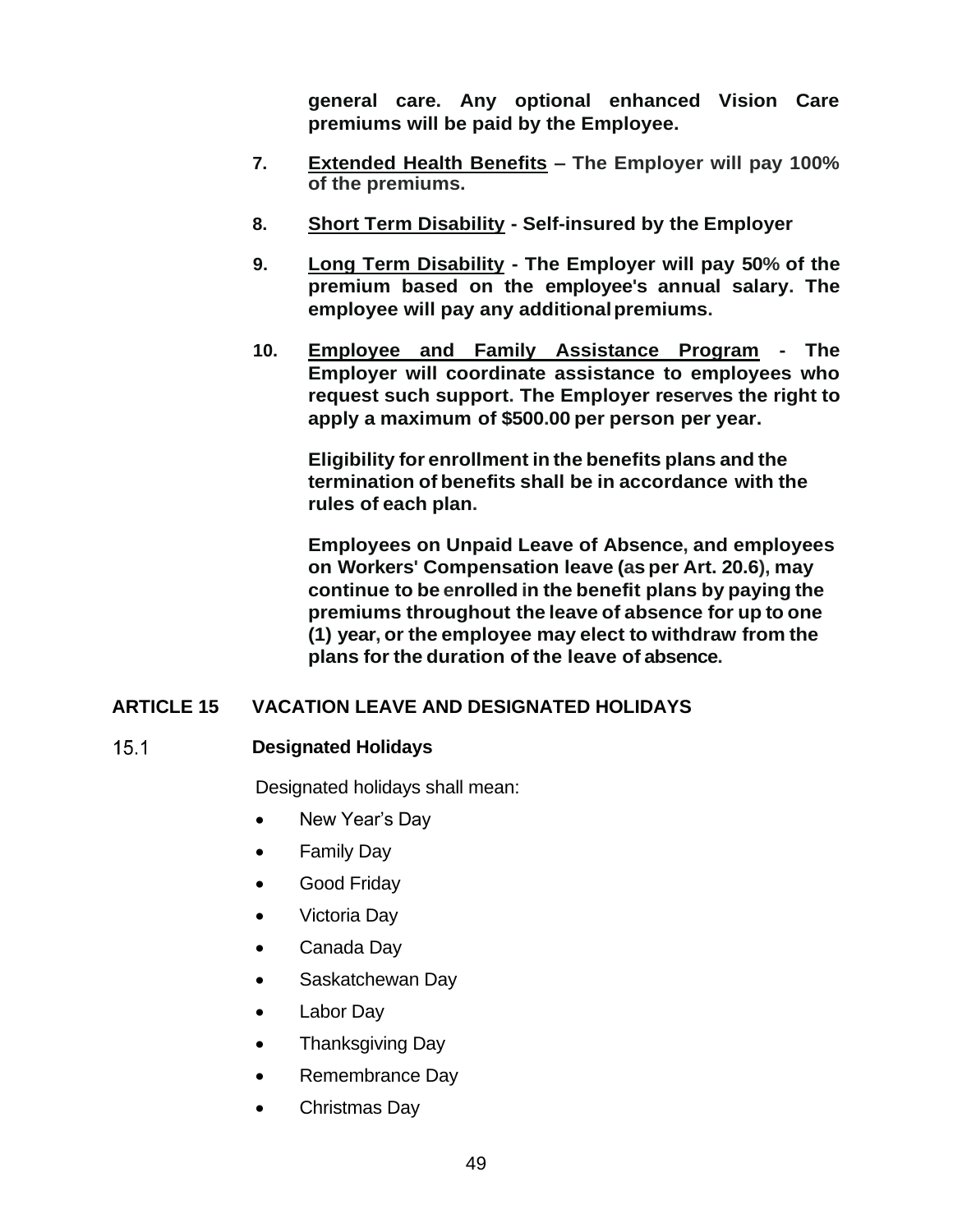- Boxing Day
- **Any other legislated by the Federal or Provincial governments as a public holiday**
- **One additional floating day**

**The additional floating stat will be chosen by vote from a list of eligible dates selected by the Employer that are deemed to not impact operations.**

### $15.2$ **Designated Holiday Falling on a Day of Rest**

- a. When a designated holiday falls on a day of rest, the Employer will designate the holiday to be taken on either the working day before the day of rest, or the first working day following the day of rest, unless otherwise mutually agreed.
- *b.* An employee who is assigned to work on a designated holiday will be paid in accordance with the provisions of *The Labour Standards Act.*

### $15.3$ **Vacation Leave**

All full-time and part-time employees shall be entitled to and are required to take vacation leave with pay subject to the approval of the Employer and subject to the following provisions.

- a. The vacation year is based on the calendar year. Each January 1st the employees' earned vacation credits will be credited to the employees to be used by December 31st.
- b. **Employees must successfully complete their initial probationary period before being entitled to take vacation; employees will earn credits during the probationary period from the date of hire.**
- c. **Vacation entitlement shall be as follows:**

**Employees with service between:**

**Shall be entitled to:**

**6 months and seven (7) years 15 days'vacation,\*\* Eight (8) and fourteen (14) years 20 days' vacation, Fifteen (15) and twenty-two (22) years 25 days' vacation, Twenty-three (23) and more years 30 days' vacation.**

**\*\*Credits in the first year will be prorated based on date of hire.**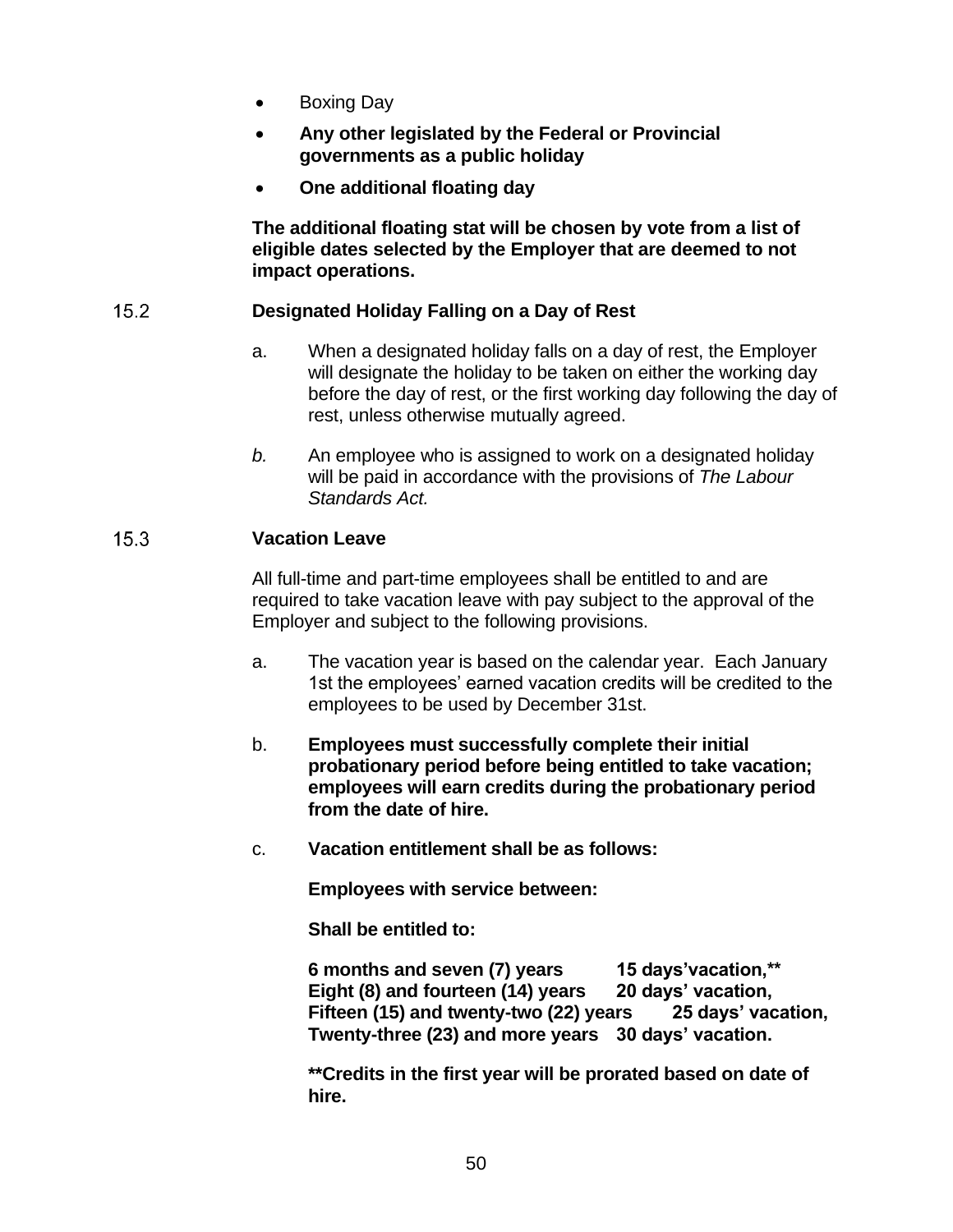- d. **Employees will be entitled to the additional vacation days as per the chart above starting January 1st of the vacation year following the year in which the required years of service is completed.**
- e. **In the event of unpaid leave, vacation credits will be prorated accordingly based on hours worked**

## $15.4$ **Vacation Authorization**

- a. Subject to the following scheduling procedure, a rotation process to ensure equality regardless of seniority will be used to grant vacation leave. The rotation system will start in the order of seniority and will stay in place for an entire vacation year. At the end of the vacation year the most senior employee's name will drop to the bottom of the list.
- b. **With the exception of Maintenance employees, employees will submit their requests to take annual vacation to their supervisor no later than May 1st and October 1st. Maintenance employees will submit their requests for approval no later than April 1st and September 1st. Employees who miss their respective deadline will not be able to use their position on the rotational vacation seniority list and will be granted annual vacation leave after employees who submitted a request in the approved time frame. Vacation requests will be responded to within 2 weeks of deadlines.**
- c. Subject to operational demands, the Employer will attempt to grant vacation as requested. Where conflicts occur, the employee whose name is higher on the rotational list will have first choice and the employees' whose names are lower on the list will be expected to adjust their vacation request.
- d. No employee will be required to work during scheduled vacation. However, should an employee agree to work, the vacation period so displaced shall, at the employee's option, either be added to the vacation period or reinstated for use at a later date.
- e. An employee shall be entitled to receive vacation in an unbroken period unless otherwise mutually agreed upon by the employee and the Employer.

### $15.5$ **Vacation Carry Over**

Employees are expected to take their entire vacation entitlement within the vacation year. However, employees shall be entitled to carry over five (5) vacation days to be used in the next vacation year. In extenuating circumstances the employee may request to carry over an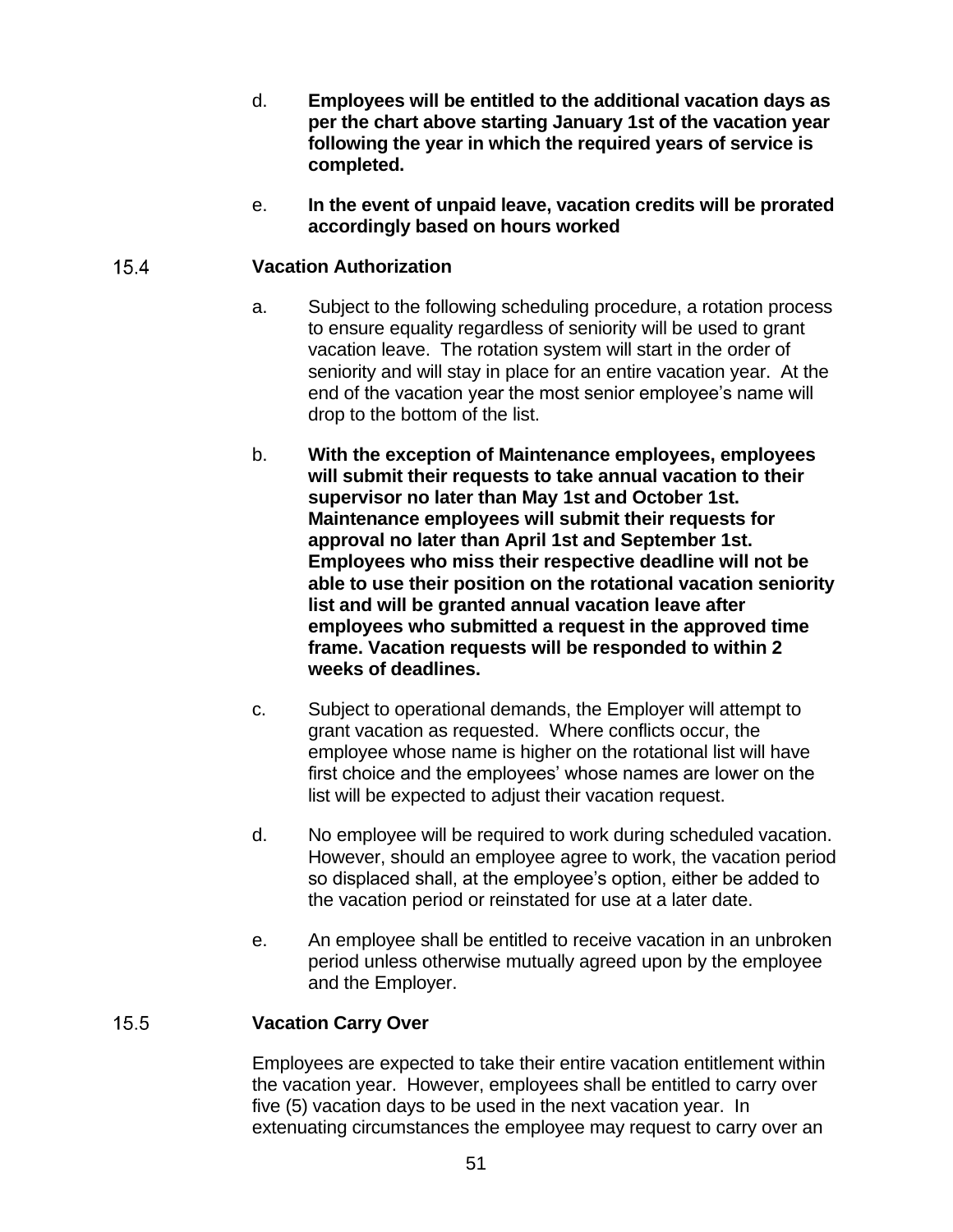additional five (5) vacation days to be used in the next vacation year. In the event the Employer was not able to grant an employee their entire vacation entitlement by December 31<sup>st</sup>, the employee may request to carry over the entire amount of vacation entitlement.

### $15.6$ **Designated Holiday During Vacation Leave**

When any holidays designated in Art. 15.1 falls within an employee's annual vacation, that day shall not be counted as a vacation day.

### $15.7$ **Hospitalization during Vacation**

In the event an employee is hospitalized or entitled to bereavement leave during vacation leave, the Employer will charge the amount of time the employee was hospitalized and the period of recovery to the employee's sick leave credits and will reinstate the employee's vacation leave credits accordingly. The period of vacation shall, by mutual agreement between the employee and the Employer, be either added to the vacation period or reinstated for use at a later date. Satisfactory substantiation of hospitalization and the period of recovery must be provided to the Employer in order for the vacation period to be adjusted.

### $15.8$ **Vacation Pay on Separation**

An employee who leaves the service of the Employer shall be paid for earned vacation leave which has not been used. In the event of the death of an employee, any amount due under this Article shall be paid to the employee's estate.

**Where an employee resigns, retires or is terminated and said employee has taken vacation leave not yet earned, the Employer is entitled to deduct the amount of money owed from the employee's final pay cheque.**

### $15.9$ **Cancelling of Approved Vacation Leave**

Any expenses or losses experienced by an employee arising from the Employer cancelling or interrupting vacation periods shall be paid by the Employer.

### 15.10 **Vacation Leave Records**

The Employer will post vacation leave records in April and October of each vacation year. Employees are expected to verify the records and to ensure their vacation entitlement is used prior to December 31<sup>st</sup>. Any **unused vacation amounts over the carry over amount outlined in Article 15.5 as of October 1st may be scheduled by the Employer.**

### $15.11$ **Temporary, Seasonal and Casual Employees' Vacation Pay**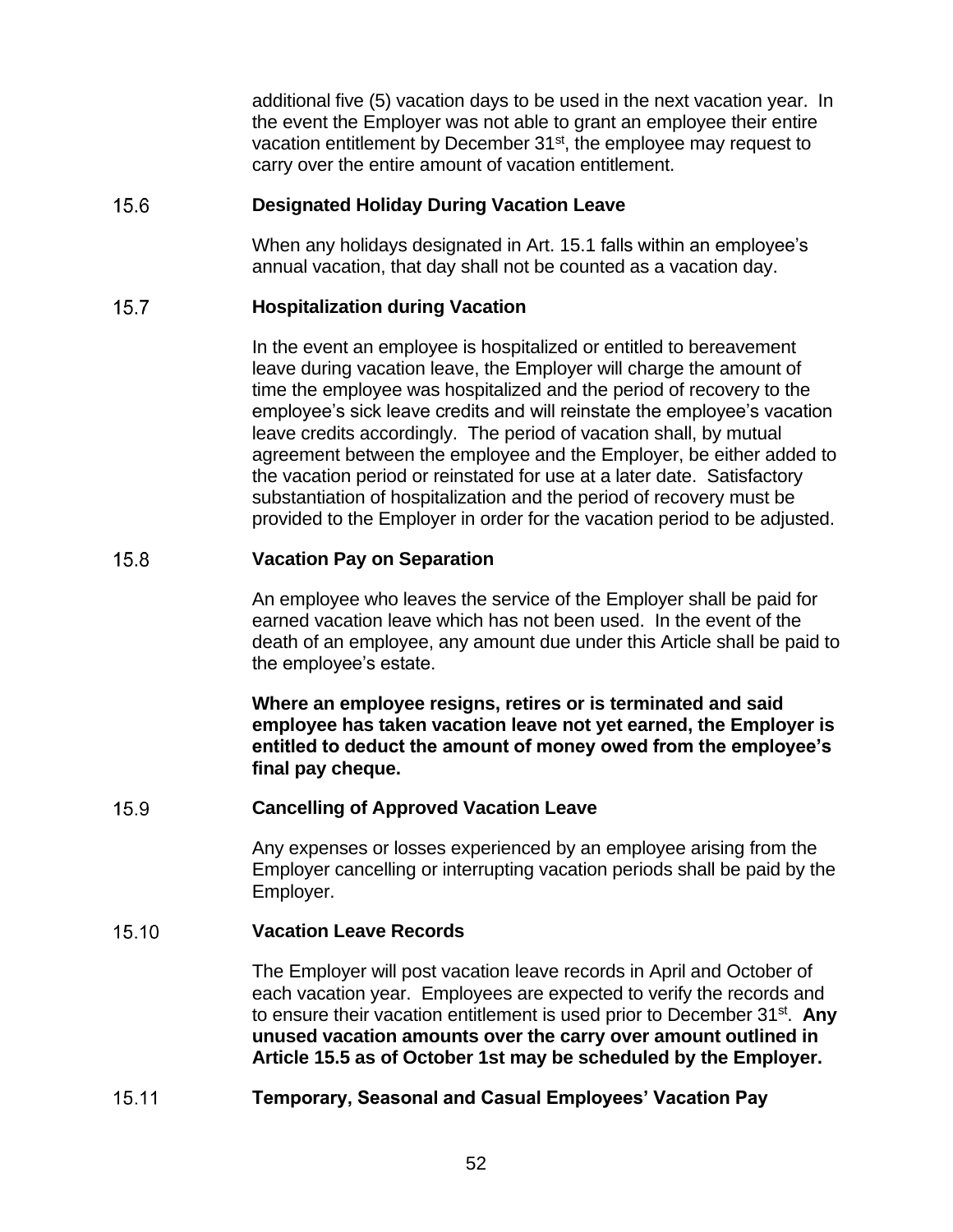- a. Temporary assignments of less than 6 months **(excluding TPHD)**, Seasonal and Casual employees who do not qualify for full-time benefits will receive vacation pay on each pay cheque in accordance with the amount of the vacation entitlement outlined in Article 15.3 and based on the employees' total wages.
- b. Employees on a temporary assignment greater than 6 months and Casual employees who qualify for full-time benefits will receive the option to have their vacation entitlement outlined in Article 15.3 put into the vacation accrual each January. **Amounts earned will be prorated based on hours worked.** Casual employees who qualify for full-time benefits may elect to have their vacation paid out on each pay cheque in accordance with the amount of the vacation entitlement outlined in Article 15.3.

### $15.12$ **Vacation Pay on Supplementary Earnings**

An employee shall receive, together with the payment for overtime earnings, vacation pay at the rate specified in Art. 15.3.

# **ARTICLE 16 SICK LEAVE**

### $16.1$ **Definition of Sick Leave**

- a. Employees may request and may be granted sick leave only for periods of time when the employee is sick**,** ill or disabled as to render the employee incapable of performing any of the functions of the job.
- b. An employee shall not be entitled to use sick leave credits because of an illness or disability paid by *The Workers' Compensation Act* or for which Income Replacement Benefits are paid under *The Automobile Accident Insurance Act* or when the employee is receiving benefits from any other agency.

### $16.2$ **Accumulation of Sick Leave**

Employees shall earn sick leave credits **prorated** based on hours **worked** to a maximum of 12 days per year **for full time employees**, **not** to a **exceed an accumulation** of 85 working days:

**Employees must complete their initial probationary period before being entitled to paid sick days. Permanent employees, casual employees, and temporary positions of greater than 6 months will earn sick leave credits from the date of employment, pro-rated based on hours worked.**

**Temporary positions of less than 6 months will not earn sick leave credits.**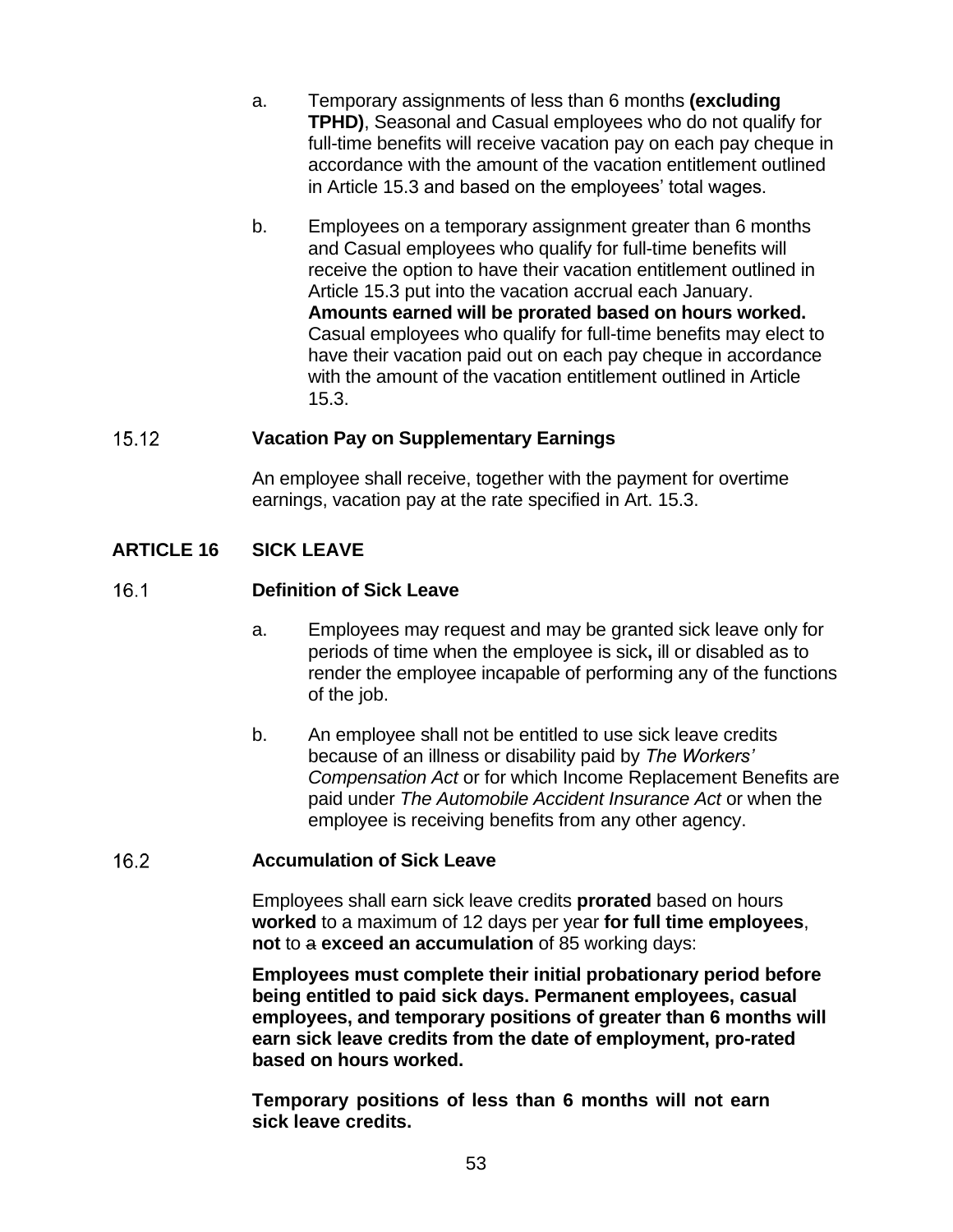# $16.3$ **Notification of Illness**

- a. Any employee who will be absent due to illness or disability shall notify their immediate supervisor or **their** designate, by speaking to **them** directly as soon as possible, however no later than **their** normal start time. In those instances where the immediate supervisor is not available, the employee will contact the out-ofscope manager by speaking to **them** directly.
- b. The employee will advise the Human Resource **Manager** of the nature of the leave requested the anticipated length of absence and any accommodation the employee may require to reduce the period of absence. In the case of prolonged absence due to illness or Workers' Compensation, the employee is expected to keep the Employer regularly apprised of the anticipated date of return and any accommodation that might be necessary in order for the employee to return to work.
- c. Where a temporary employee is filling the position of the employee absent due to illness, the employee must give at least 21 days notice of return to work.
- d. **Employees will be granted sick leave providing the employee possesses sufficient sick leave credits. Employees who do not have sick leave credits may use accrued vacation credits, request approval to move a SDO, or take an unpaid leave of absence.**

### 16.4 **Medical Certificate**

The Employer reserves the right to request that an employee provide a medical assessment to be completed on a form prescribed by the Employer or may direct the employee to provide a detailed medical note from a physician or a licensed nurse practitioner substantiating the employees medical leave request. In the event the employee is charged for producing the certificate, the Employer will reimburse the employee providing the Employer requested the assessment and it is on an Employer-prescribed form.

Employees who do not produce a form upon request will be considered to be on unpaid leave of absence.

### 16.5 **Unpaid Leave for Prolonged Illness**

The Employer and the Union agree to work together to minimize the cost of sick leave as much as possible. Where an employee's return to work can be facilitated by altering the work environment, the Employer, the employee and the Union shall meet to discuss: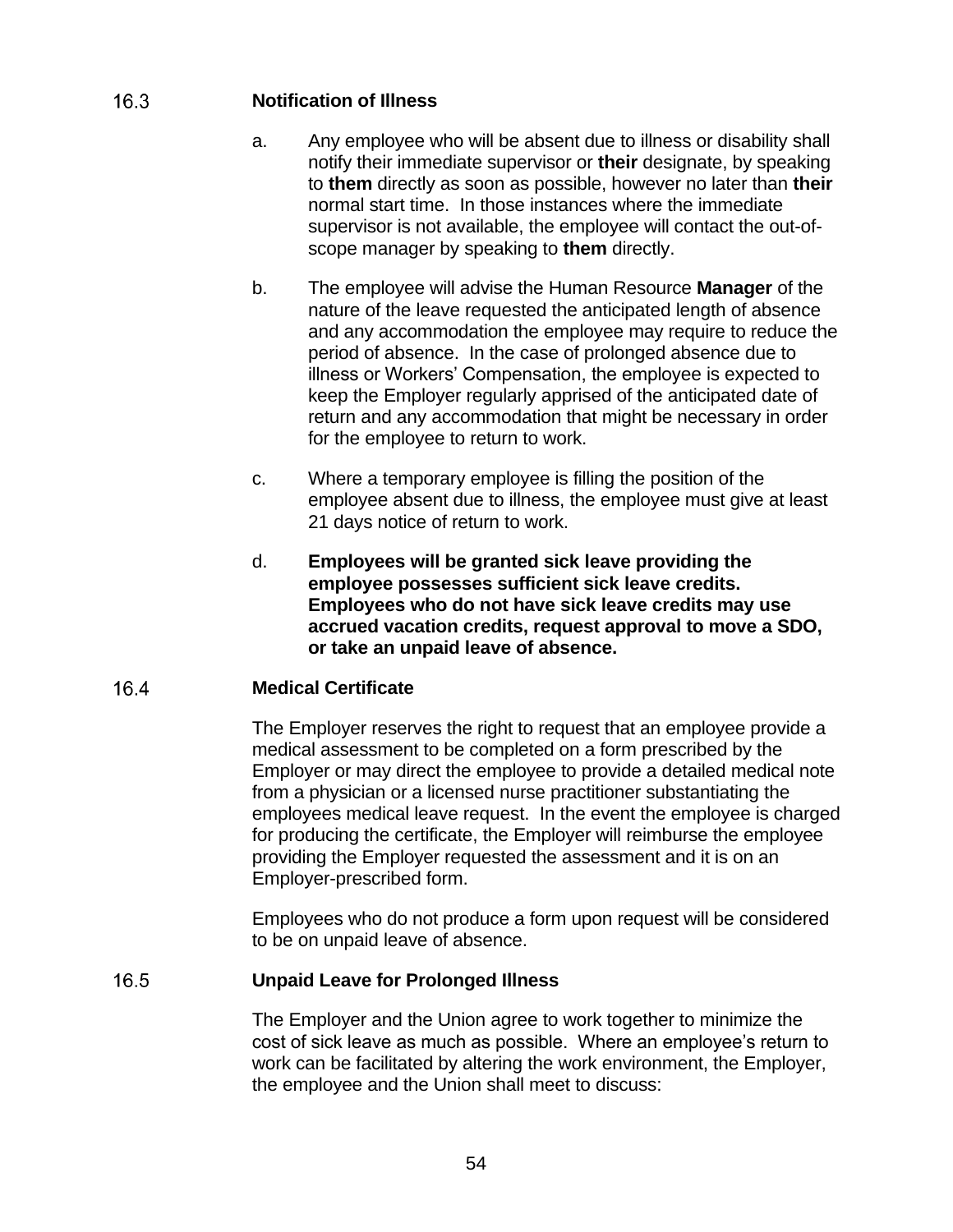- a. Possible modification of the workplace to reduce or eliminate the length of the employee's absence. Should the modification be possible the employee shall be expected to return to work; or
- b. Where an employee is no longer able to perform the functions of **their** job, by reason of illness or disability, the Union and Employer may agree to waive certain provisions of this Agreement to transfer the employee into a more suitable position, **provided the employee has the necessary skills, knowledge, and ability to perform the job**. If this is not possible, the employee will be removed from the position held and placed on a disability list.
- c. Employees who have been absent from work due to illness or injury for a period of two years will have the circumstances of their absence reviewed at the end of the two year period. Such review shall include both a medical review and a review by the Employer and the Union.
- d. If at the time of the review it is determined the employee will be fit to return to work within the next six months, the employee will be granted a leave of absence for the duration, not to exceed six months. The employee will be returned to a similar position at the same salary step. If the employee is not capable of returning after the six month period, the employee's position will be posted and filled permanently and the employee's name will be placed on the disability list.
- e. If at the time of the review it is determined the employee will not be able to return to work in the next six months, the employee's position will be posted permanently and the employee's name will be placed on the disability list.
- f. Employees who are incapable of performing a job within the Regina Housing Authority and whose names are placed on the disability list will maintain their seniority for a period of three years and may apply for positions should the employee become fit to return to work.
- g. **It is expected that Employees participate fully in the return to work and accommodation process. This includes participating fully in any doctor recommended treatments or return to work plans, and remaining in contact with the Employer throughout the duration of the absence.**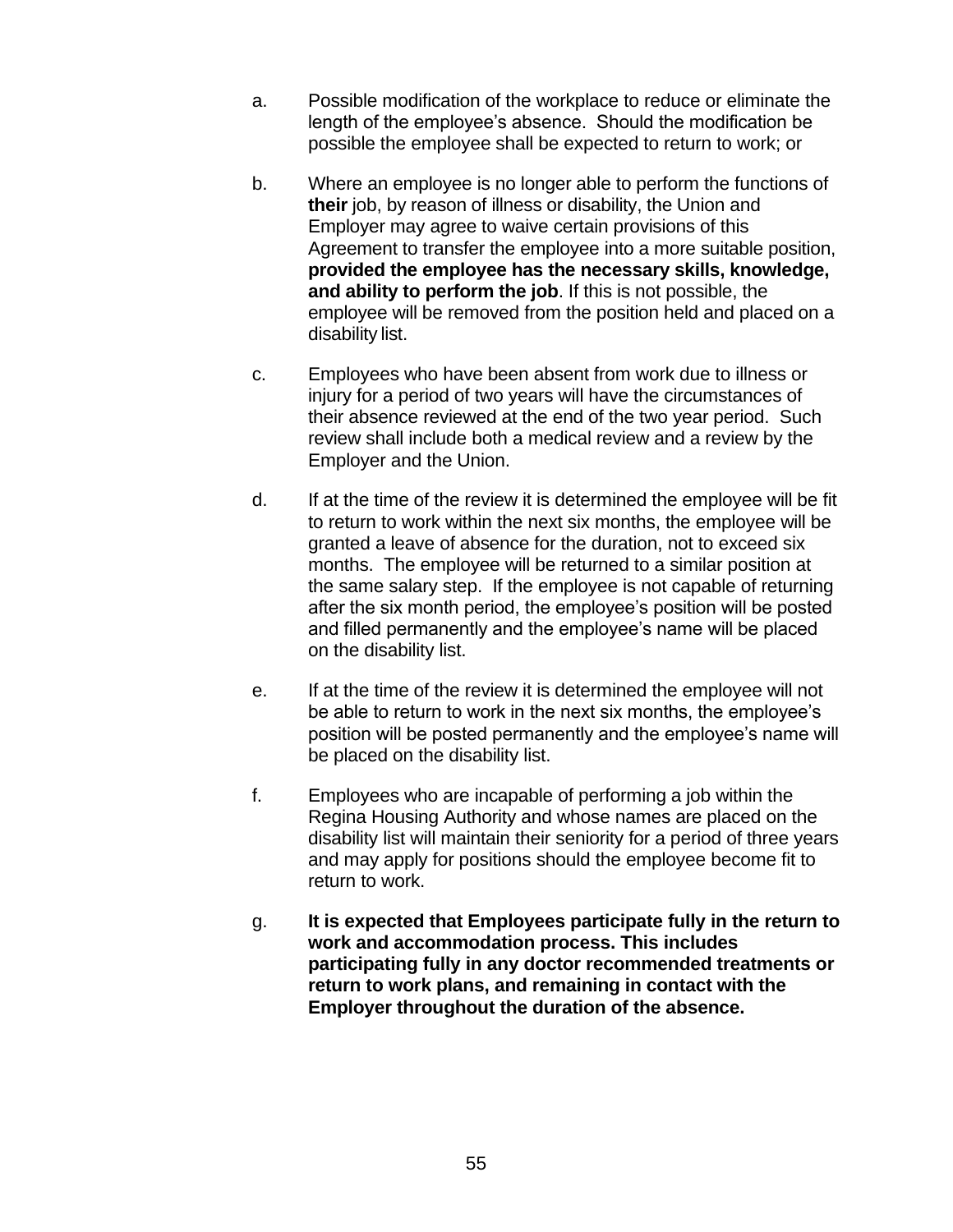# 16.6 **Sick Leave Records**

The Employer will provide employees with an annual account of their sick leave credits.

### $16.7$ **Employer to Provide Information**

**Subject to written authorization from the employee, the Employer shall make available, where reasonable, information it may have which would facilitate the application of an employee who is ill, injured, or disabled for any benefit or payment to which the employee is lawfully entitled.**

# **ARTICLE 17 LEAVES OF ABSENCE**

### $17.1$ **Benefits Earned While on Leave**

- a. One month or less: vacation leave, sick leave, seniority and increments
- b. More than one month, but not more than three consecutive months: seniority, except for maternity, paternity, adoption and Workers' Compensation leaves of absence
- c. More than three consecutive months: no benefits earned
- d. Employees on the disability list or the re-employment list shall not earn benefits.
- e. On returning to work the employee shall be reinstated to a similar position at the same step in the salary range.

# **ARTICLE 18 PAID LEAVE OF ABSENCE**

### $18.1$ **Bereavement Leave**

Subject to the following, an employee requesting bereavement leave must first contact the Human Resource **Manager** or designate.

a. After successful completion of the employee's probationary period, the employee shall be granted one days paid leavend charged to **their benefits**, to attend the funeral of a member of the employee's immediate family. Upon request an employee may receive up to an additional **five (5) days paid leave** charged to **their** sick leave, **credits.**

Immediate family is defined as spouse (including common law and same sex), children (including step-children), parents (including in-laws and step), sisters or brothers (including in-laws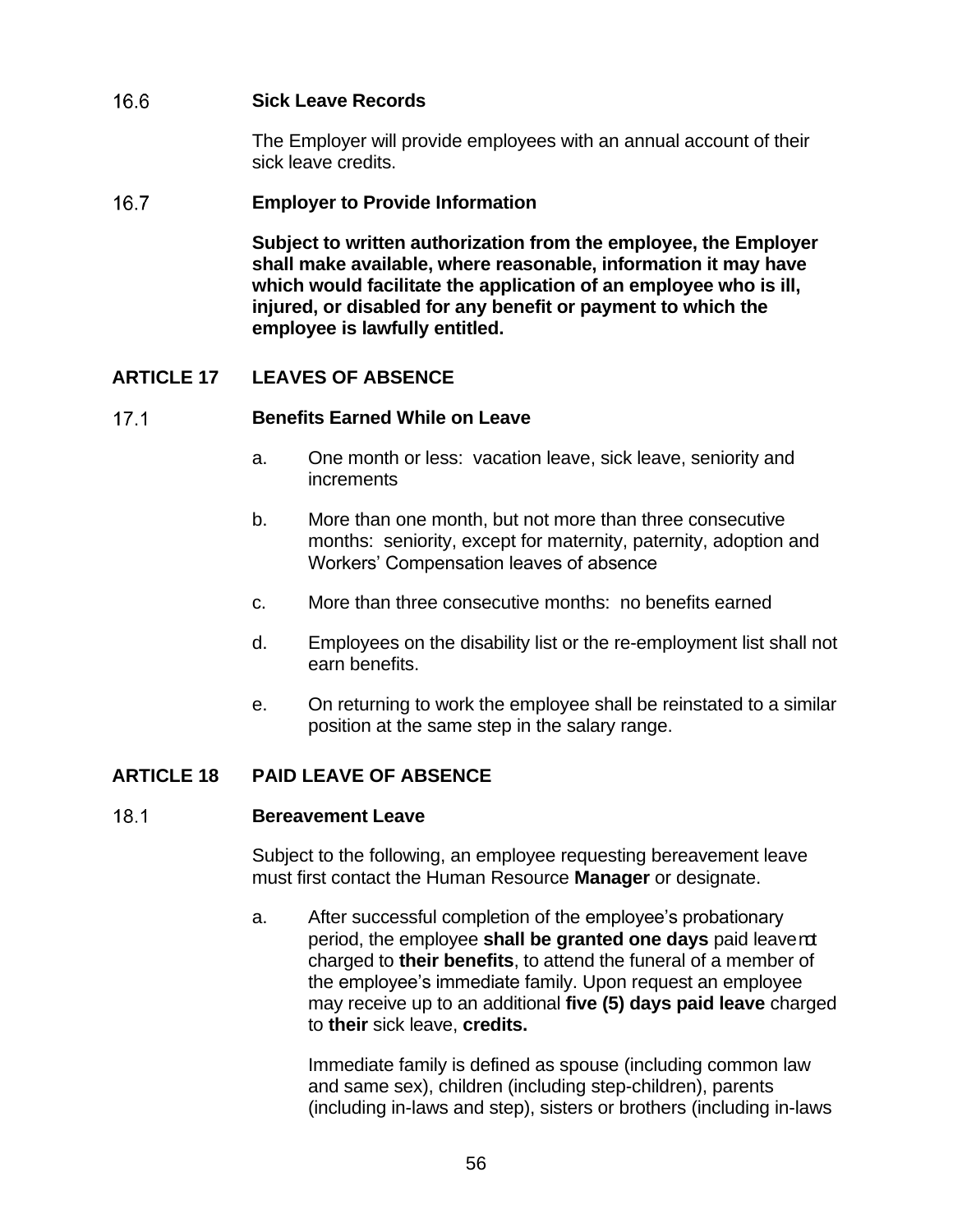and step), grandparents (including in-law and step), grandchildren (step) or legal guardian.

- b. Employees requiring more time off work may request annual vacation leave or in the case of death of a spouse or child an additional five days off to be charged to the employee's sick leave credits.
- c. The Employer may, in its absolute discretion, grant bereavement leave of up to one day, to be charged to the employee's sick leave credits, to an employee for the following:
	- i) the death of someone with whom the employee maintained a close relationship, or
	- ii) within a period of 13 months from the date of death for the purpose of attending a religious or traditional event related to the death of an immediate family member as defined above.
- d. Extended Leave

An employee may apply for unpaid leave of absence where the death or serious illness of an immediate family member occurs outside the province. Such a request will be granted based on operational requirements.

## $18.2$ **Pressing Necessity**

In the event an employee cannot attend work due to an emergent unforeseen occurrence, the employee is expected to inform the supervisor as to the nature of the emergency and the anticipated length of absence. The employee may request to use vacation leave or, if mutually agreed between the supervisor and the employee, to make up the time.

## 18.3 **Family Leave**

- a. Over and above the entitlement in Art. 16.2, an employee shall be entitled to access their accumulated sick leave credits to be absent from work in the event of:
	- i) the unexpected or sudden illness or injury of the employee's spouse or child (including step and children of whom you are the legal guardian of and you do not receive any payment to care for) and dependent parent (who resides with you and whom you do not receive any payment to care for) which prevents the employee from reporting for duty,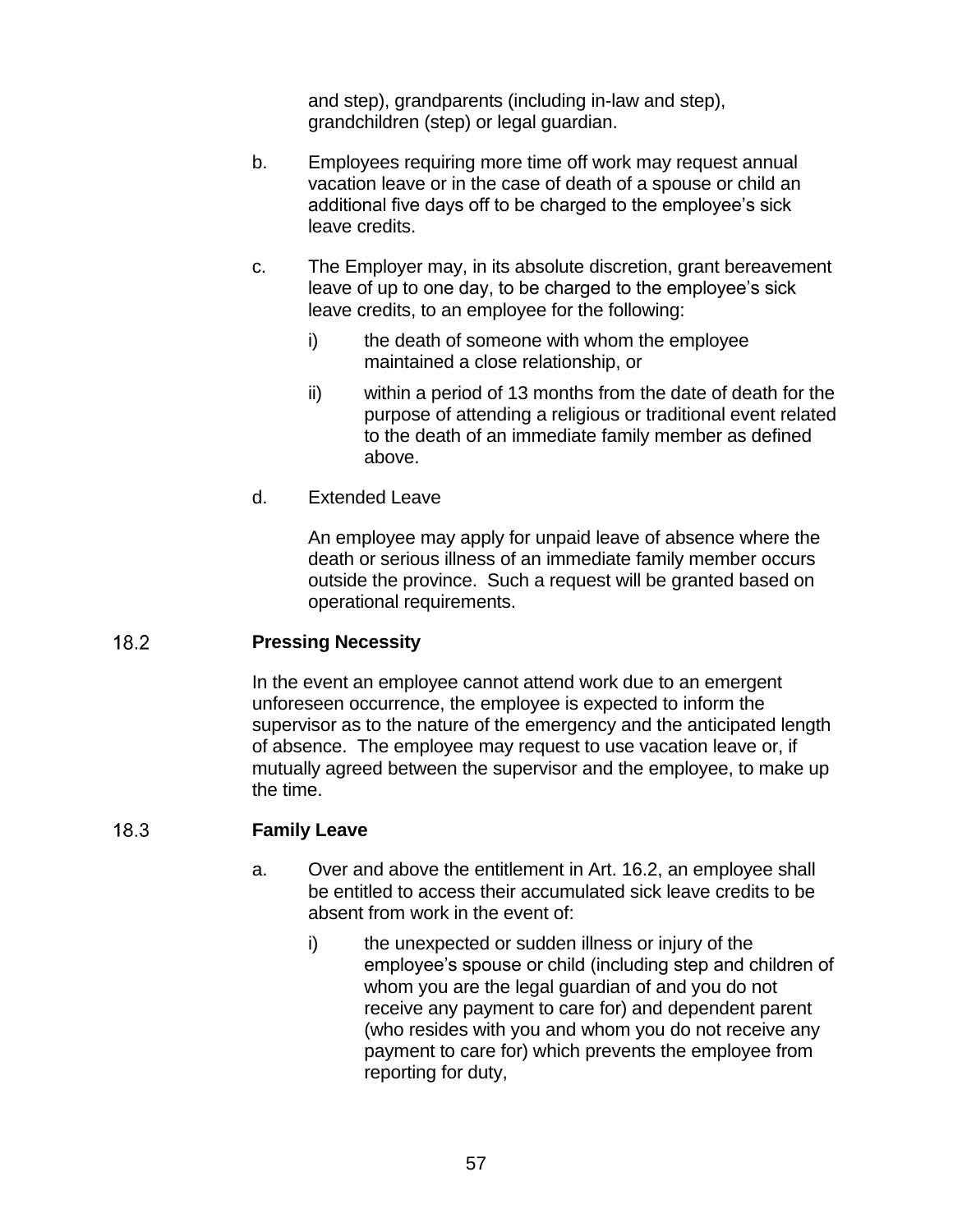- ii) surgery on the employee's spouse or child (including step and children whom you are the legal guardian of and you do not receive any payment to care for)
- iii) an emergency situation or family obligation which prevents the employee from reporting for duty.
- b. Accumulated sick leave credits may be accessed by an employee for family leave as defined above to a maximum of five days per year, and may be taken in half or full days. Time required in excess of one day at a time may be authorized by the Employer.
- c. An employee absent from work due to family leave must notify the Employer as soon as reasonably possible of their absence and the reasons for the absence. An employee who has taken family leave may be required to provide satisfactory evidence of the reasons for their absence.

Employees may request and the Employer may grant based on operational requirements a flexible hour arrangement on a temporary basis to accommodate an employee requiring medical attention or to attend to a family matter. The employee must advise the Human Resource **Manager** or designate of the nature of the request.

## 18.4 **Leave for Union Office**

An employee who is elected or selected for a full-time position with the Union, the Saskatchewan Federation of Labour or the Canadian Labour Congress shall be granted leave of absence without loss of seniority for a period of one year. Such leave shall be renewed each year, upon request, during the term of office. The employee shall continue to receive **their** salary and benefits from the Employer, conditional upon reimbursement of such salary and costs by the Union to the Employer.

## 18.5 **Jury Duty**

Time spent on a scheduled working day by an employee required to serve as a juror or court witness shall be considered as time worked at the appropriate rate of pay, to the length of the trial or the court deems necessary, less any payment received from the courts.

## 18.6 **Voting Time**

The Employer will provide sufficient time off for voting in compliance with statutory regulations.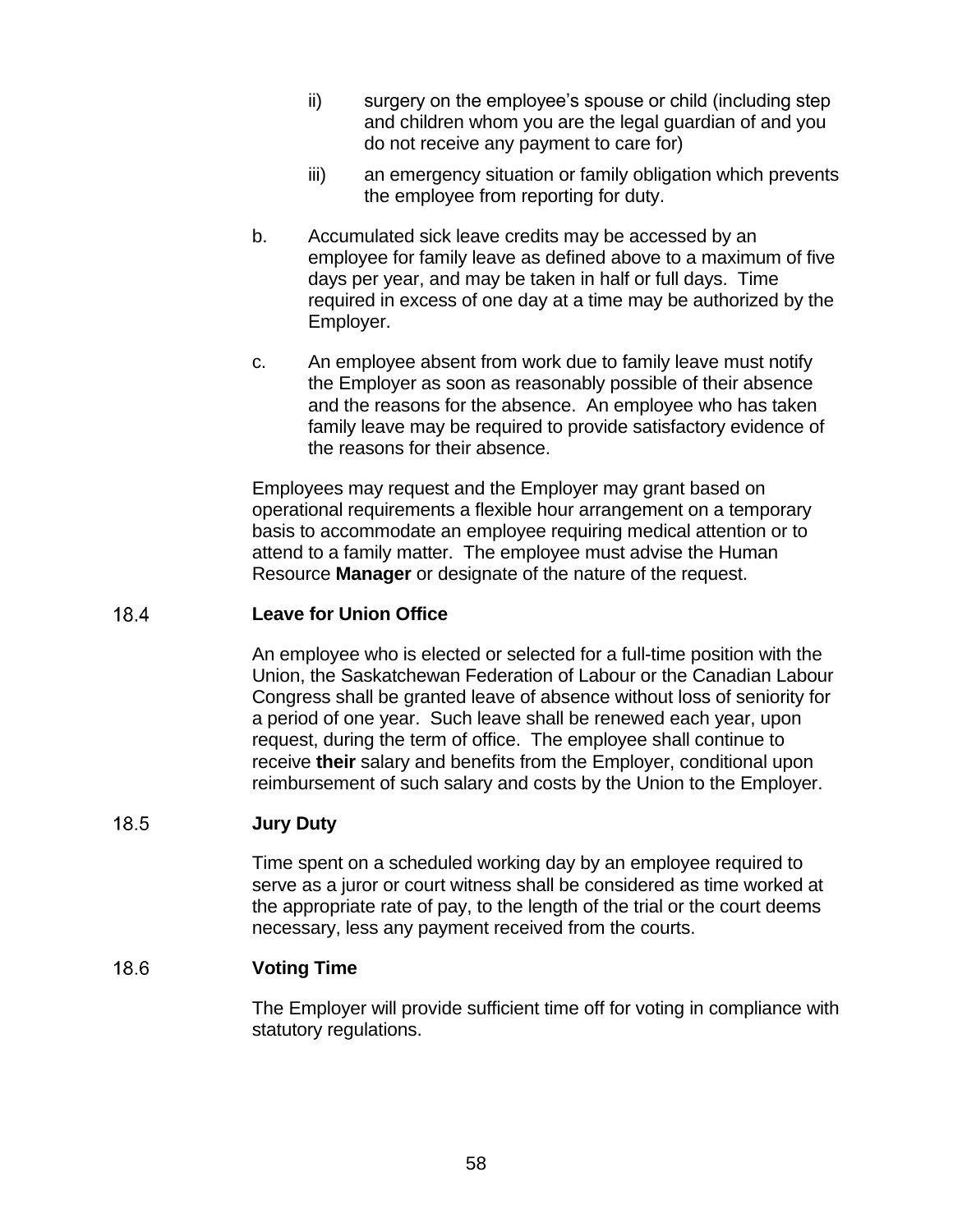## $18.7$ **Victims of Interpersonal or Sexual Violence**

**An employee, who has been employed more than 13 weeks and has been victimized under this Article shall be entitled to five (5) days paid leave of absence and five (5) days unpaid leave of absence for medical attention, access supports, or to move. The Employer may ask proof of services received.**

# **ARTICLE 19 UNPAID LEAVES**

### $19.1$ **Unpaid Leave**

- a. Unpaid leave is leave of a specified duration of up to one year.
- b. Providing satisfactory arrangements can be made for the performance of an employee's work, definite leave of absence without pay may be granted for valid reasons to any employee by the Employer. The employee's request and the Employer's response shall be in writing. Requests for such leave shall be made three months in advance of the commencement date, except in unavoidable circumstances. An employee who provides at least thirty (30) days notice shall be entitled to return early from leave of absence to **their** classification.

#### $19.2$ **Maternity Leave**

- a. An employee who has completed **13** weeks of service, who makes application for leave at least one month in advance of the requested commencement date and who provides the Employer with a medical certificate certifying that **they are** pregnant and specifying the estimated date of birth shall be granted maternity leave **of 17 weeks**, **with combined maternity/parental leave not to exceed 18 months**.
- b. The Employer shall not dismiss, lay-off, suspend orotherwise discriminate against an employee solely because **they are**  pregnant, is temporarily disabled due to pregnancy, or has applied for leave in accordance with thisArticle.
- c. Where an employee is temporarily disabled due to pregnancy and is subsequently fit to return to work prior to the estimated date of birth, upon five working days' notice, **they** shall be allowed to return to **their** former position from the date specified by **their** physician.
- d. An employee on maternity leave will accumulate seniority, sick leave credits, vacation credits, and be credited with the time toward an increment.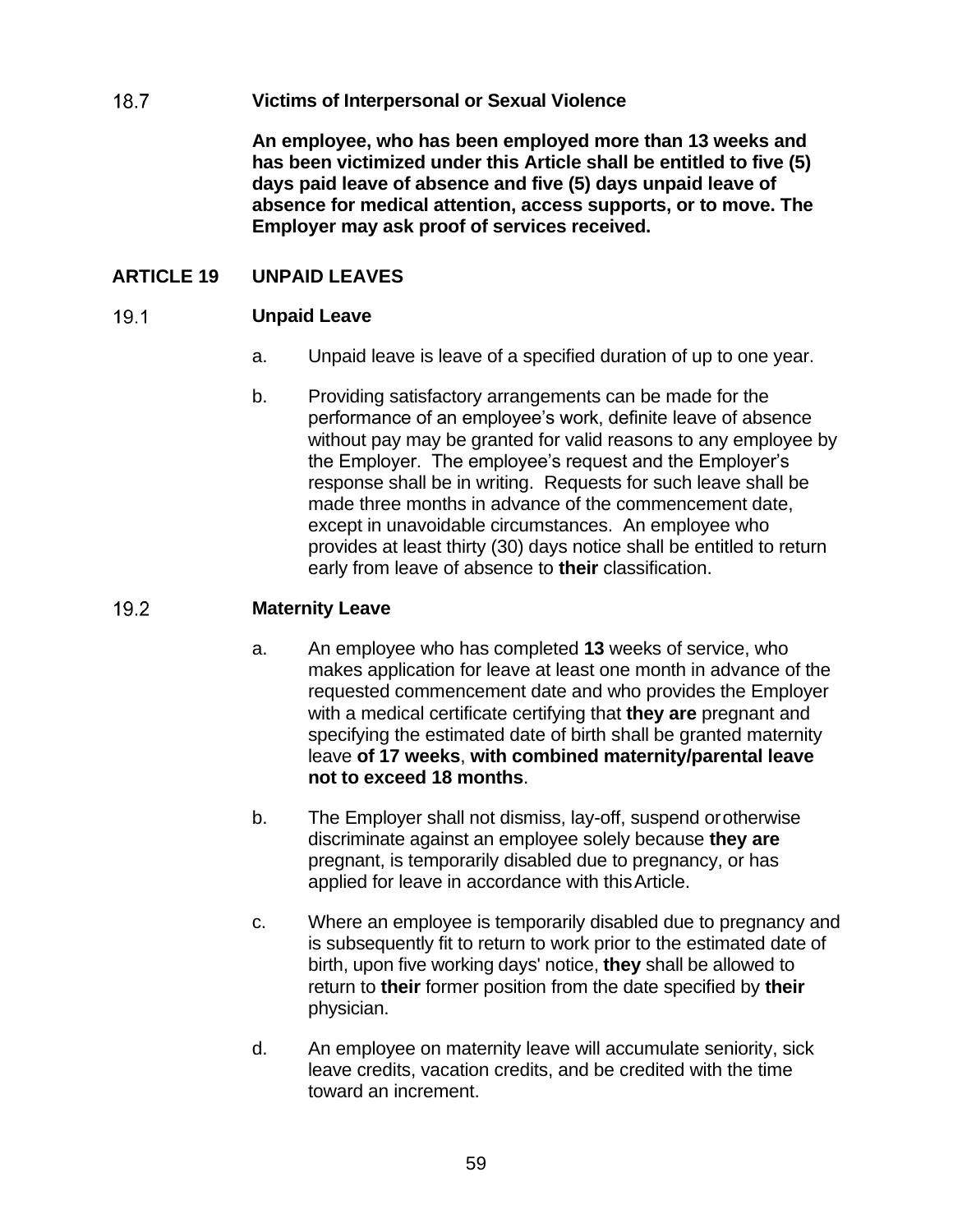- e. An employee may access **their** sick leave credits for the period ascertained by **their** physician to be the health-related portion relating to pregnancy **either before or after maternity/parental leave.**
- f. Reinstatement:
	- i) The Employer shall, at the expiration of maternity leave, reinstate the employee in the position occupied by the employee at the time the leave commenced, or in a comparable position, with no loss of accrued seniority or benefits or reduction in wages.
	- ii) For the purpose of seniority and rights of re-employment, being on maternity leave does not constitute a break in service, and seniority and rights of re-employment continue to accrue while an employee is taking maternity leave, however, should a lay-off occur while an employee is on maternity leave, the employee will be asked and will submit **their** displacement request to the Employer. The employee will assume **their** new position upon **their** return to work.
- g. Prior to returning to work the employee must give at least 21 **calendar** days notice of **their** intention to return to employment.
- h. **The Employer will top up the salary of employees who give birth to or adopt a child. Depending on the length of maternity/parental leave chosen, the Employer will top up the Employee's EI payments for a 17-week period to a maximum of:**
	- **- 68% (net pay) for an 18-month leave**
	- **- 90% (net pay) for a 12-month leave**

**This benefit is contingent on the employee qualifying and receiving EI benefits for this period. Employees who do not return to work for a period equal to the number of weeks paid will be required to reimburse the Employer the amount of top up received.**

### 19.3 **Parental Leave**

An employee who has completed **13** weeks of service with the Employer may request, at least three months in advance of the leave, unpaid parental leave **of up to 55 weeks**. Prior to returning to work the employee must give at least 21 **calendar** days' notice of **their** intention to return to employment.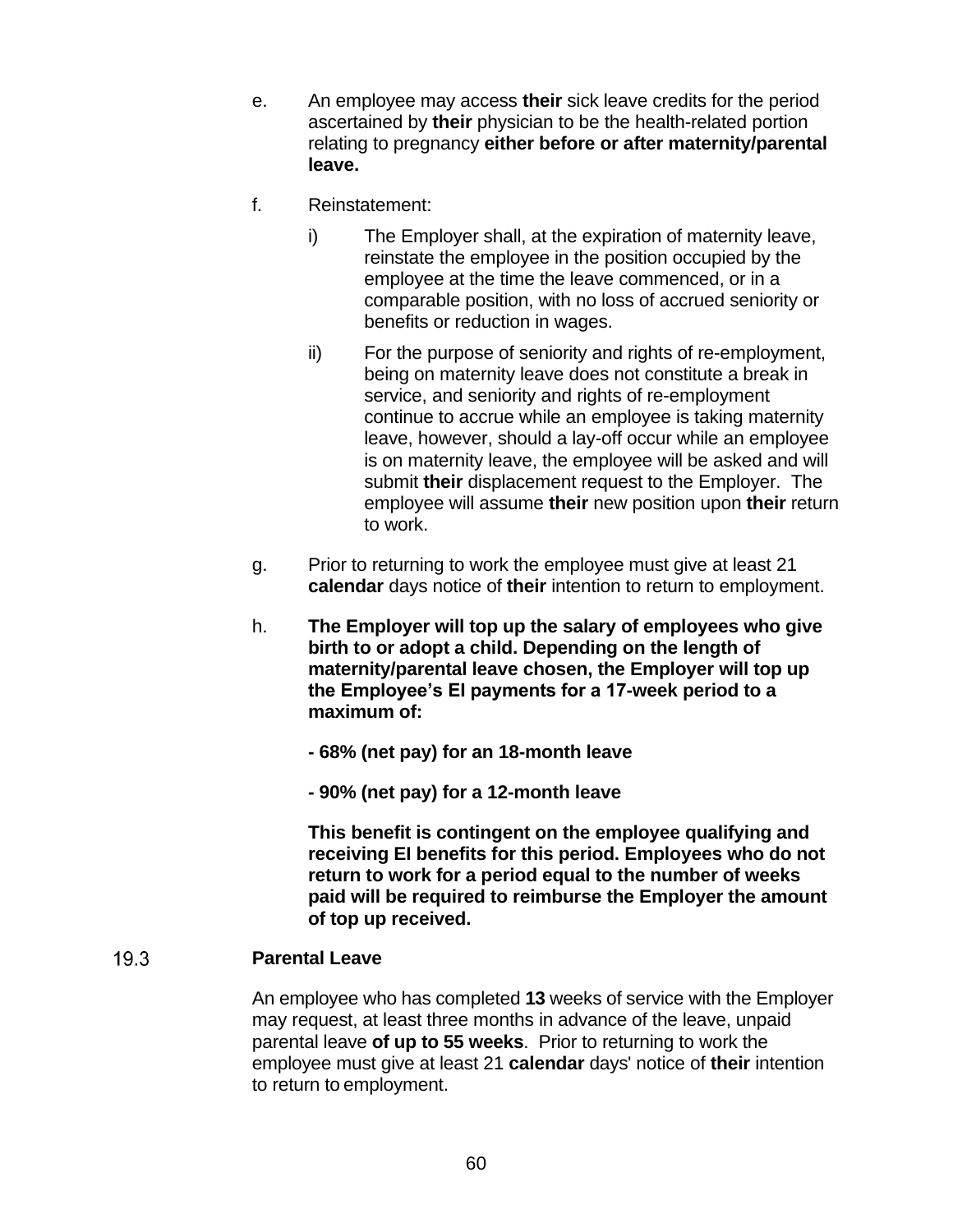The employee will accrue seniority, sick leave credits, vacation credits and time toward increments.

### $19.4$ **Adoption/Paternity Leave**

An employee who has completed **13** weeks of service with the **E**mployer may request unpaid adoption leave, provided the employee has given the **E**mployer notice of the employee's intent to adopt a child and an anticipated date of leave if known **shall be granted adoption leave of 19 weeks, with a combined adoption/parental leave not to exceed 18 months**. Prior to returning to work the employee must give at least 21 days' notice of **their** intention to return to employment.

The employee will accrue seniority, sick leave credits, vacation credits and time toward increments.

### 19.5 **Education Leave**

Subject to the demands of the workplace, leave of absence without pay may be granted by the Employer, to a permanent employee for education leave for a period of four months. Requests for periods beyond four months shall be at the discretion of the Employer.

Requests must be submitted to the Employer in writing and must give the specifics of the course and the job relevance of the course. The Employer will evaluate the request based on factors including: length of service, job relevance, budgetary constraints, and length of course.

Leave taken under this Article is subject to Art. 17.1 (Benefits Earned While on Leave). The Employer will make every effort to accommodate the employee, including granting the use of vacation leave or time off in lieu of time worked.

### 19.6 **Compassionate Care Family Leave (EI)**

- a. An employee who has completed **13** weeks ofservice, who makes application for leave at least one month in advance of the requested commencement date and who provides the **E**mployer with a medical certificate that indicates that a family member is gravely ill and at significant risk of death within 26 weeks shall be granted a leave without pay of up to **28 weeks**. The certificate must also specify that the employee is needed to provide psychological comfort or emotional support, arrange for care by a third party provider and/or directly participate in the care.
- b. Upon return to work the employee will be reinstated in **their** prior or comparable position with no loss of accrued seniority or benefits or reduction in wages.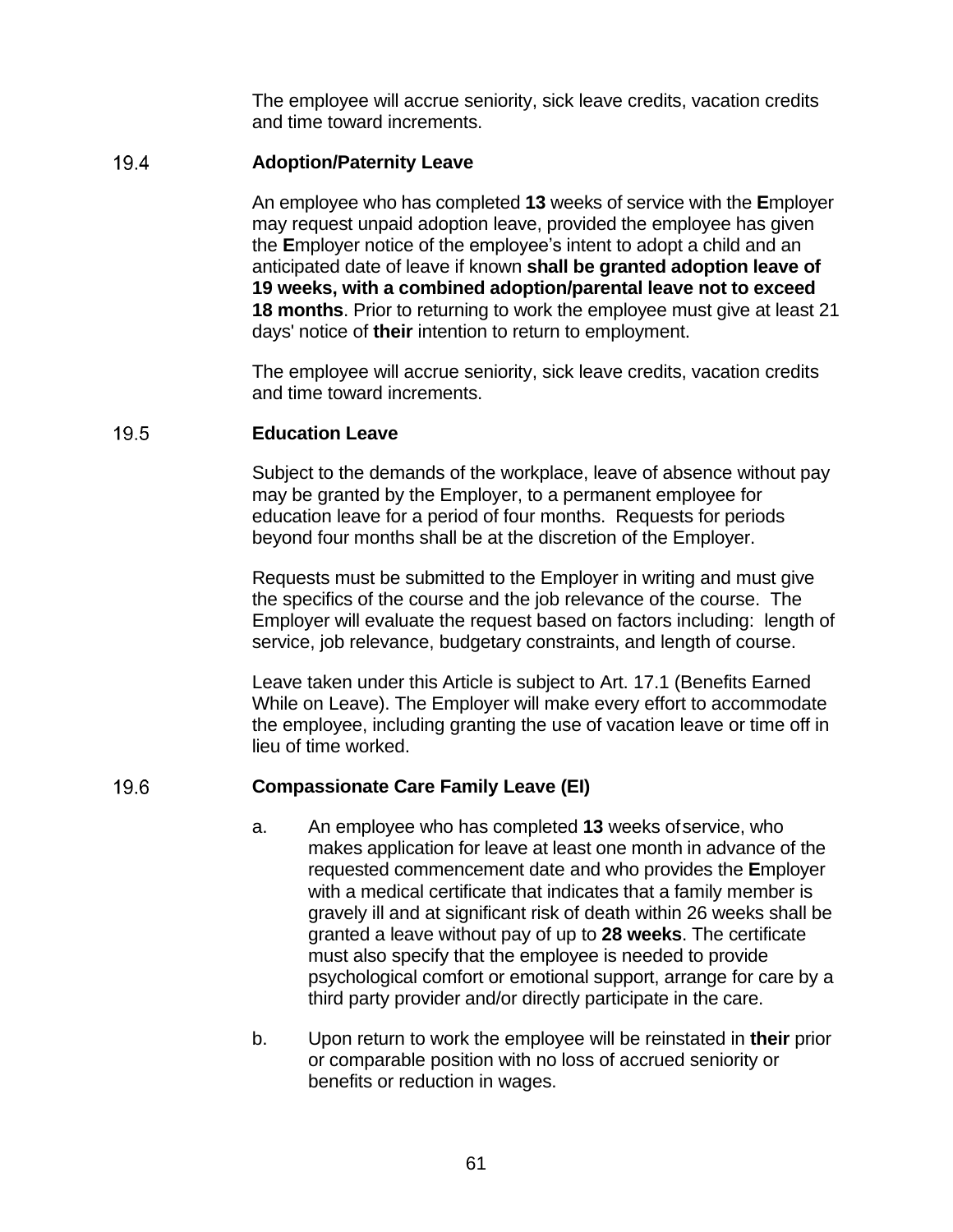- c. If the employee chooses to make contributions for the period of leave to the pension or benefits plan, the **E**mployer will pay the **E**mployer contributions for the same period.
- d. The employee may request an extension, in writing, to the leave. Approval of an extension shall not unreasonably be denied. The total leave available under this article shall not exceed one year.

# **ARTICLE 20 OCCUPATIONAL HEALTH AND SAFETY**

The Employer and the Union have a shared interest in the health and safety of employees. The Employer and the employees will operate in accordance with *The Occupational Health and Safety Act and Regulations*.

A joint Employer/employee Occupational Health and Safety Committee shall be established in accordance with *The Act*. For the purposes of this agreement, the Worker Representative as indicated in the *Act*, will be hereby defined as an in-scope employee. The Committee shall consist of four members: two appointed by the Employer, and two appointed by the Union.

# **ARTICLE 21 WORKERS' COMPENSATION**

- $21.1$ When an employee is injured in the performance of work-related duties, or incurs an industrial illness and the injury or illness is compensable under the provisions of The Workers' Compensation Act, **the employee will be compensated by the Employer for the duration of the absence. The Employer will receive reimbursement from the Workers' Compensation Board.**
- $21.2$ The employee will keep the Employer informed of the anticipated duration of illness and will agree to comply with any accommodation or graduated return to work program the Employer and the Workers' Compensation Board may develop.
- $21.3$ The provisions of Art. 15.5 will apply to employees who are absent on Workers' Compensation for an extended period of time.
- $21.4$ From and including the date of injury, until not more than two years, the employee will accrue seniority, however the employee will not earn vacation or sick leave credits.
- $21.5$ An employee receiving Workers' Compensation benefits will be expected to use any accumulated vacation credits by December 31st of the year the injury occurred, unless the employee and the Employer mutually agree otherwise.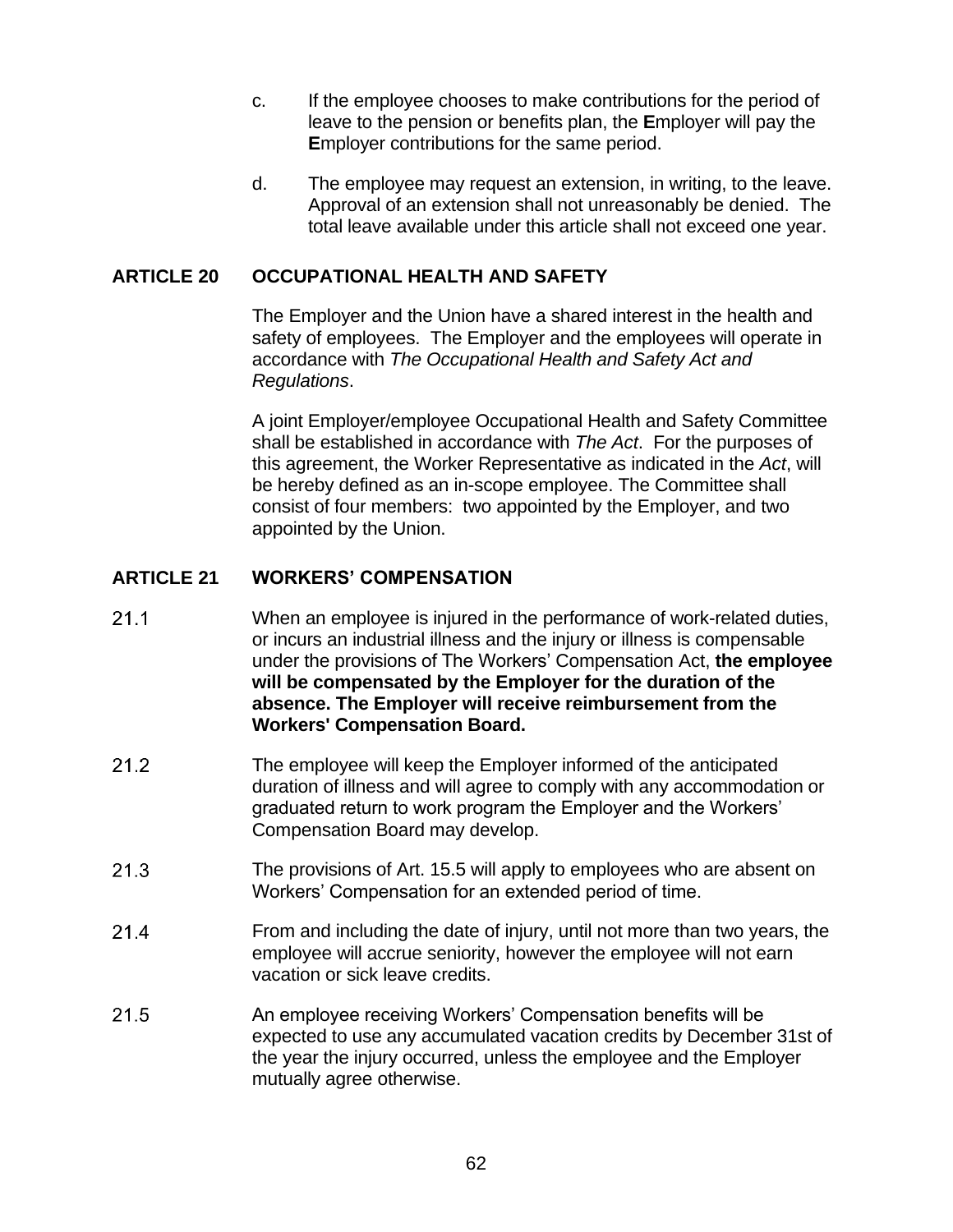21.6 Employees who are off work and receiving Workers' Compensation benefits may continue to be enrolled in the benefit plans for a maximum of one year from the date of injury, provided the employee pays the employee portion of the premiums.

# **ARTICLE 22 CLASSIFICATION PLAN**

## $22.1$ **Employer to Establish a Classification Plan**

- a. All new or revised classifications shall be established in accordance with this Article.
- b. The Employer shall establish and maintain a classification specification plan in which positions of similar kind and responsibility are included in the same classification. Each classification specification will specify the qualifications, training, competencies, knowledge, skills, abilities and experience required for each job.
- c. All jobs shall be allocated to one of the classifications set forth in Appendix "A."

# $22.2$ **Manual of Class Specification**

A current manual of classification specifications shall be available at the request of an employee during regular office hours. Effective 60 days after the date of signing this Agreement, the Employer shall provide a current copy of all classification specifications to the Union.

## $22.3$ **New Classes of Positions**

The Employer shall give written notice to the Union of the intent to implement a new classification, including the Employer's determination as to the exclusion or inclusion in the bargaining unit, along with the rate of pay of the new classification. If the Union does not indicate in writing an objection to the rate of pay within 30 calendar days, the Employer will implement the new classification and rate of pay without further challenge from the Union. In the event of a disagreement over the exclusion of a new class of positions from the bargaining unit, the Employer may fill the position as an out-of-scope position and the parties may refer the dispute to the Labour Relations Board.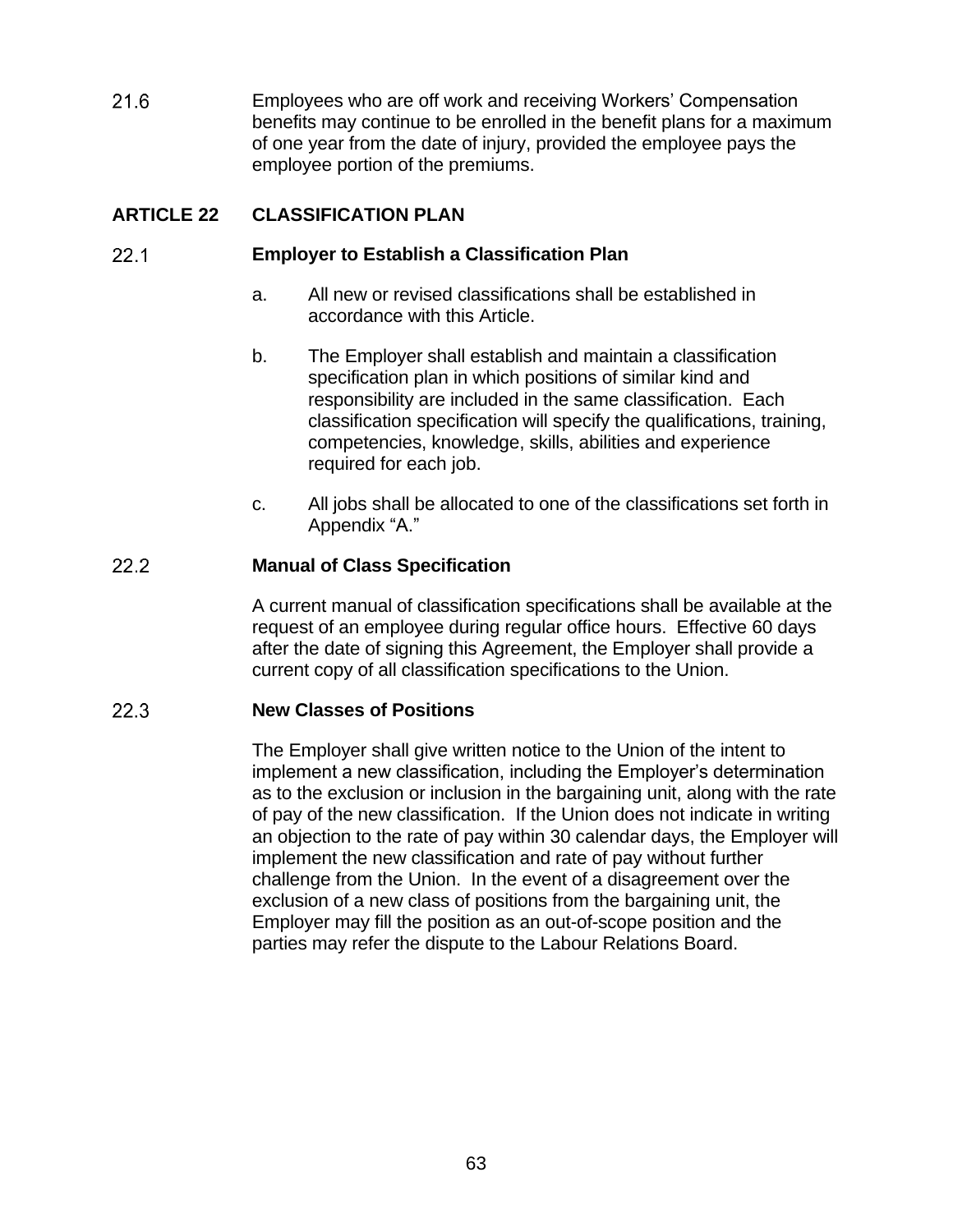# $22.4$ **Resolution of Disputes**

- a. If agreement is not reached on the rate of pay, the Employer may assign a rate of pay, and proceed to fill the position in accordance with Article **8**, and the dispute shall be resolved through an adjudication process.
- b. The rate or range of pay when finally decided will be retroactive to the date the employee commenced work in the new classification. The parties will split the cost of the adjudication process equally, assuming neither party will employ the services of legal counsel. A party employing legal counsel will pay the entire cost of that service.

### 22.5 **Changes to Existing Classifications/Positions**

- a. Where the Employer makes a substantive change to the nature of the job duties or where the Employer requires a reclassification, or where the employee considers their job duties to have changed substantively so as to warrant placing the employee in a new classification, the employee may request a review of **their** classification and adjustment to **their** rate of pay.
- b. The employee must submit the request in writing to **their manager** outlining the nature in the substantive change in duties.
- c. The General Manager will consider the request and will render a decision to the employee within 60 calendar days.
- d. The employee may file an appeal with the Employer no later than 30 calendar days from receipt of the Employer's decision.
- e. The Union and the Employer will meet to negotiate the matter to determine whether the duties have been substantively changed. Should a satisfactory resolution not be possible, the parties will refer the matter to the adjudication process in accordance with Art.**6.6.**

When a position is reclassified in (c), (d), or (e) above, the Employer will post the position in accordance with Art. 8.3.

### $226$ **Downward Classification**

In the event the Union and the Employer negotiate a classification downward, or where an adjudicator decides a classification warrants a reduction in pay, the incumbent will have **their** rate of pay red-circled and will not be given wage increases until the rate of pay for the classification is equal to the red-circled salary. All newly hired or appointed employees will be paid in accordance with the new wage schedule.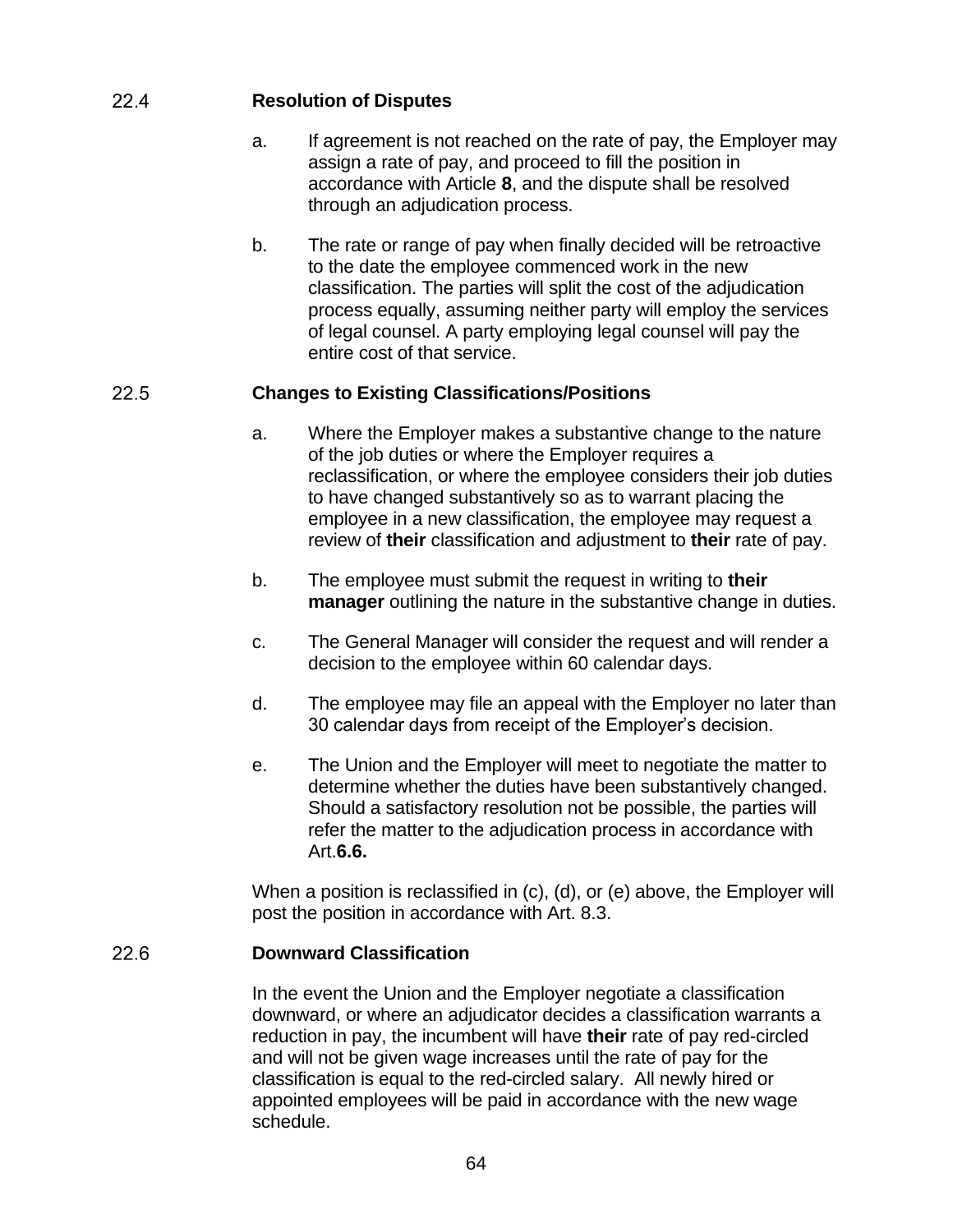# **ARTICLE 23 TECHNOLOGICAL CHANGE**

Will be in accordance with the provisions of *The Saskatchewan Employment Act***.**

# **ARTICLE 24 TERMS OF AGREEMENT**

#### $241$ **Duration**

This Agreement will become effective on January 1, **2018** and shall continue in effect until December 31, **2022** and automatically from year to year thereafter, unless either party gives written notice of its desire to terminate the Agreement or to negotiate revisions thereof. Such notice shall be given not less than **60** days and not more than **120** days prior to the expiry date of this Agreement.

### $24.2$ **Agreement to Continue in Force**

Where written notice has been given pursuant to Art. 24.1, the provisions of this Agreement will remain in effect until a new Agreement is concluded.

## 24.3 **Changes in Agreement**

Any changes deemed necessary in this Agreement may be made by mutual agreement at any time during the existence of this Agreement**. These approved changes will form part of the Agreement and as such will be subject to the grievance and arbitration procedure.**

#### 24.4 **Production of Agreement**

The Union will assume responsibility for production of this Agreement.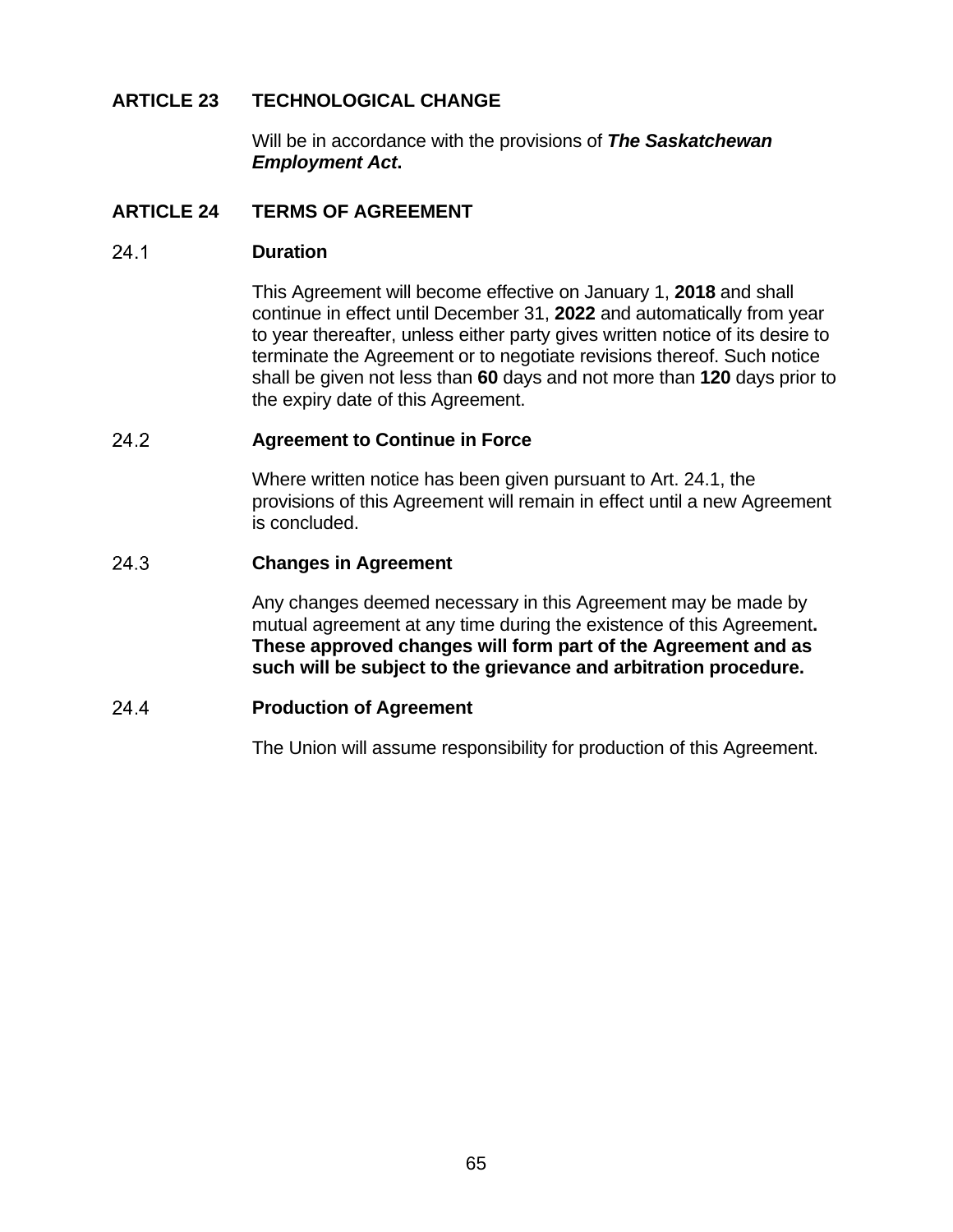# **APPENDIX "A"**

| January 1, 2018 - Based on an Unpaid SDO/DDO |
|----------------------------------------------|
| (1% Increase)                                |

|                                   | <b>STEPS (Hourly Rate)</b> |         |         |                |         |         |
|-----------------------------------|----------------------------|---------|---------|----------------|---------|---------|
|                                   | $\mathbf{1}$               | 2       | 3       | $\overline{4}$ | 5       | 6       |
| <b>MAINTENANCE</b>                |                            |         |         |                |         |         |
| CLEANER/SEASONAL                  | \$13.51                    | \$14.18 | \$14.88 |                |         |         |
| <b>CARETAKER ASSISTANT</b>        | \$15.48                    | \$15.81 | \$16.19 |                |         |         |
| <b>CARETAKER</b>                  | \$19.18                    | \$19.83 | \$20.50 | \$21.19        |         |         |
| <b>MAINTENANCE SUPERVISOR</b>     | \$22.81                    | \$23.57 | \$24.11 | \$24.65        |         |         |
| PURCHASING & INVENTORY CLERK      | \$22.71                    | \$23.41 | \$24.15 | \$24.88        |         |         |
| <b>DISPATCH</b>                   | \$19.18                    | \$19.83 | \$20.50 | \$21.19        |         |         |
|                                   |                            |         |         |                |         |         |
|                                   |                            |         |         |                |         |         |
| <b>TENANT RELATIONS</b>           |                            |         |         |                |         |         |
| PROGRAM COORDINATOR               | \$20.42                    | \$21.37 | \$22.35 | \$23.39        | \$24.47 | \$25.60 |
| <b>TENANT RELATIONS OFFICER</b>   | \$27.00                    | \$27.89 | \$28.81 | \$29.81        | \$30.84 | \$31.92 |
|                                   |                            |         |         |                |         |         |
|                                   |                            |         |         |                |         |         |
| <b>ADMINISTRATION</b>             |                            |         |         |                |         |         |
| <b>ACCOUNTING CLERK</b>           | \$22.71                    | \$23.41 | \$24.15 | \$24.88        |         |         |
| <b>CUSTOMER SUPPORT ASSISTANT</b> | \$19.18                    | \$19.83 | \$20.50 | \$21.19        |         |         |
|                                   |                            |         |         |                |         |         |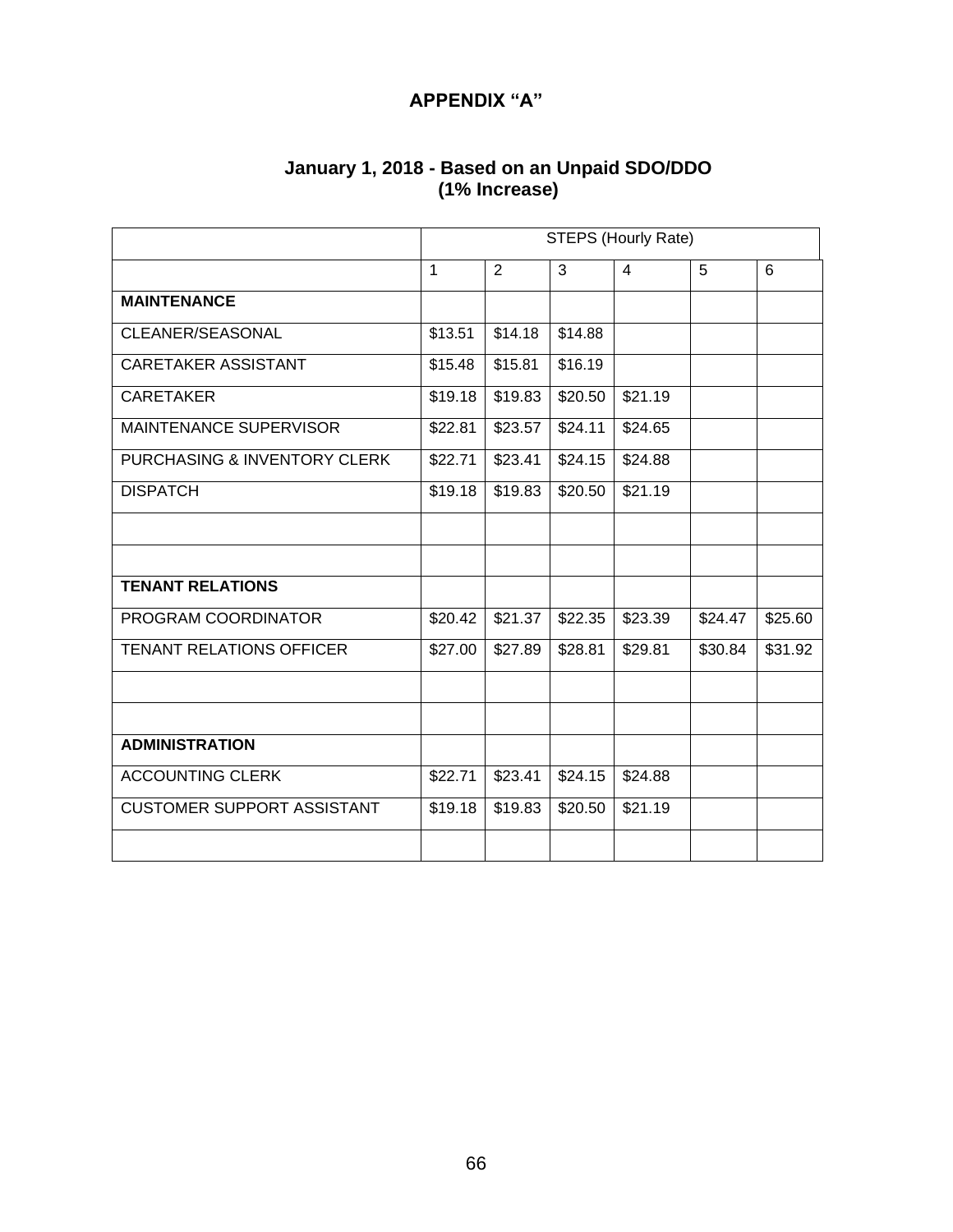# **APPENDIX "B"**

# **January 1, 2019 - Based on an Unpaid SDO/DDO (1.3% Increase)**

|                                   |              | STEPS (Hourly Rate) |         |         |         |         |
|-----------------------------------|--------------|---------------------|---------|---------|---------|---------|
|                                   | $\mathbf{1}$ | 2                   | 3       | 4       | 5       | 6       |
| <b>MAINTENANCE</b>                |              |                     |         |         |         |         |
| CLEANER/SEASONAL                  | \$13.69      | \$14.36             | \$15.07 |         |         |         |
| <b>CARETAKER ASSISTANT</b>        | \$15.68      | \$16.01             | \$16.40 |         |         |         |
| <b>CARETAKER</b>                  | \$19.43      | \$20.08             | \$20.77 | \$21.47 |         |         |
| <b>MAINTENANCE SUPERVISOR</b>     | \$23.10      | \$23.88             | \$24.42 | \$24.97 |         |         |
| PURCHASING & INVENTORY CLERK      | \$23.01      | \$23.72             | \$24.46 | \$25.20 |         |         |
| <b>DISPATCH</b>                   | \$19.43      | \$20.08             | \$20.77 | \$21.47 |         |         |
|                                   |              |                     |         |         |         |         |
|                                   |              |                     |         |         |         |         |
| <b>TENANT RELATIONS</b>           |              |                     |         |         |         |         |
| PROGRAM COORDINATOR               | \$20.69      | \$21.65             | \$22.64 | \$23.70 | \$24.79 | \$25.94 |
| <b>TENANT RELATIONS OFFICER</b>   | \$27.35      | \$28.25             | \$29.18 | \$30.19 | \$31.24 | \$32.33 |
|                                   |              |                     |         |         |         |         |
|                                   |              |                     |         |         |         |         |
| <b>ADMINISTRATION</b>             |              |                     |         |         |         |         |
| <b>ACCOUNTING CLERK</b>           | \$23.01      | \$23.72             | \$24.46 | \$25.20 |         |         |
| <b>CUSTOMER SUPPORT ASSISTANT</b> | \$19.43      | \$20.08             | \$20.77 | \$21.47 |         |         |
|                                   |              |                     |         |         |         |         |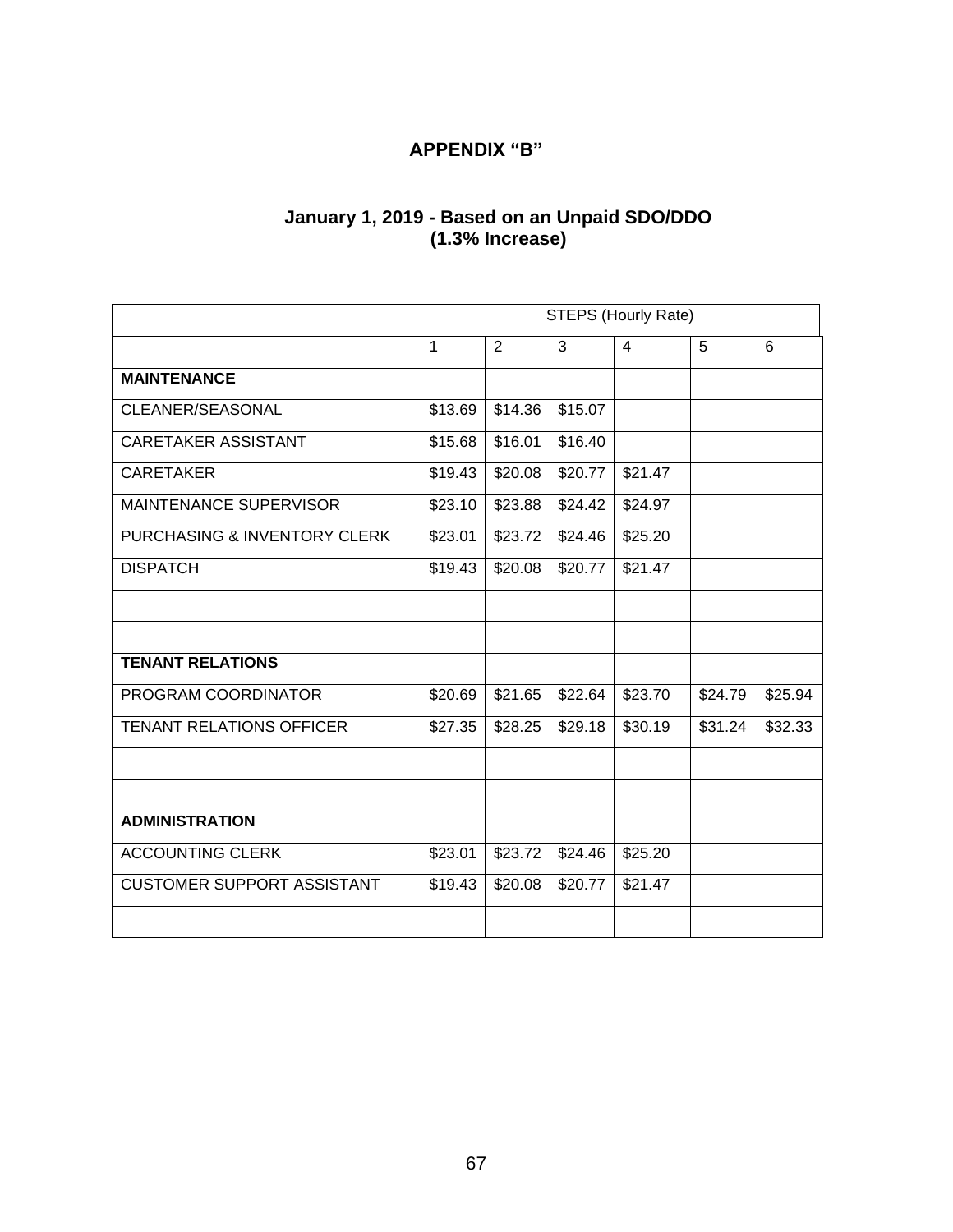# **APPENDIX "C"**

# **January 1, 2020 - Based on an Unpaid SDO/DDO (2% Increase)**

|                                   | <b>STEPS (Hourly Rate)</b> |         |         |                |         |         |
|-----------------------------------|----------------------------|---------|---------|----------------|---------|---------|
|                                   | $\mathbf{1}$               | 2       | 3       | $\overline{4}$ | 5       | 6       |
| <b>MAINTENANCE</b>                |                            |         |         |                |         |         |
| CLEANER/SEASONAL                  | \$13.96                    | \$14.65 | \$15.37 |                |         |         |
| CARETAKER ASSISTANT               | \$16.00                    | \$16.33 | \$16.73 |                |         |         |
| <b>CARETAKER</b>                  | \$19.82                    | \$20.49 | \$21.18 | \$21.89        |         |         |
| <b>MAINTENANCE SUPERVISOR</b>     | \$23.56                    | \$24.36 | \$24.91 | \$25.47        |         |         |
| PURCHASING & INVENTORY CLERK      | \$23.47                    | \$24.19 | \$24.95 | \$25.70        |         |         |
| <b>DISPATCH</b>                   | \$19.82                    | \$20.49 | \$21.18 | \$21.89        |         |         |
|                                   |                            |         |         |                |         |         |
|                                   |                            |         |         |                |         |         |
| <b>TENANT RELATIONS</b>           |                            |         |         |                |         |         |
| PROGRAM COORDINATOR               | \$21.10                    | \$22.08 | \$23.09 | \$24.17        | \$25.29 | \$26.46 |
| <b>TENANT RELATIONS OFFICER</b>   | \$27.90                    | \$28.81 | \$29.76 | \$30.80        | \$31.86 | \$32.98 |
|                                   |                            |         |         |                |         |         |
|                                   |                            |         |         |                |         |         |
| <b>ADMINISTRATION</b>             |                            |         |         |                |         |         |
| <b>ACCOUNTING CLERK</b>           | \$23.47                    | \$24.19 | \$24.95 | \$25.70        |         |         |
| <b>CUSTOMER SUPPORT ASSISTANT</b> | \$19.82                    | \$20.49 | \$21.18 | \$21.89        |         |         |
|                                   |                            |         |         |                |         |         |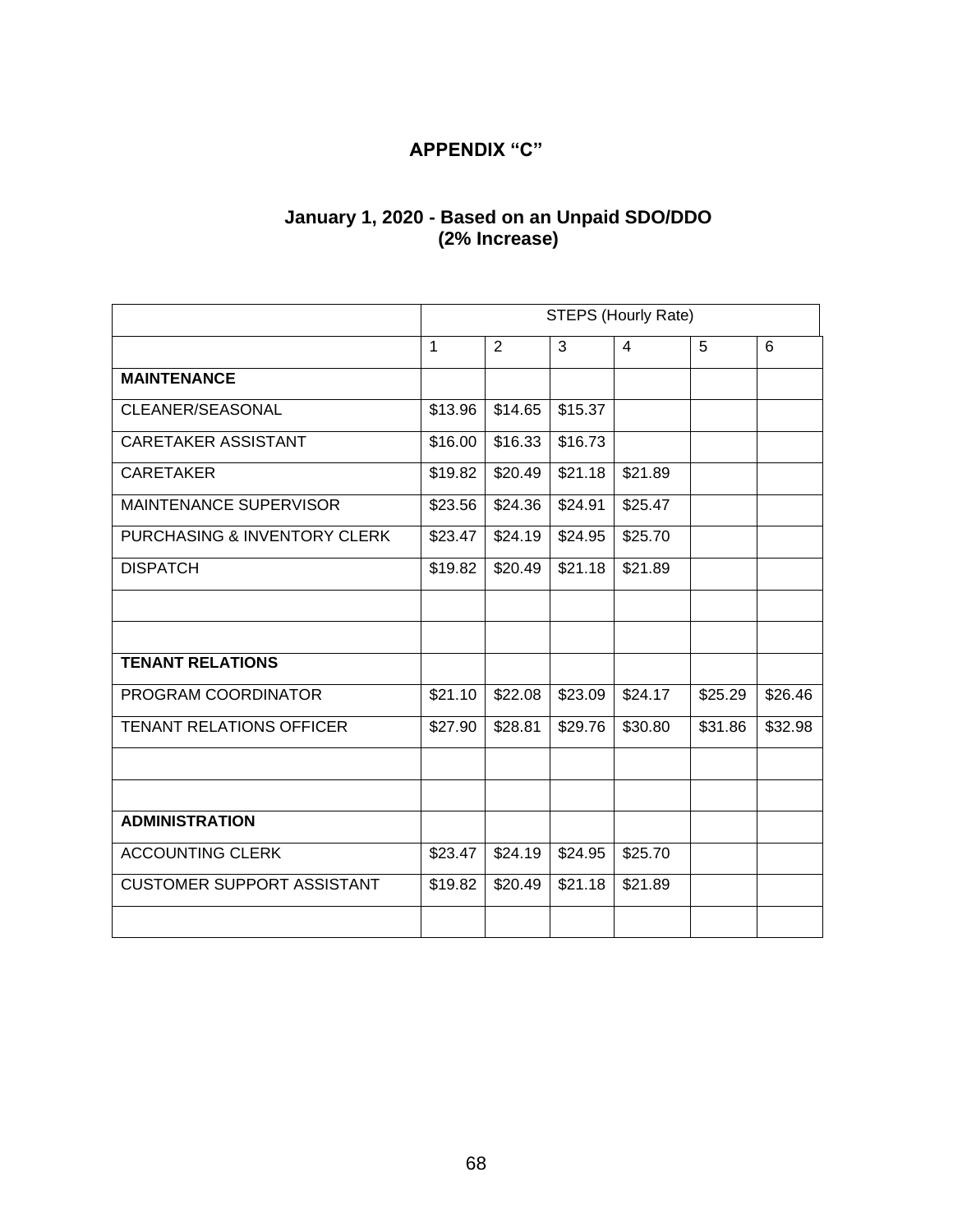# **APPENDIX "D"**

# **January 1, 2021 - Based on an Unpaid SDO/DDO (2% Increase)**

|                                   | <b>STEPS (Hourly Rate)</b> |         |         |                |   |   |
|-----------------------------------|----------------------------|---------|---------|----------------|---|---|
|                                   | $\mathbf{1}$               | 2       | 3       | $\overline{4}$ | 5 | 6 |
| <b>MAINTENANCE</b>                |                            |         |         |                |   |   |
| CLEANER/SEASONAL                  | \$16.56                    | \$17.07 | \$17.58 | \$18.10        |   |   |
| <b>CARETAKER ASSISTANT</b>        | \$18.48                    | \$19.05 | \$19.62 | \$20.19        |   |   |
| <b>CARETAKER</b>                  | \$20.43                    | \$21.06 | \$21.69 | \$22.32        |   |   |
| <b>MAINTENANCE SUPERVISOR</b>     | \$26.90                    | \$27.73 | \$28.56 | \$29.39        |   |   |
| PURCHASING & INVENTORY CLERK      | \$23.94                    | \$24.68 | \$25.42 | \$26.16        |   |   |
| <b>DISPATCH</b>                   | \$20.43                    | \$21.06 | \$21.69 | \$22.32        |   |   |
|                                   |                            |         |         |                |   |   |
|                                   |                            |         |         |                |   |   |
| <b>TENANT RELATIONS</b>           |                            |         |         |                |   |   |
| PROGRAM COORDINATOR               | \$24.69                    | \$25.45 | \$26.22 | \$26.98        |   |   |
| <b>TENANT RELATIONS OFFICER</b>   | \$30.79                    | \$31.74 | \$32.69 | \$33.65        |   |   |
|                                   |                            |         |         |                |   |   |
|                                   |                            |         |         |                |   |   |
| <b>ADMINISTRATION</b>             |                            |         |         |                |   |   |
| <b>ACCOUNTING CLERK</b>           | \$23.94                    | \$24.68 | \$25.42 | \$26.16        |   |   |
| <b>CUSTOMER SUPPORT ASSISTANT</b> | \$20.43                    | \$21.06 | \$21.69 | \$22.32        |   |   |
|                                   |                            |         |         |                |   |   |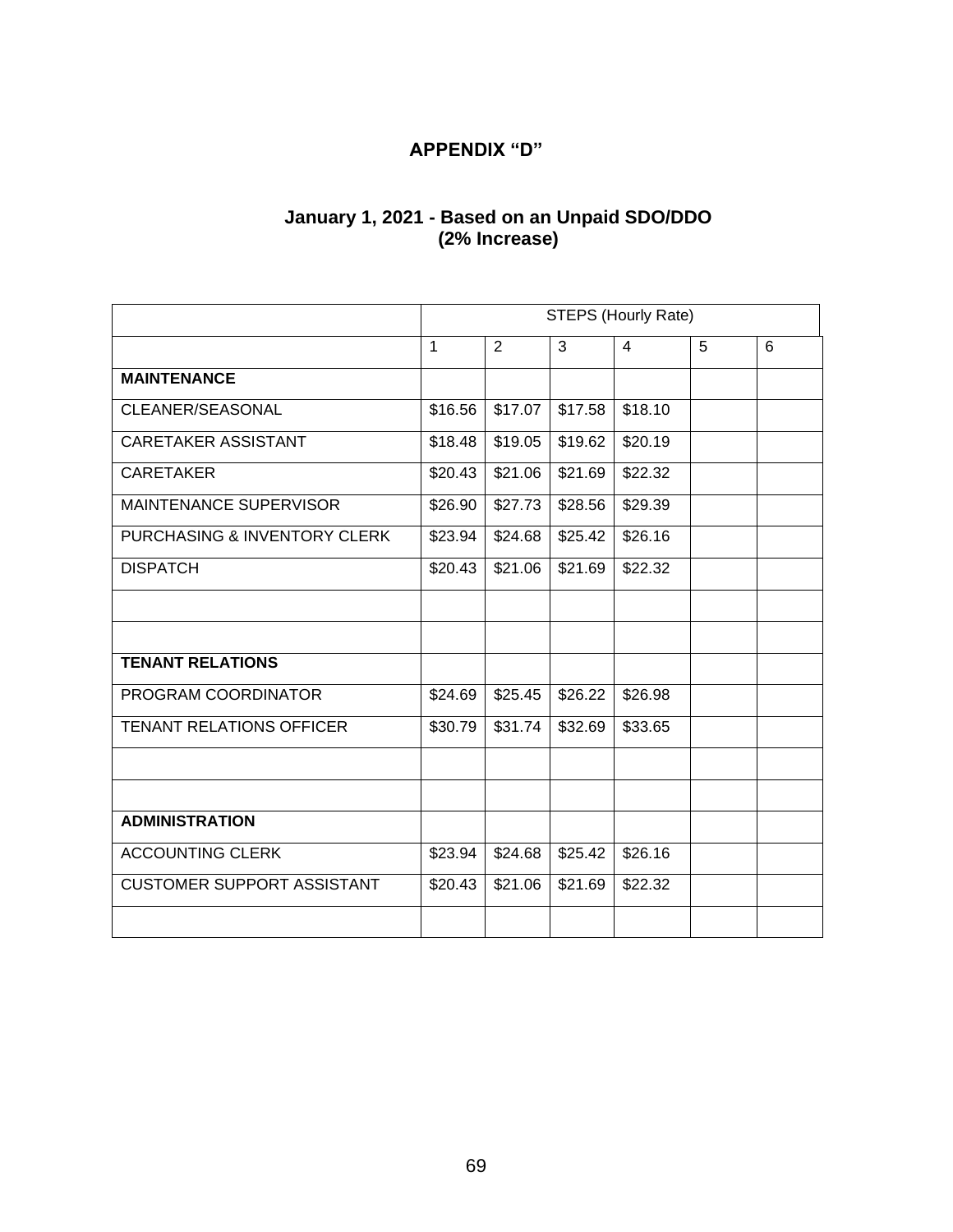# **APPENDIX "E"**

# **January 1, 2022 - Based on an Unpaid SDO/DDO (No Increase)**

|                                   |              | <b>STEPS (Hourly Rate)</b> |         |         |   |   |  |
|-----------------------------------|--------------|----------------------------|---------|---------|---|---|--|
|                                   | $\mathbf{1}$ | 2                          | 3       | 4       | 5 | 6 |  |
| <b>MAINTENANCE</b>                |              |                            |         |         |   |   |  |
| CLEANER/SEASONAL                  | \$16.56      | \$17.07                    | \$17.58 | \$18.10 |   |   |  |
| <b>CARETAKER ASSISTANT</b>        | \$18.48      | \$19.05                    | \$19.62 | \$20.19 |   |   |  |
| <b>CARETAKER</b>                  | \$20.43      | \$21.06                    | \$21.69 | \$22.32 |   |   |  |
| MAINTENANCE SUPERVISOR            | \$26.90      | \$27.73                    | \$28.56 | \$29.39 |   |   |  |
| PURCHASING & INVENTORY CLERK      | \$23.94      | \$24.68                    | \$25.42 | \$26.16 |   |   |  |
| <b>DISPATCH</b>                   | \$20.43      | \$21.06                    | \$21.69 | \$22.32 |   |   |  |
|                                   |              |                            |         |         |   |   |  |
|                                   |              |                            |         |         |   |   |  |
| <b>TENANT RELATIONS</b>           |              |                            |         |         |   |   |  |
| PROGRAM COORDINATOR               | \$24.69      | \$25.45                    | \$26.22 | \$26.98 |   |   |  |
| <b>TENANT RELATIONS OFFICER</b>   | \$30.79      | \$31.74                    | \$32.69 | \$33.65 |   |   |  |
|                                   |              |                            |         |         |   |   |  |
|                                   |              |                            |         |         |   |   |  |
| <b>ADMINISTRATION</b>             |              |                            |         |         |   |   |  |
| <b>ACCOUNTING CLERK</b>           | \$23.94      | \$24.68                    | \$25.42 | \$26.16 |   |   |  |
| <b>CUSTOMER SUPPORT ASSISTANT</b> | \$20.43      | \$21.06                    | \$21.69 | \$22.32 |   |   |  |
|                                   |              |                            |         |         |   |   |  |